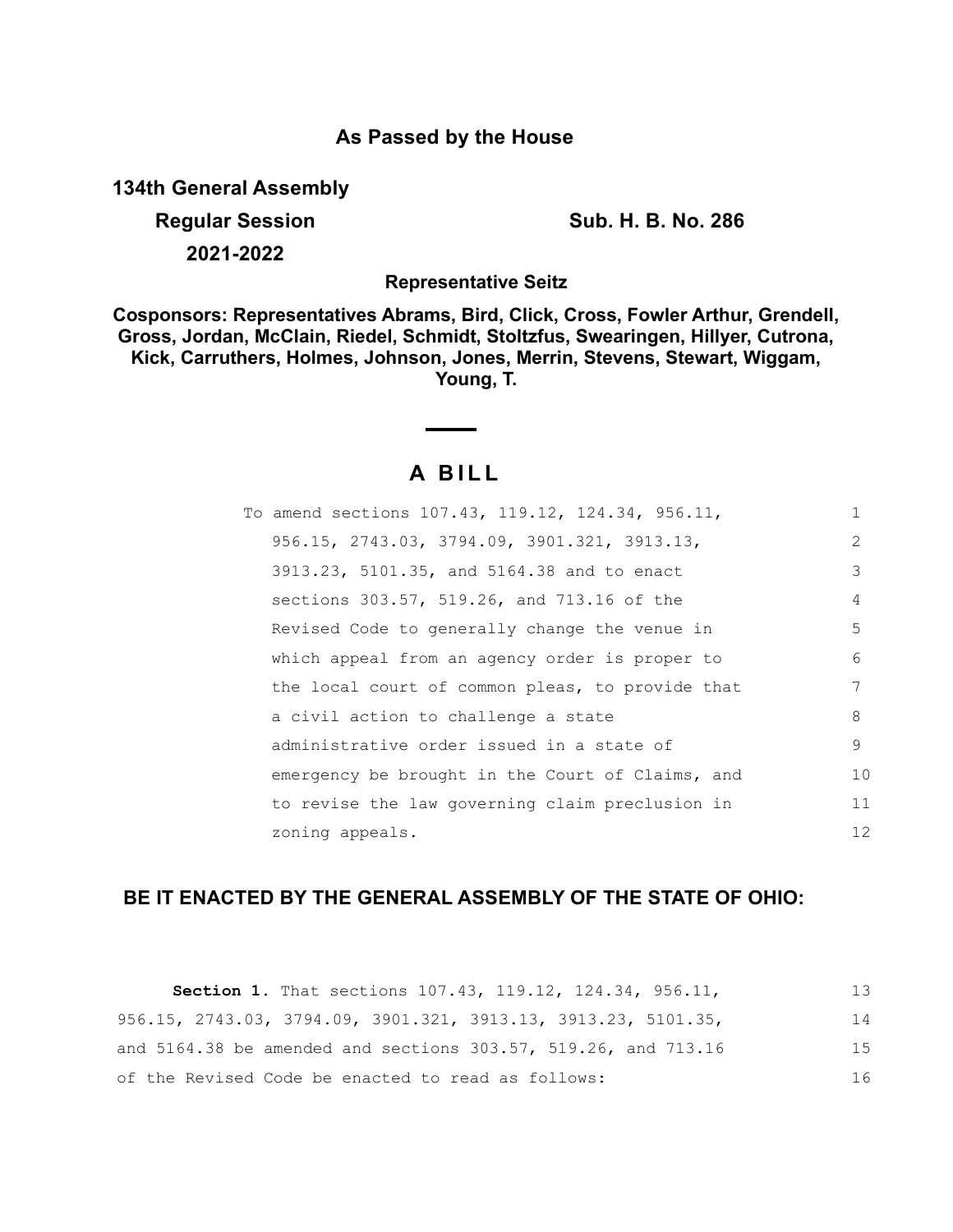| Sec. 107.43. (A) As used in this section:                        | 17 |
|------------------------------------------------------------------|----|
| "Administrative department" means a department listed            | 18 |
| under section 121.02 of the Revised Code.                        | 19 |
| "Administrative department head" means a department head         | 20 |
| listed under section 121.03 of the Revised Code.                 | 21 |
| "Internal management rule" means any rule, regulation, or        | 22 |
| standard governing the day-to-day staff procedures and staff     | 23 |
| operations within an administrative department or state agency,  | 24 |
| or within the office of an administrative department head or     | 25 |
| statewide elected officer.                                       | 26 |
| "Rule" means, unless the context dictates otherwise, any         | 27 |
| rule, regulation, or standard adopted, promulgated, and enforced | 28 |
| by a statewide elected officer, administrative department,       | 29 |
| administrative department head, or state agency under the        | 30 |
| authority of the laws governing such officer, department,        | 31 |
| department head, or state agency. "Rule" does not include an     | 32 |
| internal management rule.                                        | 33 |
| "State agency" means any organized body, office, agency,         | 34 |
| commission, board, institution, or other entity established by   | 35 |
| the laws of the state for the exercise of any function of state  | 36 |
| government. "State agency" does not include a court.             | 37 |
| "State of emergency" has the meaning defined in section          | 38 |
| 107.42 of the Revised Code.                                      | 39 |
| "Statewide elected officer" means the governor, lieutenant       | 40 |
| governor, secretary of state, auditor of state, attorney         | 41 |
| general, and treasurer of state.                                 | 42 |
| (B) Beginning the day the governor declares a state of           | 43 |

emergency, the governor and the department of health promptly 44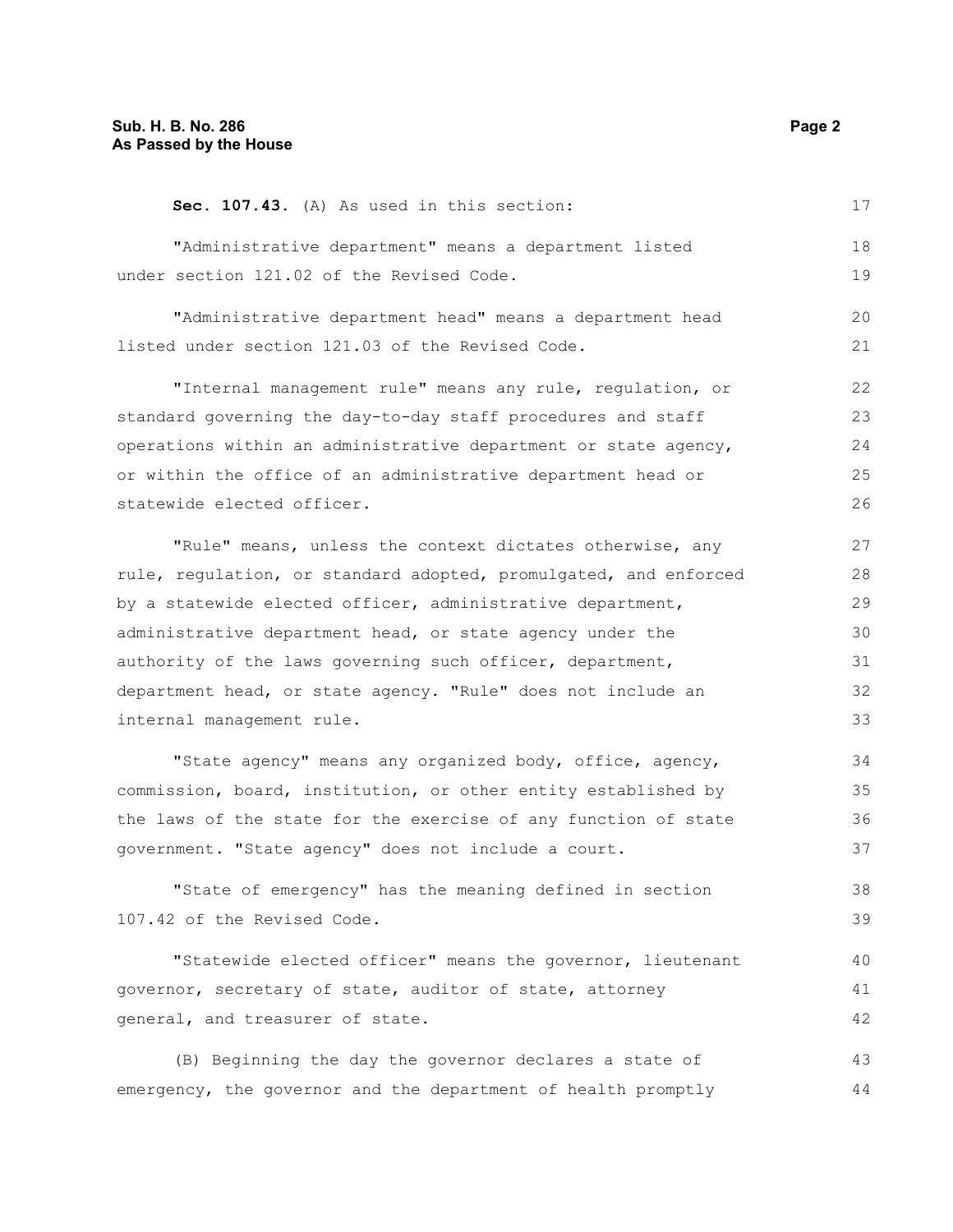#### **Sub. H. B. No. 286 Page 3 As Passed by the House**

shall report to the president of the senate and the speaker of the house of representatives every action the governor or department takes in response to the state of emergency, including actions by the department or director of health under sections 3701.13 and 3701.14 of the Revised Code. 45 46 47 48 49

(C)(1) If the governor declares a state of emergency, the general assembly may do any of the following by adopting a concurrent resolution:

(a) Rescind, in whole or in part, any order or rule issued or adopted by an administrative department, administrative department head, state agency, or statewide elected officer in response to a state of emergency, including an order to authorize an agency to adopt, amend, or rescind rules under division (G) of section 119.03 of the Revised Code. This division does not apply to an order issued to declare a state of emergency. 53 54 55 56 57 58 59  $60$ 

(b) Invalidate, in whole or in part, an emergency rule adopted or amended by an agency in response to the state of emergency and pursuant to an emergency order the governor issues under division (G)(1) of section 119.03 of the Revised Code; 61 62 63 64

(c) Authorize a rule rescinded by an agency under division (G)(1) of section 119.03 of the Revised Code in response to the state of emergency to be readopted, in whole or in part;

(d) Invalidate, in whole or in part, an emergency rule adopted by an agency in response to the state of emergency pursuant to division (B)(2) of section 111.15 of the Revised Code. 68 69 70 71

(2) If the general assembly rescinds an order or rule, or a portion thereof, the administrative department, administrative 72 73

50 51 52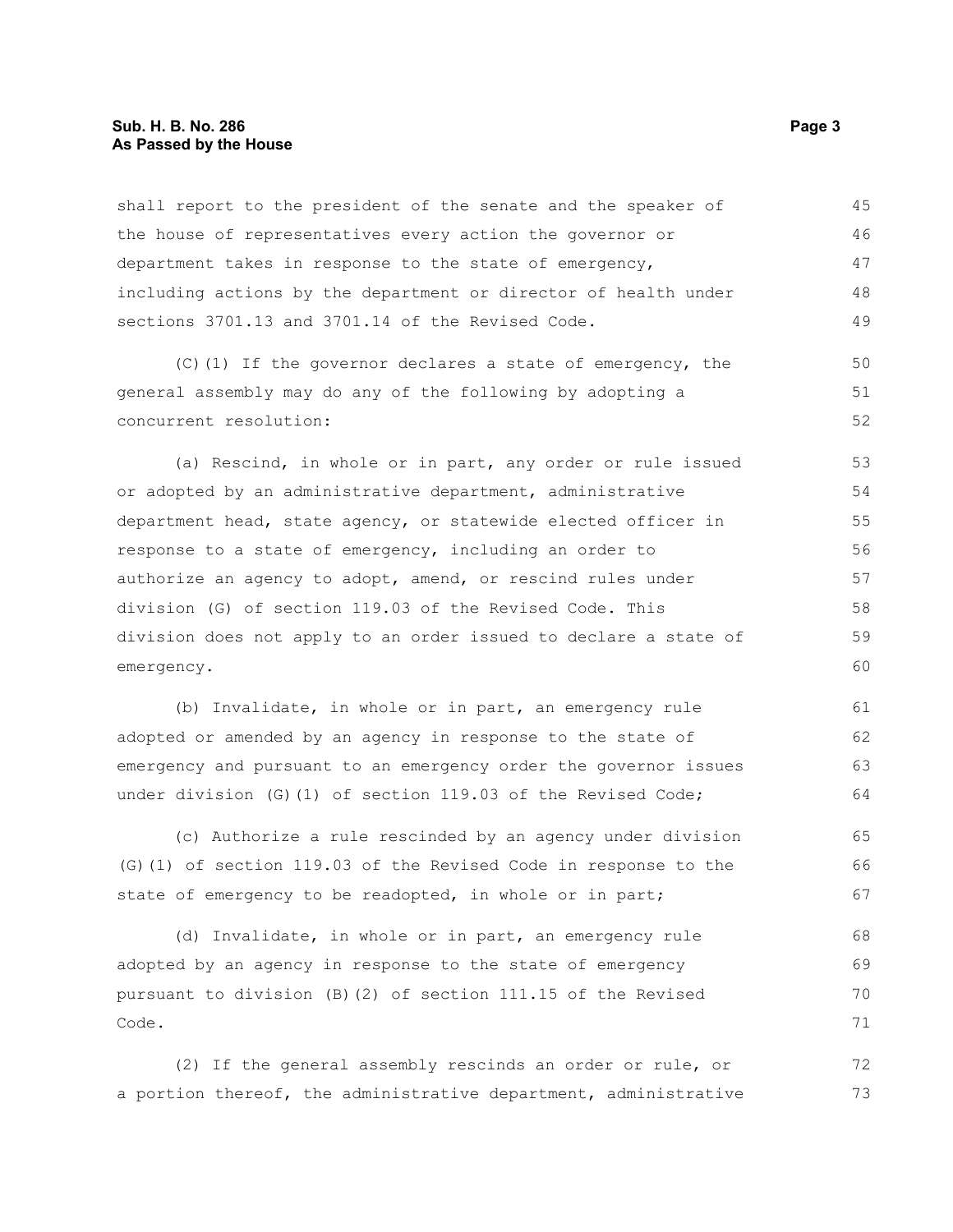#### **Sub. H. B. No. 286 Page 4 Page 4 Page 4 Page 4 Page 4 Page 4 Page 4 Page 4 As Passed by the House**

department head, state agency, or statewide elected officer shall not reissue that order or rule, the rescinded portion, a substantially similar order, rule, or portion, or any restriction contained in the rescinded order or rule or rescinded portion, for a period of sixty calendar days following the adoption of the concurrent resolution by the general assembly, except as provided in division (C)(3) of this section. 74 75 76 77 78 79 80

(3)(a) Within sixty calendar days of the general assembly rescinding an order or rule under division (C)(1) of this section, the governor, on behalf of an administrative department, an administrative department head, or a state agency, may submit a request to the general assembly to authorize an administrative department, an administrative department head, or a state agency to reissue a rescinded order or rule, rescinded portion thereof, a substantially similar order, rule, or portion, or any restriction contained in the rescinded order or rule or rescinded portion issued or adopted by an administrative department, administrative department head, or state agency. Upon review, the general assembly may adopt a concurrent resolution authorizing the request, in whole or in part. 81 82 83 84 85 86 87 88 89 90 91 92 93 94

(b) Within sixty calendar days of the general assembly rescinding an order or rule under division (C)(1) of this section, a statewide elected officer may submit a request to the general assembly to reissue a rescinded order or rule, rescinded portion thereof, a substantially similar order, rule, or portion, or any restriction contained in the rescinded order or rule or rescinded portion issued or adopted by the statewide elected officer. Upon review, the general assembly may adopt a concurrent resolution authorizing the request, in whole or in part. 95 96 97 98 99 100 101 102 103 104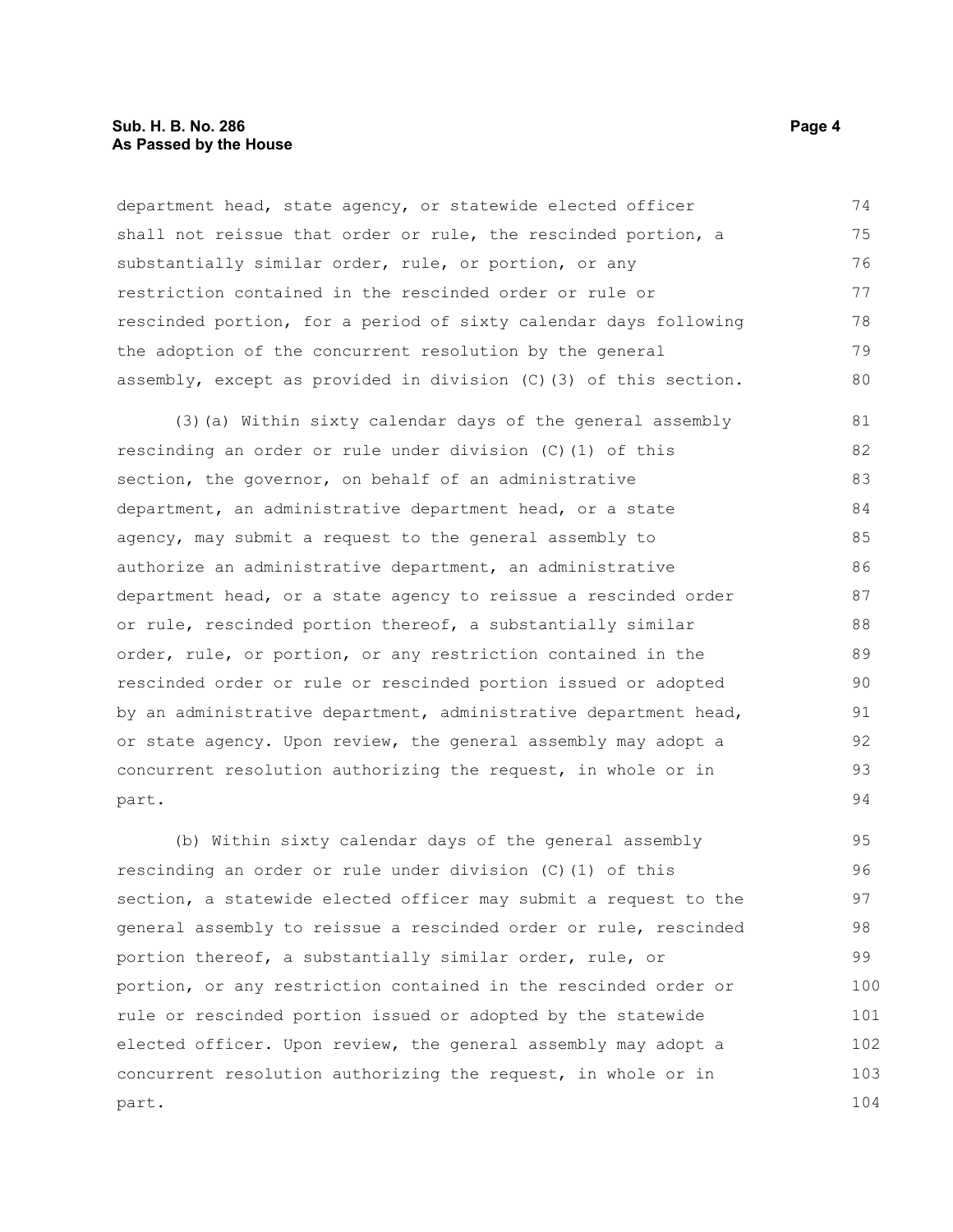#### **Sub. H. B. No. 286 Page 5** Page 5 **As Passed by the House**

(D)(1) Notwithstanding any other provision of the Revised Code, a person who challenges an order or rule adopted by an administrative department, administrative department head, state agency, or statewide elected officer that is issued or adopted in response to a state of emergency, in a civil action for damages, declaratory judgment, injunctive relief, or other appropriate relief may do so in an appropriate court located in the county where the person's residence or business is locatedthe court of claims. 105 106 107 108 109 110 111 112 113

(2) If a person successfully challenges an order or rule adopted by an administrative department, administrative department head, state agency, or statewide elected officer that is issued or adopted in response to a state of emergency, the administrative department, administrative department head, state agency, or statewide elected officer shall pay the person's reasonable attorney's fees and court costs. 114 115 116 117 118 119 120

(E) An order or rule issued or adopted in violation of this section is invalid and has no legal effect. 121 122

**Sec. 119.12.** (A)(1) Except as provided in division (A)(2) or (3) of this section, any party adversely affected by any order of an agency issued pursuant to an adjudication denying an applicant admission to an examination, or denying the issuance or renewal of a license or registration of a licensee, or revoking or suspending a license, or allowing the payment of a forfeiture under section 4301.252 of the Revised Code may appeal from the order of the agency to the court of common pleas of the county in which the place of business of the <del>licensee party</del> is located or the county in which the *licensee party* is a resident. 123 124 125 126 127 128 129 130 131 132

(2) An appeal from an order described in division  $(A)$   $(1)$ of this section issued by any of the following agencies shall be 133 134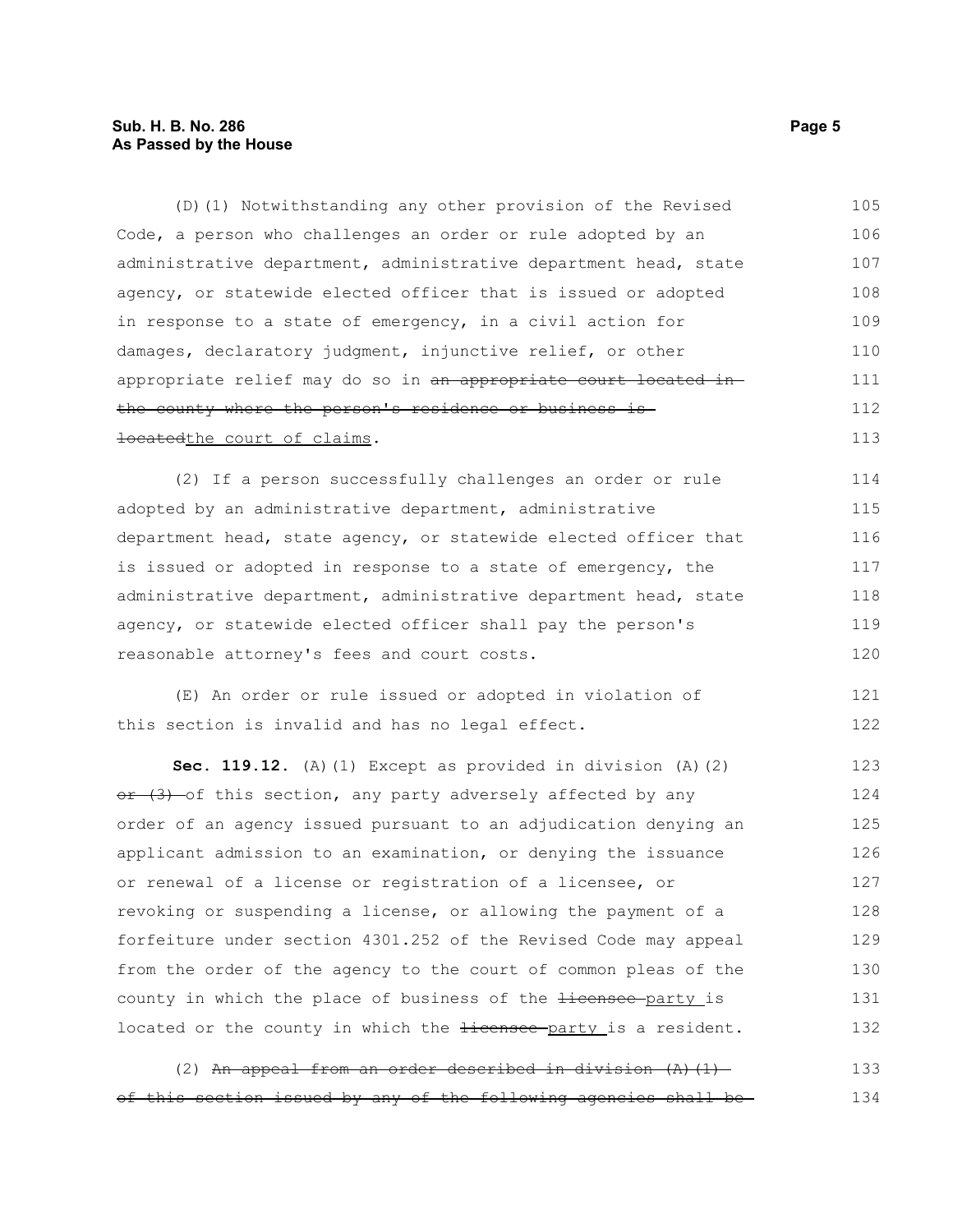| made to the court of common pleas of Franklin county:            | 135 |
|------------------------------------------------------------------|-----|
| (a) The liquor control commission;                               | 136 |
| (b) The Ohio casino control commission,                          | 137 |
| state medical board;                                             | 138 |
| (e) The state chiropractic board;                                | 139 |
| (d) The board of nursing;                                        | 140 |
| (e) The bureau of workers' compensation regarding-               | 141 |
| participation in the health partnership program created in-      | 142 |
| sections 4121.44 and 4121.441 of the Revised Code.               | 143 |
| (3) If any party appealing from an order described in            | 144 |
| division (A)(1) of this section is not a resident of and has no  | 145 |
| place of business in this state, the party may appeal to the     | 146 |
| court of common pleas of Franklin county.                        | 147 |
| (B) Any party adversely affected by any order of an agency-      | 148 |
| issued pursuant to any other adjudication may appeal to the      | 149 |
| eourt of common pleas of Franklin county, except that appeals    | 150 |
| from orders of the fire marshal issued under Chapter 3737. of    | 151 |
| the Revised Code may be to the court of common pleas of the-     | 152 |
| county in which the building of the aggrieved person is located  | 153 |
| and except that appeals under division (B) of section 124.34 of  | 154 |
| the Revised Code from a decision of the state personnel board of | 155 |
| review or a municipal or civil service township civil service-   | 156 |
| eommission shall be taken to the court of common pleas of the-   | 157 |
| eounty in which the appointing authority is located or, in the   | 158 |
| ease of an appeal by the department of rehabilitation and        | 159 |
| correction, to the court of common pleas of Franklin county.     | 160 |
| (C) This section does not apply to appeals from the              | 161 |
| department of taxation.                                          | 162 |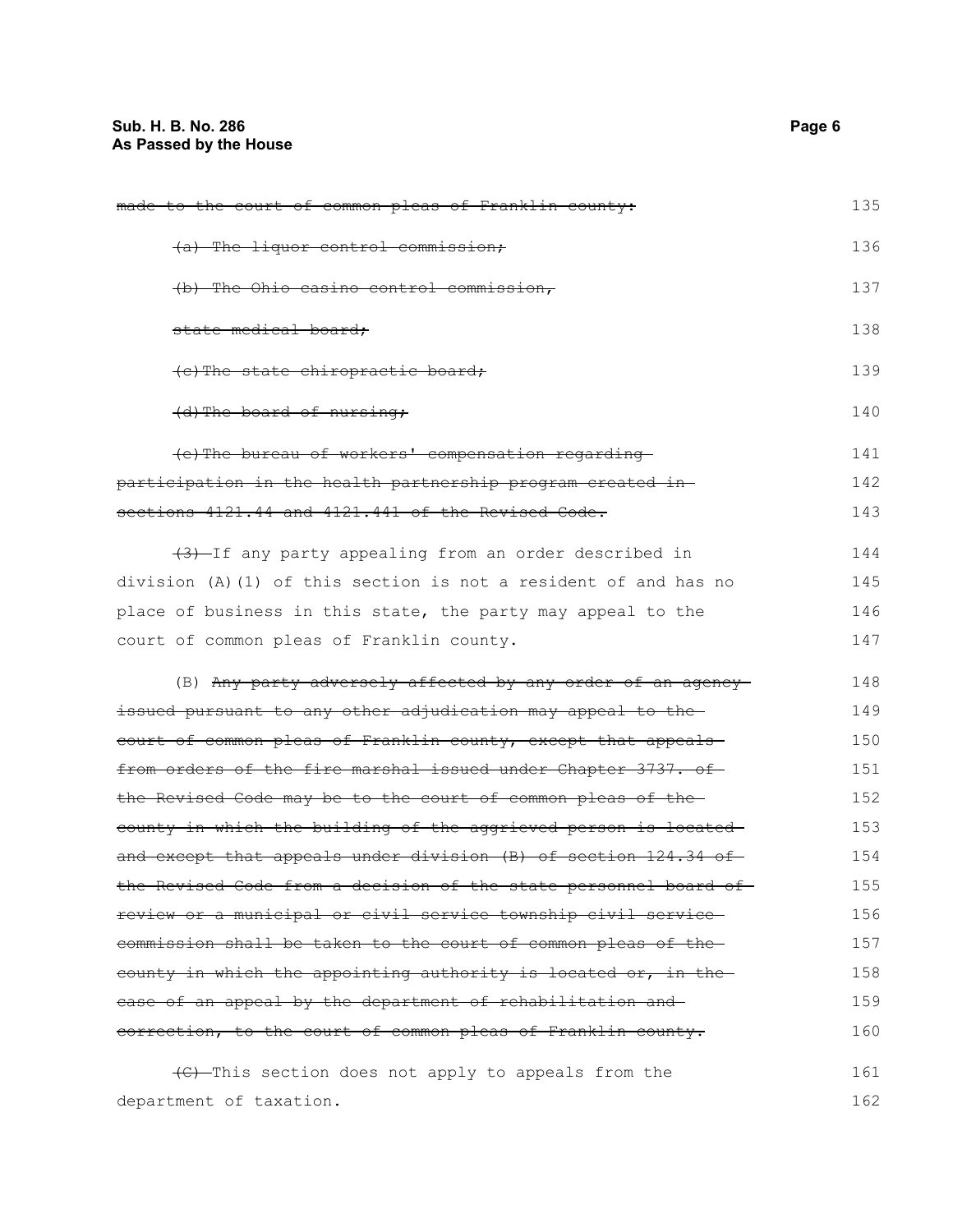#### **Sub. H. B. No. 286 Page 7 Page 7 Page 7 Page 7 Page 7 Page 7 Page 7 Page 7 As Passed by the House**

 $(D)$  (C) Any party desiring to appeal shall file a notice of appeal with the agency setting forth the order appealed from and stating that the agency's order is not supported by reliable, probative, and substantial evidence and is not in accordance with law. The notice of appeal may, but need not, set forth the specific grounds of the party's appeal beyond the statement that the agency's order is not supported by reliable, probative, and substantial evidence and is not in accordance with law. The notice of appeal shall also be filed by the appellant with the court. In filing a notice of appeal with the agency or court, the notice that is filed may be either the original notice or a copy of the original notice. Unless otherwise provided by law relating to a particular agency, notices of appeal shall be filed within fifteen days after the mailing of the notice of the agency's order as provided in this section. For purposes of this paragraph, an order includes a determination appealed pursuant to division (C) of section 119.092 of the Revised Code. The amendments made to this paragraph by Sub. H.B. 215 of the 128th general assembly are procedural, and this paragraph as amended by those amendments shall be applied retrospectively to all appeals pursuant to this paragraph filed before September 13, 2010, but not earlier than May 7, 2009, which was the date the supreme court of Ohio released its opinion and judgment in Medcorp, Inc. v. Ohio Dep't. of Job and Family Servs. (2009), 121 Ohio St.3d 622. 163 164 165 166 167 168 169 170 171 172 173 174 175 176 177 178 179 180 181 182 183 184 185 186 187

(E) (D) The filing of a notice of appeal shall not automatically operate as a suspension of the order of an agency. If it appears to the court that an unusual hardship to the appellant will result from the execution of the agency's order pending determination of the appeal, the court may grant a suspension and fix its terms. If an appeal is taken from the 188 189 190 191 192 193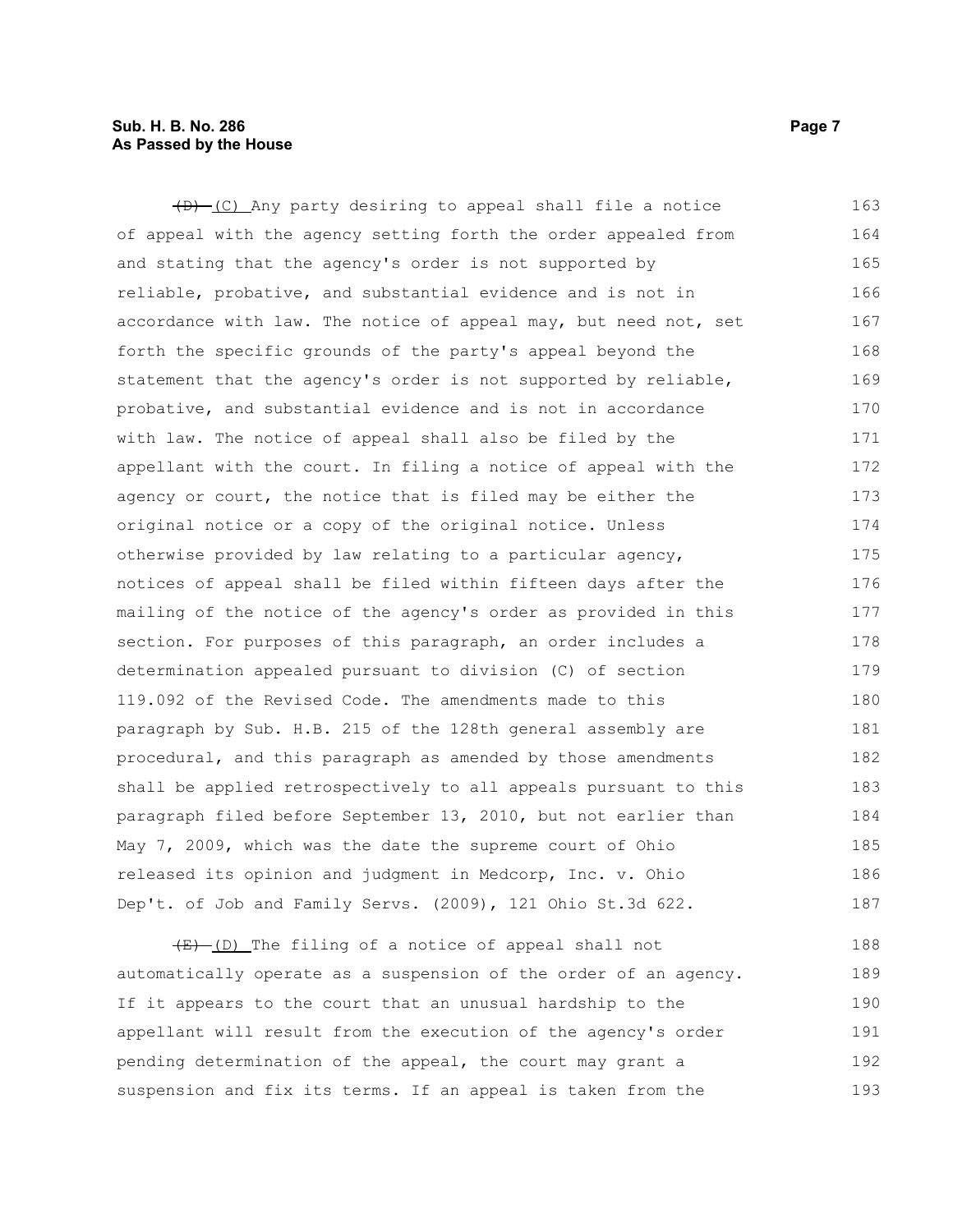#### **Sub. H. B. No. 286 Page 8 Page 8 As Passed by the House**

judgment of the court and the court has previously granted a suspension of the agency's order as provided in this section, the suspension of the agency's order shall not be vacated and shall be given full force and effect until the matter is finally adjudicated. No renewal of a license or permit shall be denied by reason of the suspended order during the period of the appeal from the decision of the court of common pleas. In the case of an appeal from the Ohio casino control commission, the state medical board, or the state chiropractic board, the court may grant a suspension and fix its terms if it appears to the court that an unusual hardship to the appellant will result from the execution of the agency's order pending determination of the appeal and the health, safety, and welfare of the public will not be threatened by suspension of the order. This provision shall not be construed to limit the factors the court may consider in determining whether to suspend an order of any other agency pending determination of an appeal. 194 195 196 197 198 199 200 201 202 203 204 205 206 207 208 209 210

 $(F)$  (E) The final order of adjudication may apply to any renewal of a license or permit which has been granted during the period of the appeal.

(G) (F) Notwithstanding any other provision of this section, any order issued by a court of common pleas or a court of appeals suspending the effect of an order of the liquor control commission issued pursuant to Chapter 4301. or 4303. of the Revised Code that suspends, revokes, or cancels a permit issued under Chapter 4303. of the Revised Code or that allows the payment of a forfeiture under section 4301.252 of the Revised Code shall terminate not more than six months after the date of the filing of the record of the liquor control commission with the clerk of the court of common pleas and shall not be extended. The court of common pleas, or the court of 214 215 216 217 218 219 220 221 222 223 224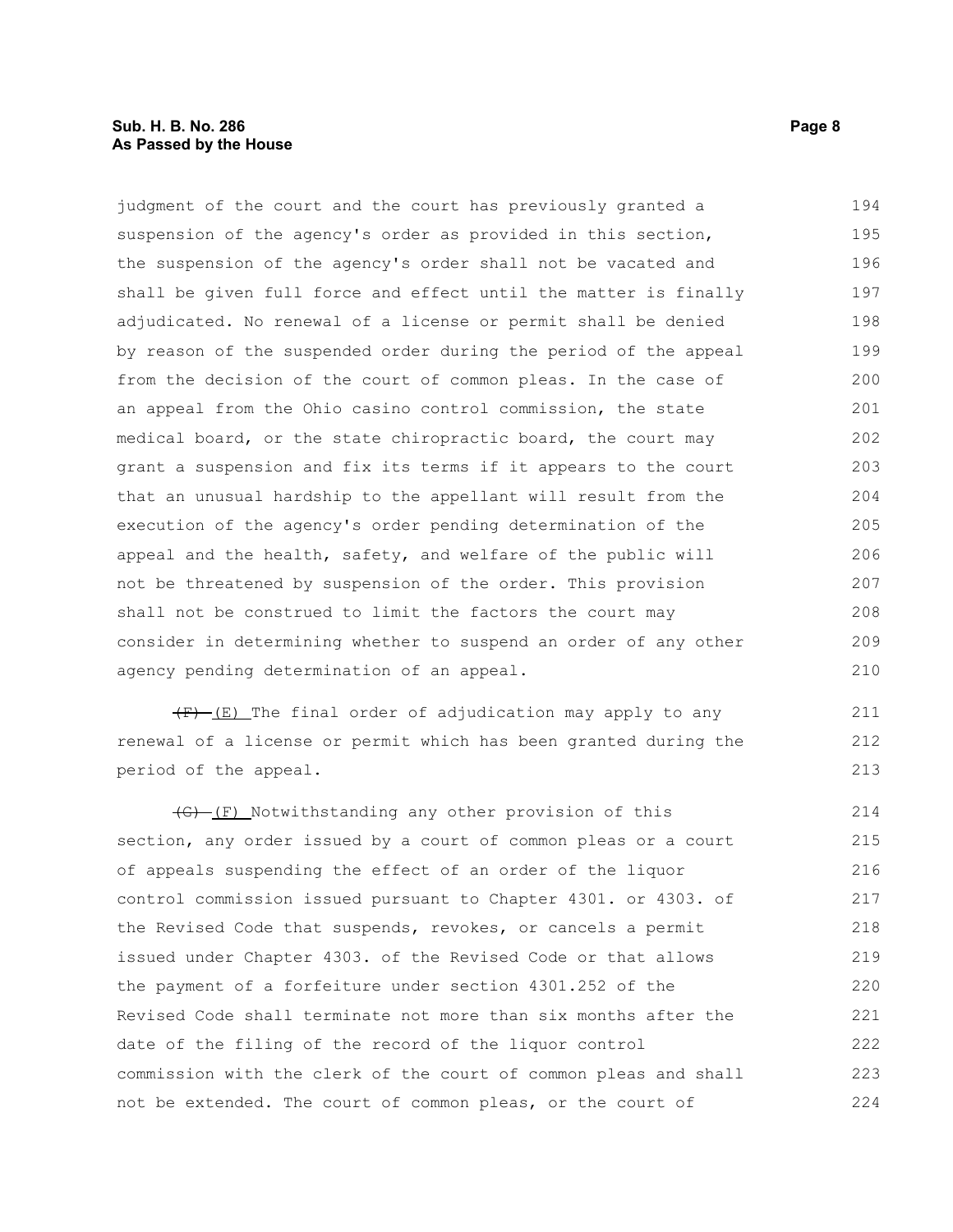#### **Sub. H. B. No. 286 Page 9 As Passed by the House**

appeals on appeal, shall render a judgment in that matter within six months after the date of the filing of the record of the liquor control commission with the clerk of the court of common pleas. A court of appeals shall not issue an order suspending the effect of an order of the liquor control commission that extends beyond six months after the date on which the record of the liquor control commission is filed with a court of common pleas. 225 226 227 228 229 230 231 232

(H) (G) Notwithstanding any other provision of this section, any order issued by a court of common pleas or a court of appeals suspending the effect of an order of the Ohio casino control commission issued under Chapter 3772. of the Revised Code that limits, conditions, restricts, suspends, revokes, denies, not renews, fines, or otherwise penalizes an applicant, licensee, or person excluded or ejected from a casino facility in accordance with section 3772.031 of the Revised Code shall terminate not more than six months after the date of the filing of the record of the Ohio casino control commission with the clerk of the court of common pleas and shall not be extended. The court of common pleas, or the court of appeals on appeal, shall render a judgment in that matter within six months after the date of the filing of the record of the Ohio casino control commission with the clerk of the court of common pleas. A court of appeals shall not issue an order suspending the effect of an order of the Ohio casino control commission that extends beyond six months after the date on which the record of the Ohio casino control commission is filed with the clerk of a court of common pleas.

(H) Notwithstanding any other provision of this section, any order issued by a court of common pleas suspending the effect of an order of the state medical board or state 253 254 255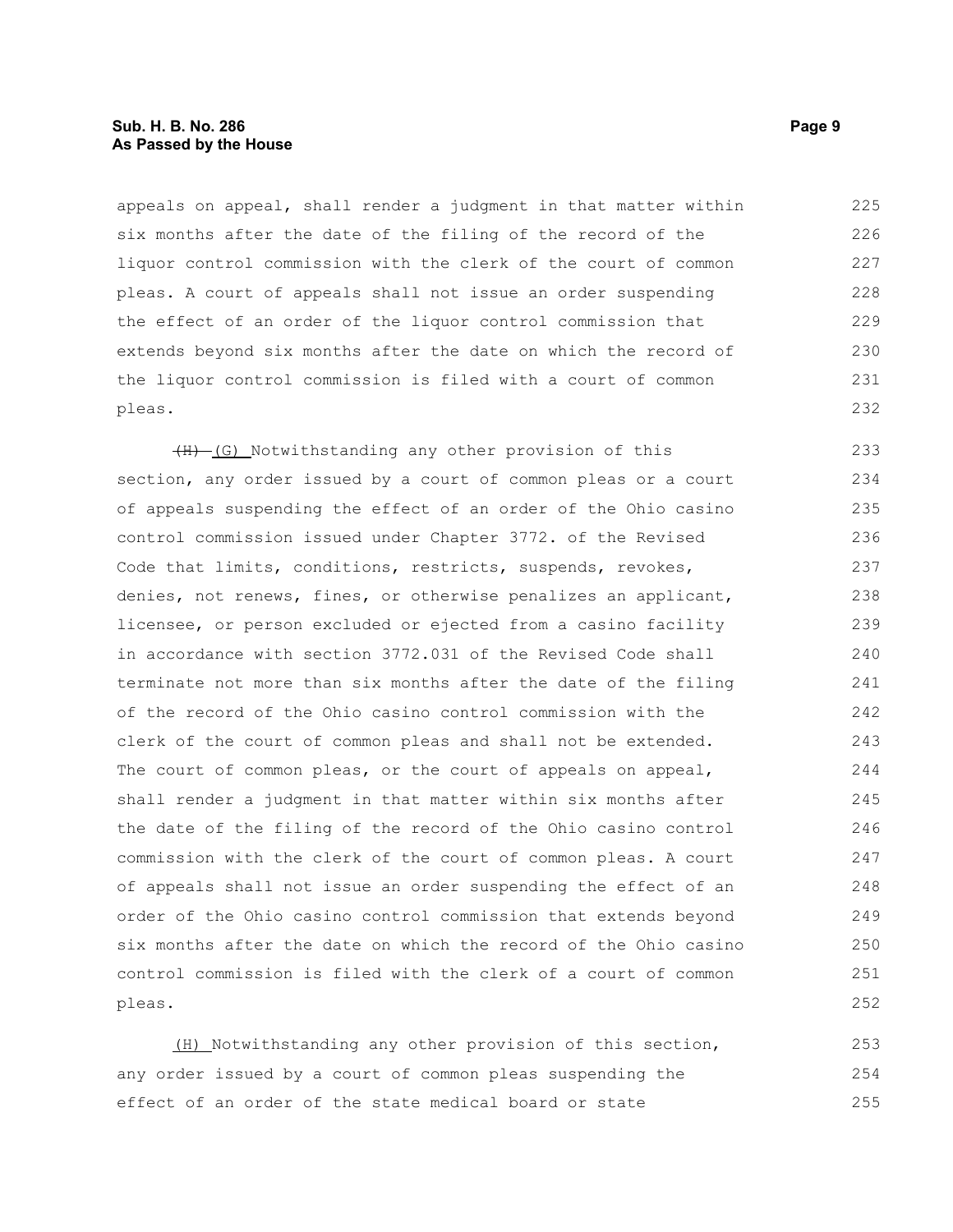#### **Sub. H. B. No. 286 Page 10 As Passed by the House**

chiropractic board that limits, revokes, suspends, places on probation, or refuses to register or reinstate a certificate issued by the board or reprimands the holder of the certificate shall terminate not more than fifteen months after the date of the filing of a notice of appeal in the court of common pleas, or upon the rendering of a final decision or order in the appeal by the court of common pleas, whichever occurs first. 256 257 258 259 260 261 262

(I) Within thirty days after receipt of a notice of appeal from an order in any case in which a hearing is required by sections 119.01 to 119.13 of the Revised Code, the agency shall prepare and certify to the court a complete record of the proceedings in the case. Failure of the agency to comply within the time allowed, upon motion, shall cause the court to enter a finding in favor of the party adversely affected. Additional time, however, may be granted by the court, not to exceed thirty days, when it is shown that the agency has made substantial effort to comply. The record shall be prepared and transcribed, and the expense of it shall be taxed as a part of the costs on the appeal. The appellant shall provide security for costs satisfactory to the court of common pleas. Upon demand by any interested party, the agency shall furnish at the cost of the party requesting it a copy of the stenographic report of testimony offered and evidence submitted at any hearing and a copy of the complete record. 263 264 265 266 267 268 269 270 271 272 273 274 275 276 277 278 279

(J) Notwithstanding any other provision of this section, any party desiring to appeal an order or decision of the state personnel board of review shall, at the time of filing a notice of appeal with the board, provide a security deposit in an amount and manner prescribed in rules that the board shall adopt in accordance with this chapter. In addition, the board is not required to prepare or transcribe the record of any of its 280 281 282 283 284 285 286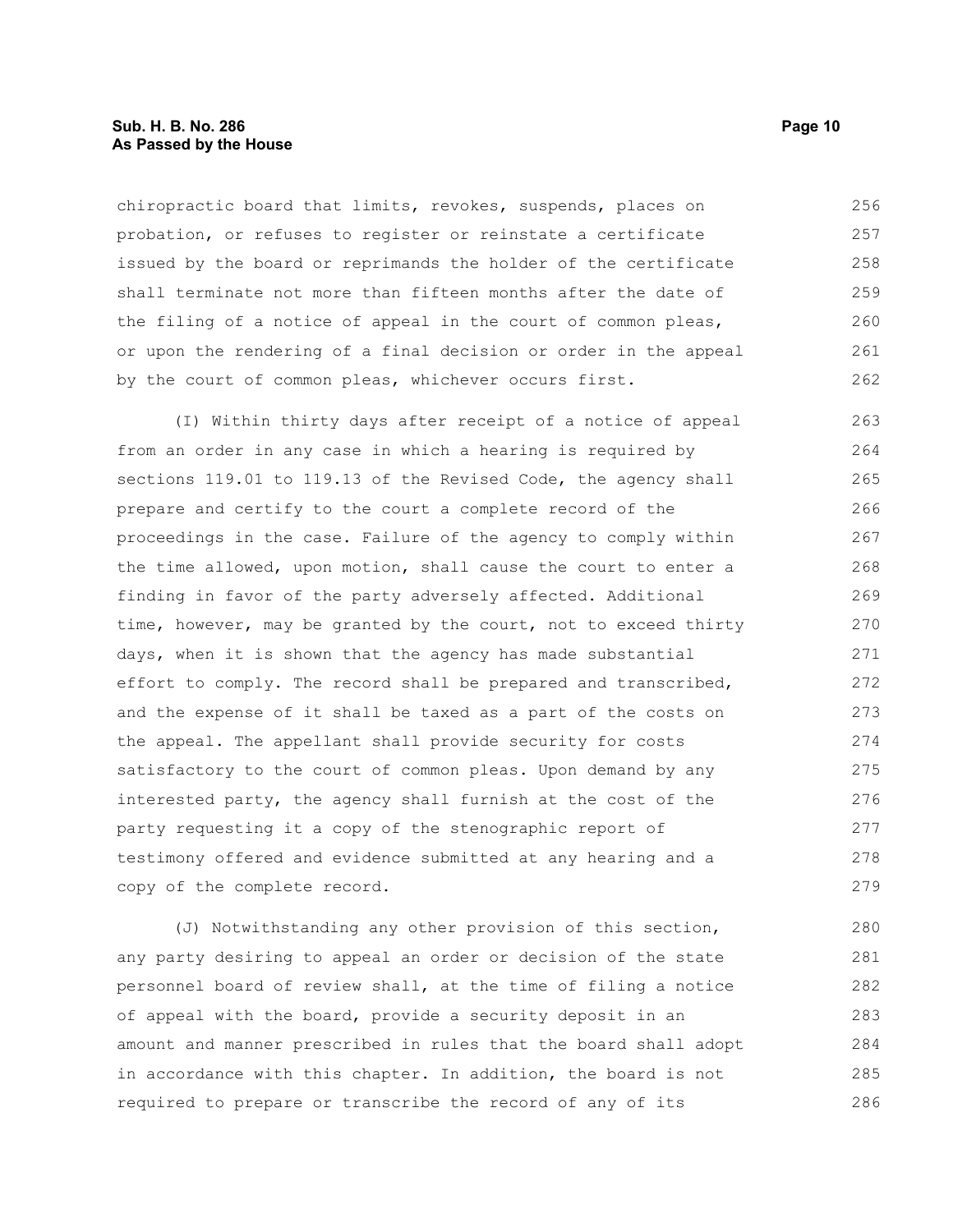#### **Sub. H. B. No. 286 Page 11 As Passed by the House**

proceedings unless the appellant has provided the deposit described above. The failure of the board to prepare or transcribe a record for an appellant who has not provided a security deposit shall not cause a court to enter a finding adverse to the board. 287 288 289 290 291

(K) Unless otherwise provided by law, in the hearing of the appeal, the court is confined to the record as certified to it by the agency. Unless otherwise provided by law, the court may grant a request for the admission of additional evidence when satisfied that the additional evidence is newly discovered and could not with reasonable diligence have been ascertained prior to the hearing before the agency.

(L) The court shall conduct a hearing on the appeal and shall give preference to all proceedings under sections 119.01 to 119.13 of the Revised Code, over all other civil cases, irrespective of the position of the proceedings on the calendar of the court. An appeal from an order of the state medical board issued pursuant to division (G) of either section 4730.25 or 4731.22 of the Revised Code, the state chiropractic board issued pursuant to section 4734.37 of the Revised Code, the liquor control commission issued pursuant to Chapter 4301. or 4303. of the Revised Code, or the Ohio casino control commission issued pursuant to Chapter 3772. of the Revised Code shall be set down for hearing at the earliest possible time and takes precedence over all other actions. The hearing in the court of common pleas shall proceed as in the trial of a civil action, and the court shall determine the rights of the parties in accordance with the laws applicable to a civil action. At the hearing, counsel may be heard on oral argument, briefs may be submitted, and evidence may be introduced if the court has granted a request for the presentation of additional evidence. 299 300 301 302 303 304 305 306 307 308 309 310 311 312 313 314 315 316 317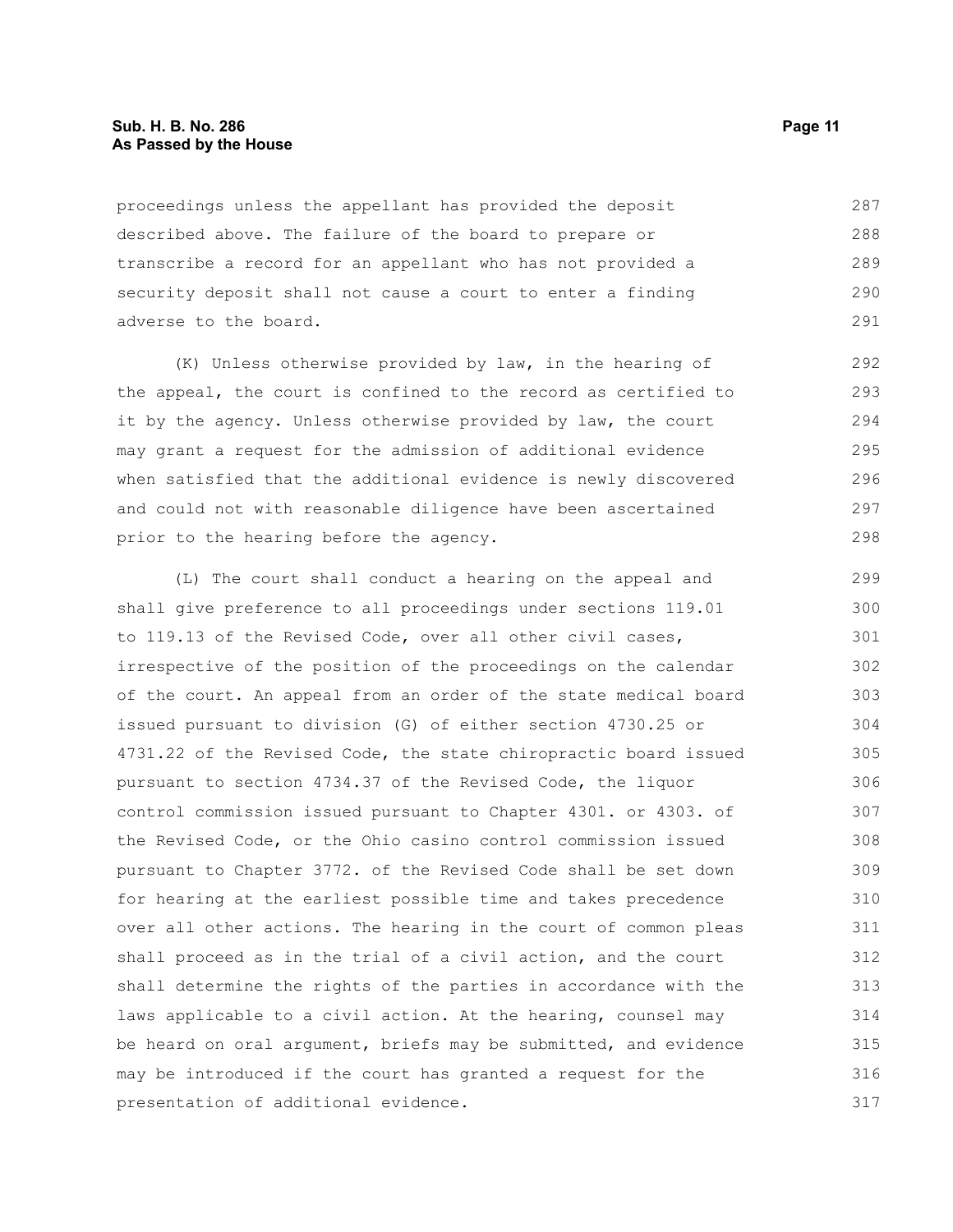### **Sub. H. B. No. 286 Page 12 As Passed by the House**

(M) The court may affirm the order of the agency complained of in the appeal if it finds, upon consideration of the entire record and any additional evidence the court has admitted, that the order is supported by reliable, probative, and substantial evidence and is in accordance with law. In the absence of this finding, it may reverse, vacate, or modify the order or make such other ruling as is supported by reliable, probative, and substantial evidence and is in accordance with law. The court shall award compensation for fees in accordance with section 2335.39 of the Revised Code to a prevailing party, other than an agency, in an appeal filed pursuant to this section. 318 319 320 321 322 323 324 325 326 327 328 329

(N) The judgment of the court shall be final and conclusive unless reversed, vacated, or modified on appeal. These appeals may be taken either by the party or the agency, shall proceed as in the case of appeals in civil actions, and shall be pursuant to the Rules of Appellate Procedure and, to the extent not in conflict with those rules, Chapter 2505. of the Revised Code. An appeal by the agency shall be taken on questions of law relating to the constitutionality, construction, or interpretation of statutes and rules of the agency, and, in the appeal, the court may also review and determine the correctness of the judgment of the court of common pleas that the order of the agency is not supported by any reliable, probative, and substantial evidence in the entire record. 330 331 332 333 334 335 336 337 338 339 340 341 342 343

The court shall certify its judgment to the agency or take any other action necessary to give its judgment effect.

**Sec. 124.34.** (A) The tenure of every officer or employee in the classified service of the state and the counties, civil 346 347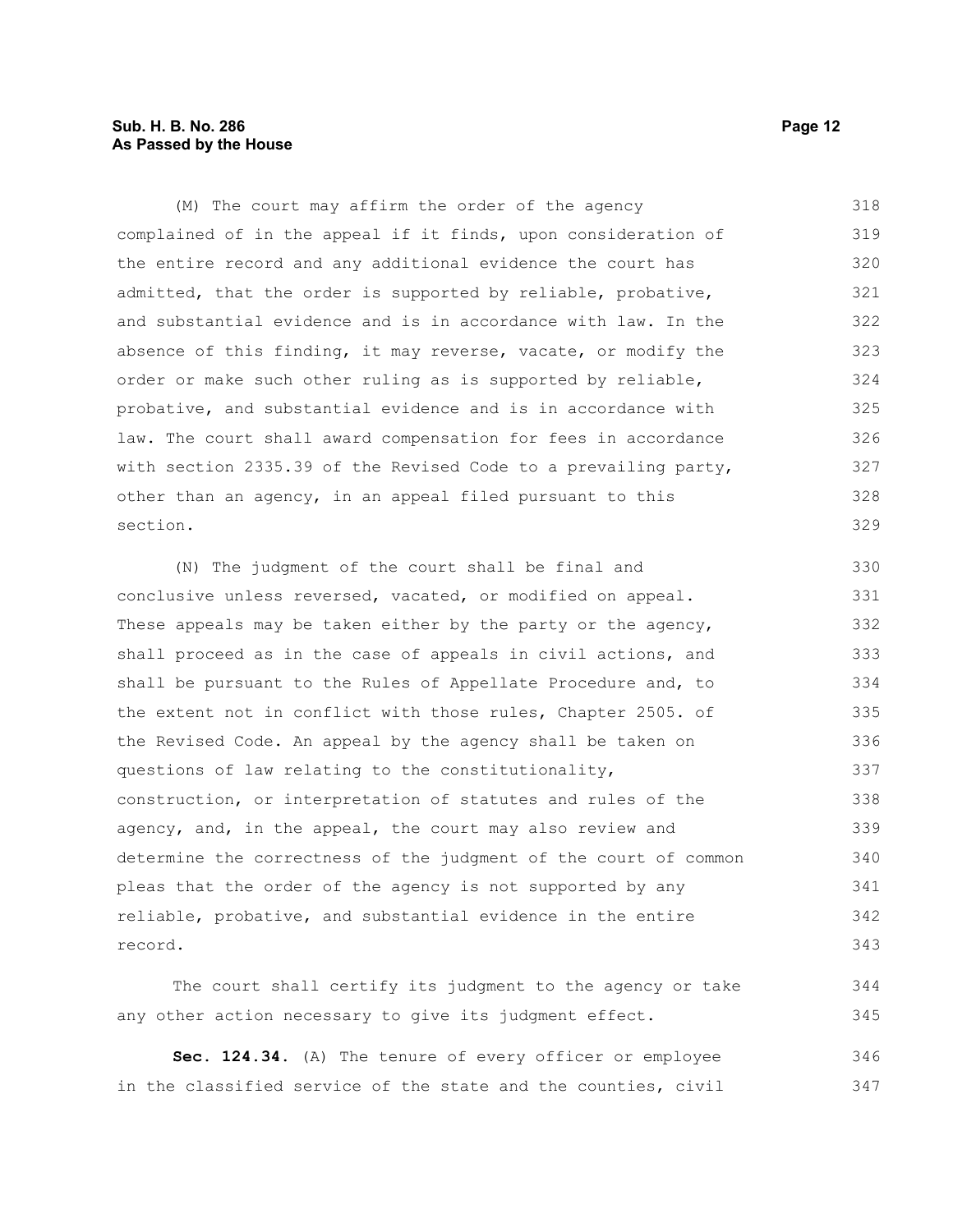#### **Sub. H. B. No. 286 Page 13 As Passed by the House**

service townships, cities, city health districts, general health districts, and city school districts of the state, holding a position under this chapter, shall be during good behavior and efficient service. No officer or employee shall be reduced in pay or position, fined, suspended, or removed, or have the officer's or employee's longevity reduced or eliminated, except as provided in section 124.32 of the Revised Code, and for incompetency, inefficiency, unsatisfactory performance, dishonesty, drunkenness, immoral conduct, insubordination, discourteous treatment of the public, neglect of duty, violation of any policy or work rule of the officer's or employee's appointing authority, violation of this chapter or the rules of the director of administrative services or the commission, any other failure of good behavior, any other acts of misfeasance, malfeasance, or nonfeasance in office, or conviction of a felony while employed in the civil service. The denial of a one-time pay supplement or a bonus to an officer or employee is not a reduction in pay for purposes of this section. 348 349 350 351 352 353 354 355 356 357 358 359 360 361 362 363 364 365

This section does not apply to any modifications or reductions in pay or work week authorized by section 124.392, 124.393, or 124.394 of the Revised Code. 366 367 368

An appointing authority may require an employee who is suspended to report to work to serve the suspension. An employee serving a suspension in this manner shall continue to be compensated at the employee's regular rate of pay for hours worked. The disciplinary action shall be recorded in the employee's personnel file in the same manner as other disciplinary actions and has the same effect as a suspension without pay for the purpose of recording disciplinary actions. 369 370 371 372 373 374 375 376

A finding by the appropriate ethics commission, based upon 377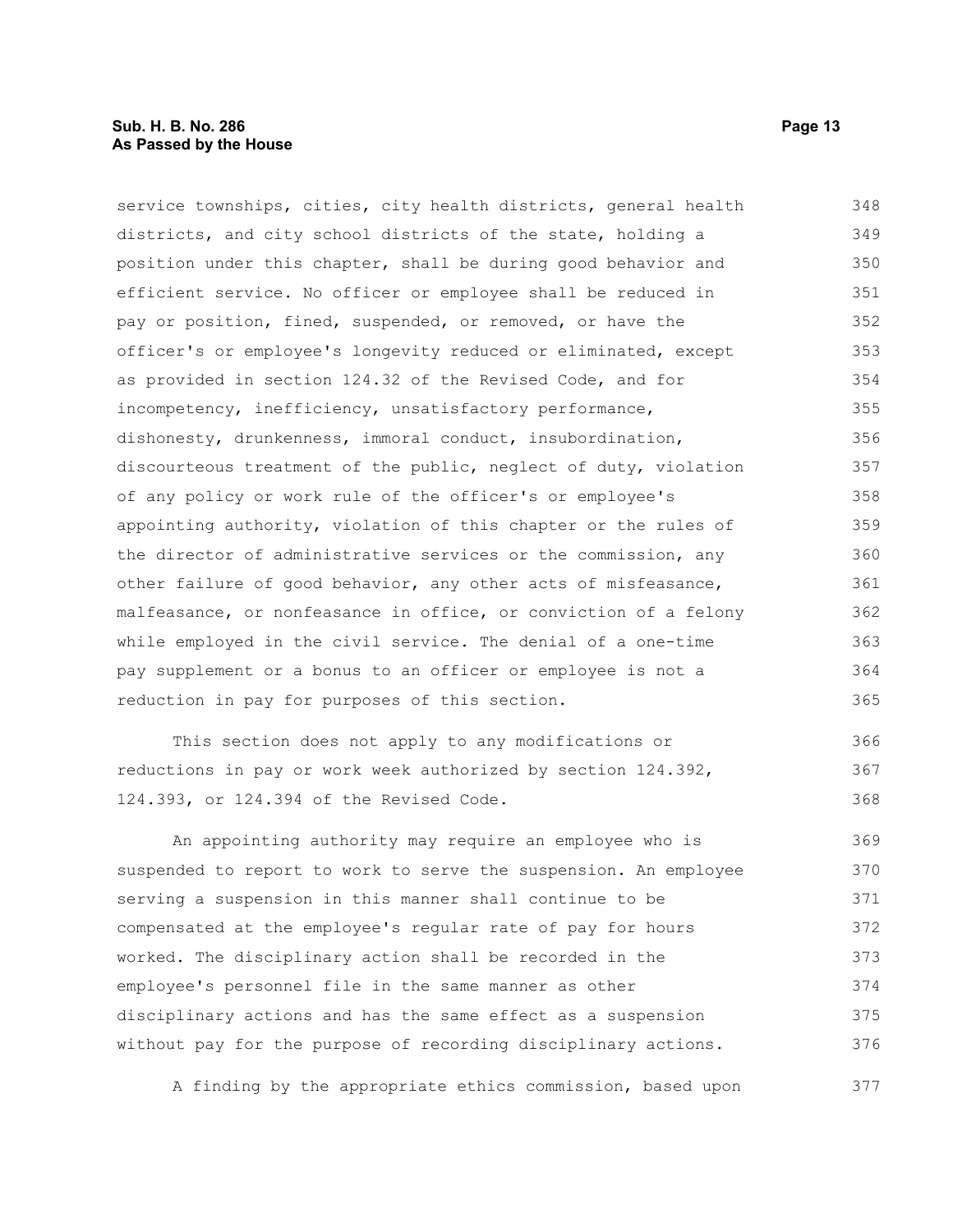#### **Sub. H. B. No. 286 Page 14 As Passed by the House**

a preponderance of the evidence, that the facts alleged in a complaint under section 102.06 of the Revised Code constitute a violation of Chapter 102., section 2921.42, or section 2921.43 of the Revised Code may constitute grounds for dismissal. Failure to file a statement or falsely filing a statement required by section 102.02 of the Revised Code may also constitute grounds for dismissal. The tenure of an employee in the career professional service of the department of transportation is subject to section 5501.20 of the Revised Code. 378 379 380 381 382 383 384 385 386 387

Conviction of a felony while employed in the civil service is a separate basis for reducing in pay or position, suspending, or removing an officer or employee, even if the officer or employee has already been reduced in pay or position, suspended, or removed for the same conduct that is the basis of the felony. An officer or employee may not appeal to the state personnel board of review or the commission any disciplinary action taken by an appointing authority as a result of the officer's or employee's conviction of a felony. If an officer or employee removed under this section is reinstated as a result of an appeal of the removal, any conviction of a felony that occurs during the pendency of the appeal is a basis for further disciplinary action under this section upon the officer's or employee's reinstatement. 388 389 390 391 392 393 394 395 396 397 398 399 400 401

A person convicted of a felony while employed in the civil service immediately forfeits the person's status as a classified employee in any public employment on and after the date of the conviction for the felony. If an officer or employee is removed under this section as a result of being convicted of a felony or is subsequently convicted of a felony that involves the same conduct that was the basis for the removal, the officer or 402 403 404 405 406 407 408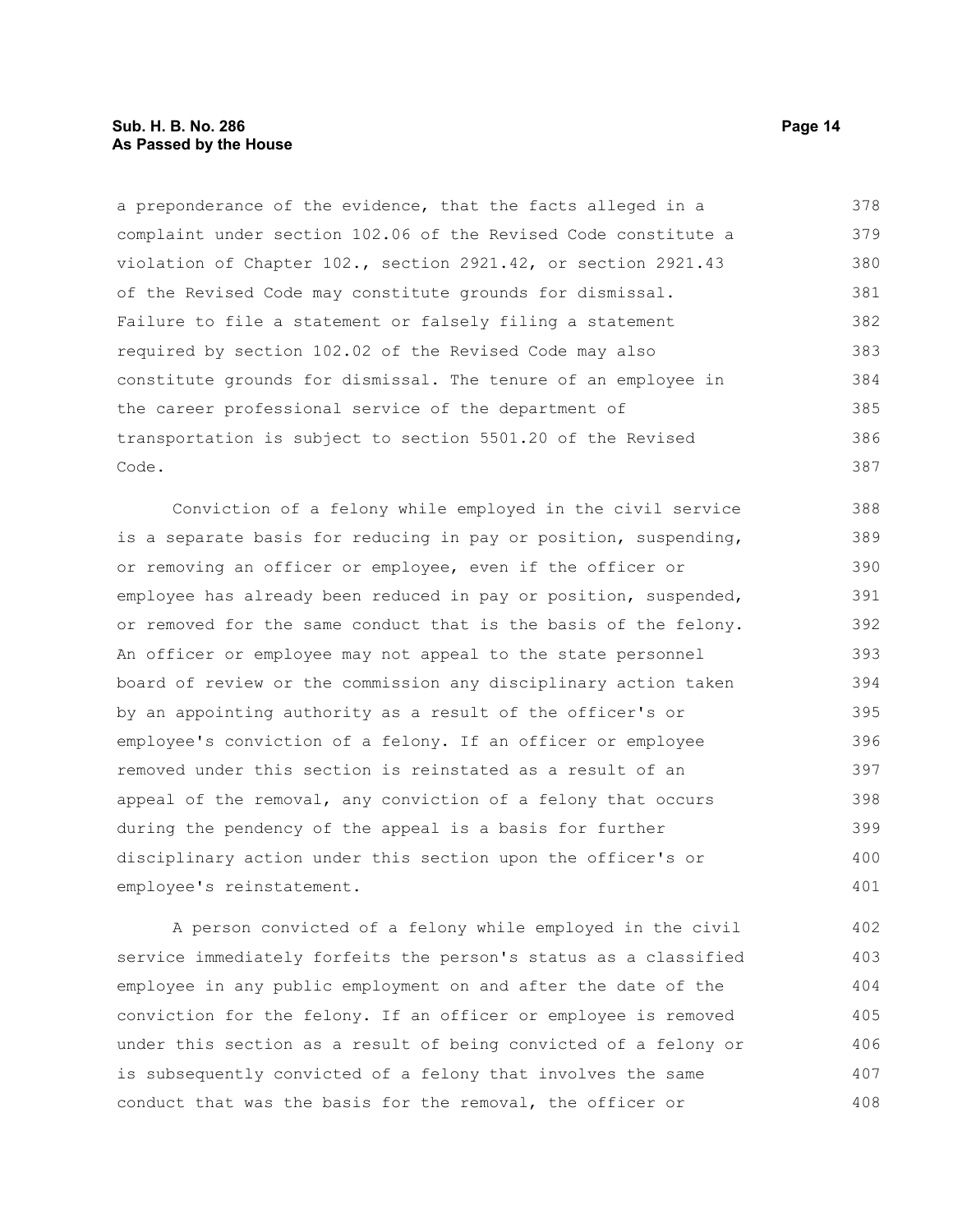employee is barred from receiving any compensation after the removal notwithstanding any modification or disaffirmance of the removal, unless the conviction for the felony is subsequently reversed or annulled. 409 410 411 412

Any person removed for conviction of a felony is entitled to a cash payment for any accrued but unused sick, personal, and vacation leave as authorized by law. If subsequently reemployed in the public sector, the person shall qualify for and accrue these forms of leave in the manner specified by law for a newly appointed employee and shall not be credited with prior public service for the purpose of receiving these forms of leave.

```
As used in this division, "felony" means any of the
following:
                                                                             420
                                                                             421
```
(1) A felony that is an offense of violence as defined in section 2901.01 of the Revised Code;

```
(2) A felony that is a felony drug abuse offense as
defined in section 2925.01 of the Revised Code;
                                                                             424
                                                                             425
```
(3) A felony under the laws of this or any other state or the United States that is a crime of moral turpitude; 426 427

(4) A felony involving dishonesty, fraud, or theft; 428

```
(5) A felony that is a violation of section 2921.05,
2921.32, or 2921.42 of the Revised Code.
                                                                            429
                                                                            430
```
(B) In case of a reduction, a suspension of more than forty work hours in the case of an employee exempt from the payment of overtime compensation, a suspension of more than twenty-four work hours in the case of an employee required to be paid overtime compensation, a fine of more than forty hours' pay in the case of an employee exempt from the payment of overtime 431 432 433 434 435 436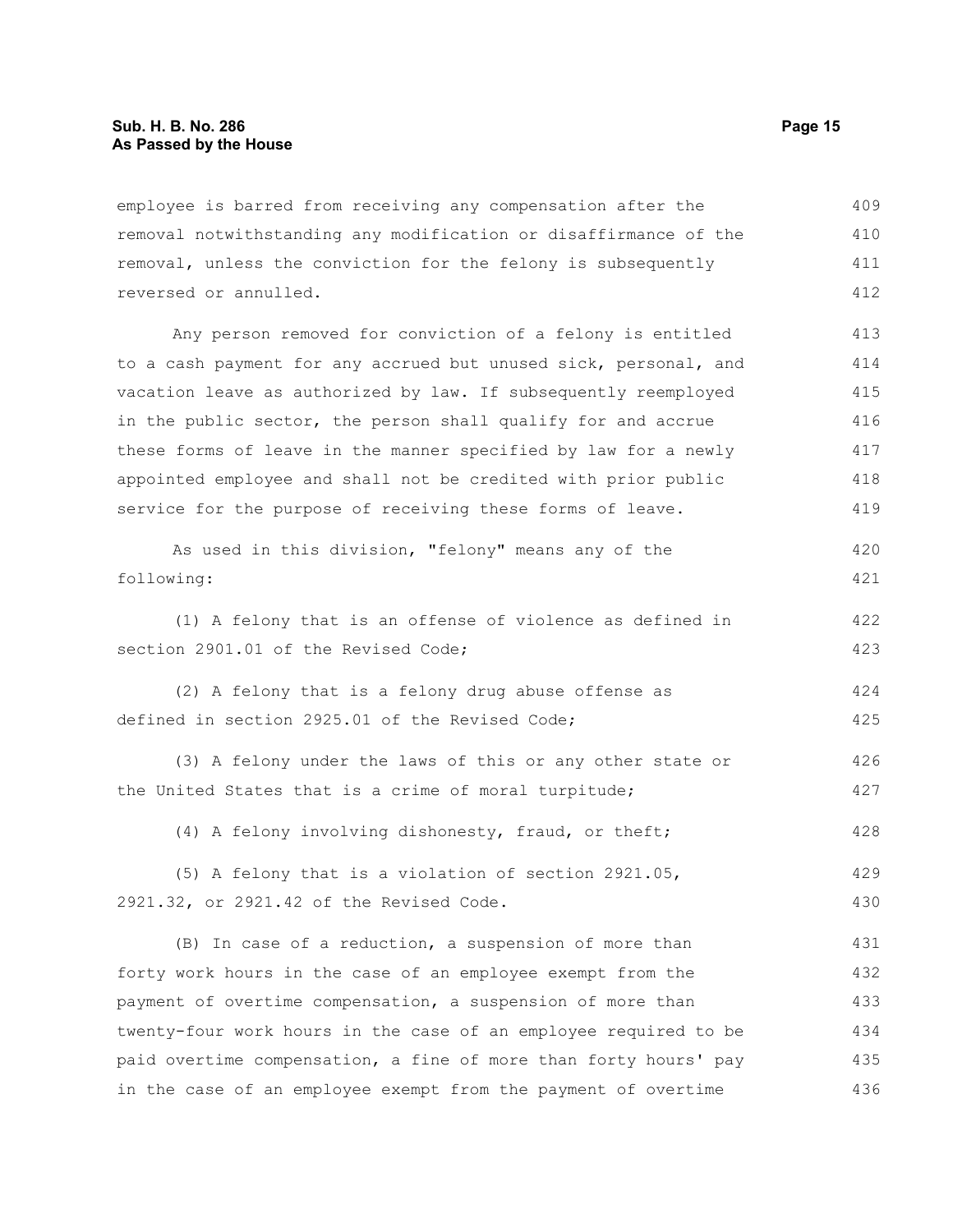#### **Sub. H. B. No. 286 Page 16 As Passed by the House**

compensation, a fine of more than twenty-four hours' pay in the case of an employee required to be paid overtime compensation, or removal, except for the reduction or removal of a probationary employee, the appointing authority shall serve the employee with a copy of the order of reduction, fine, suspension, or removal, which order shall state the reasons for the action. 437 438 439 440 441 442 443

Within ten days following the date on which the order is served or, in the case of an employee in the career professional service of the department of transportation, within ten days following the filing of a removal order, the employee, except as otherwise provided in this section, may file an appeal of the order in writing with the state personnel board of review or the commission. For purposes of this section, the date on which an order is served is the date of hand delivery of the order or the date of delivery of the order by certified United States mail, whichever occurs first. If an appeal is filed, the board or commission shall forthwith notify the appointing authority and shall hear, or appoint a trial board to hear, the appeal within thirty days from and after its filing with the board or commission. The board, commission, or trial board may affirm, disaffirm, or modify the judgment of the appointing authority. However, in an appeal of a removal order based upon a violation of a last chance agreement, the board, commission, or trial board may only determine if the employee violated the agreement and thus affirm or disaffirm the judgment of the appointing authority. 444 445 446 447 448 449 450 451 452 453 454 455 456 457 458 459 460 461 462 463

In cases of removal or reduction in pay for disciplinary reasons, either the appointing authority or the officer or employee may appeal from the decision of the state personnel board of review or the commission, and any such appeal shall be 464 465 466 467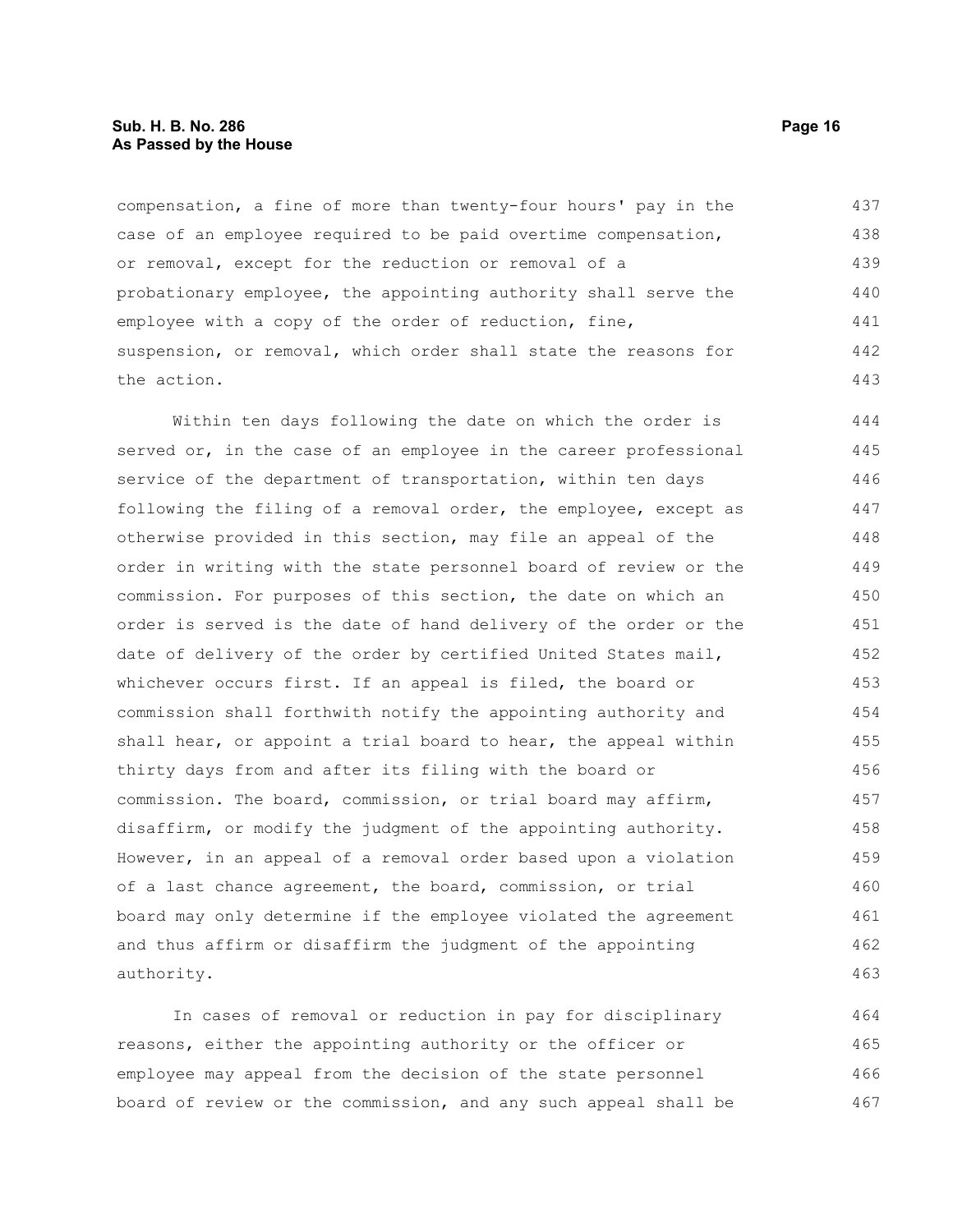### **Sub. H. B. No. 286 Page 17 As Passed by the House**

| to the court of common pleas of the county in which the          | 468 |
|------------------------------------------------------------------|-----|
| appointing authority is located, or to the court of common pleas | 469 |
| of Franklin county, as provided by section 119.12 of the Revised | 470 |
| Codein accordance with section 119.12 of the Revised Code.       | 471 |
| (C) In the case of the suspension for any period of time,        | 472 |
| or a fine, demotion, or removal, of a chief of police, a chief   | 473 |
| of a fire department, or any member of the police or fire        | 474 |
| department of a city or civil service township, who is in the    | 475 |
| classified civil service, the appointing authority shall furnish | 476 |
| the chief or member with a copy of the order of suspension,      | 477 |
| fine, demotion, or removal, which order shall state the reasons  | 478 |
| for the action. The order shall be filed with the municipal or   | 479 |
| civil service township civil service commission. Within ten days | 480 |
| following the filing of the order, the chief or member may file  | 481 |
| an appeal, in writing, with the commission. If an appeal is      | 482 |
| filed, the commission shall forthwith notify the appointing      | 483 |
| authority and shall hear, or appoint a trial board to hear, the  | 484 |
| appeal within thirty days from and after its filing with the     | 485 |
| commission, and it may affirm, disaffirm, or modify the judgment | 486 |
| of the appointing authority. An appeal on questions of law and   | 487 |
| fact may be had from the decision of the commission to the court | 488 |
| of common pleas in the county in which the city or civil service | 489 |
| township is situated. The appeal shall be taken within thirty    | 490 |
| days from the finding of the commission.                         | 491 |
|                                                                  |     |

(D) A violation of division (A)(7) of section 2907.03 of the Revised Code is grounds for termination of employment of a nonteaching employee under this section. 492 493 494

(E) The director shall adopt a rule in accordance with Chapter 119. of the Revised Code to define the term "unsatisfactory performance" as it is used in this section with 495 496 497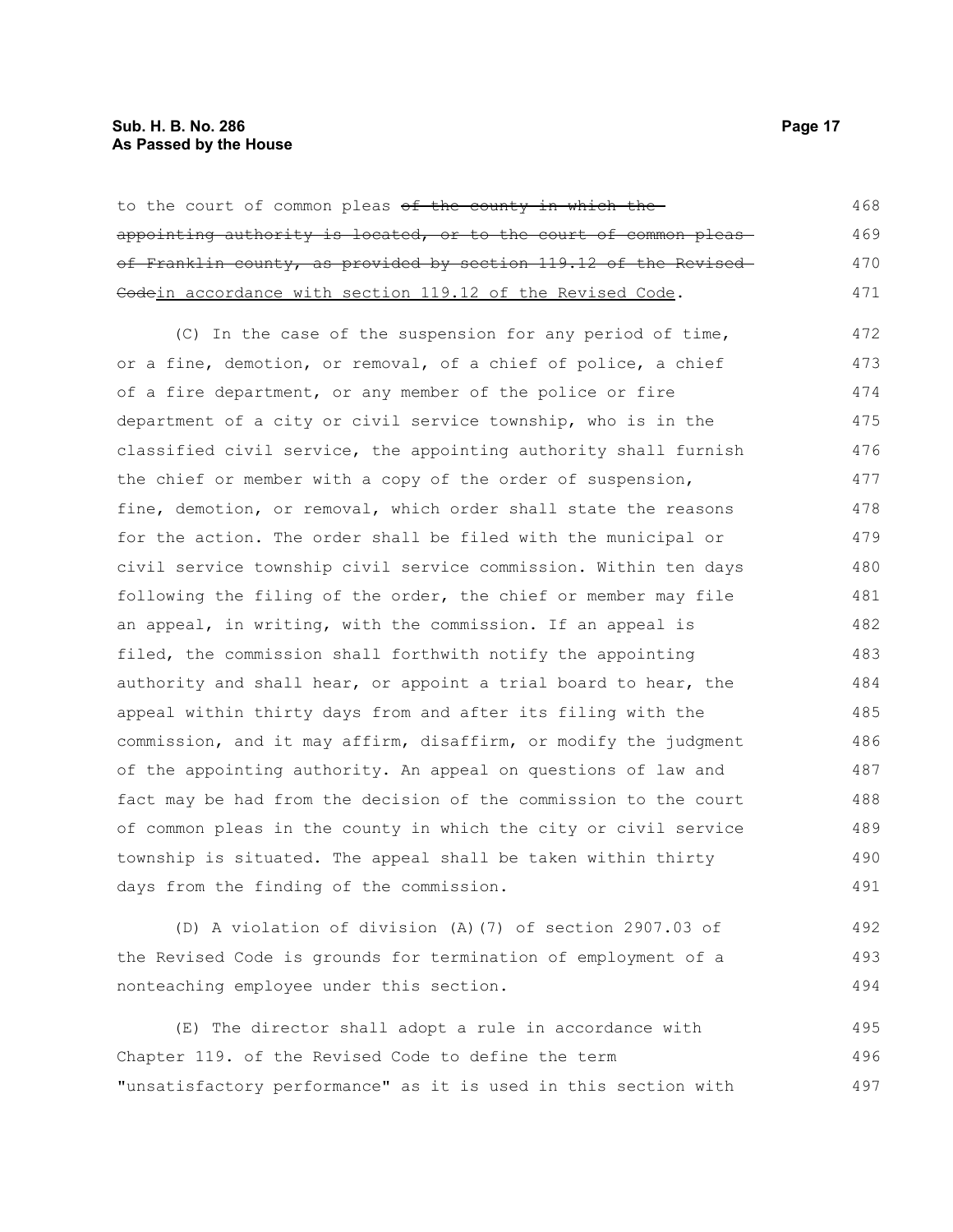regard to employees in the service of the state. (F) As used in this section, "last chance agreement" means an agreement signed by both an appointing authority and an officer or employee of the appointing authority that describes the type of behavior or circumstances that, if it occurs, will automatically lead to removal of the officer or employee without the right of appeal to the state personnel board of review or the appropriate commission. **Sec. 303.57.** A final judgment on the merits issued by a court of competent jurisdiction pursuant to its power of review under Chapter 2506. of the Revised Code, on claims brought under this chapter, does not preclude later claims for damages, including claims brought under 42 U.S.C. 1983, even if the common law doctrine of res judicata would otherwise bar the claim. The general assembly intends that this section be construed to override the federal sixth circuit court of appeals's decision in the case *Lavon Moore v. Hiram Twp* ., 988 F.3d 353 (6th Cir. 2021). **Sec. 519.26.** A final judgment on the merits issued by a court of competent jurisdiction pursuant to its power of review under Chapter 2506. of the Revised Code, on claims brought under this chapter, does not preclude later claims for damages, including claims brought under 42 U.S.C. 1983, even if the common law doctrine of res judicata would otherwise bar the claim. The general assembly intends that this section be construed to override the federal sixth circuit court of 498 499 500 501 502 503 504 505 506 507 508 509 510 511 512 513 514 515 516 517 518 519 520 521 522 523 524 525

appeals's decision in the case *Lavon Moore v. Hiram Twp.* , 988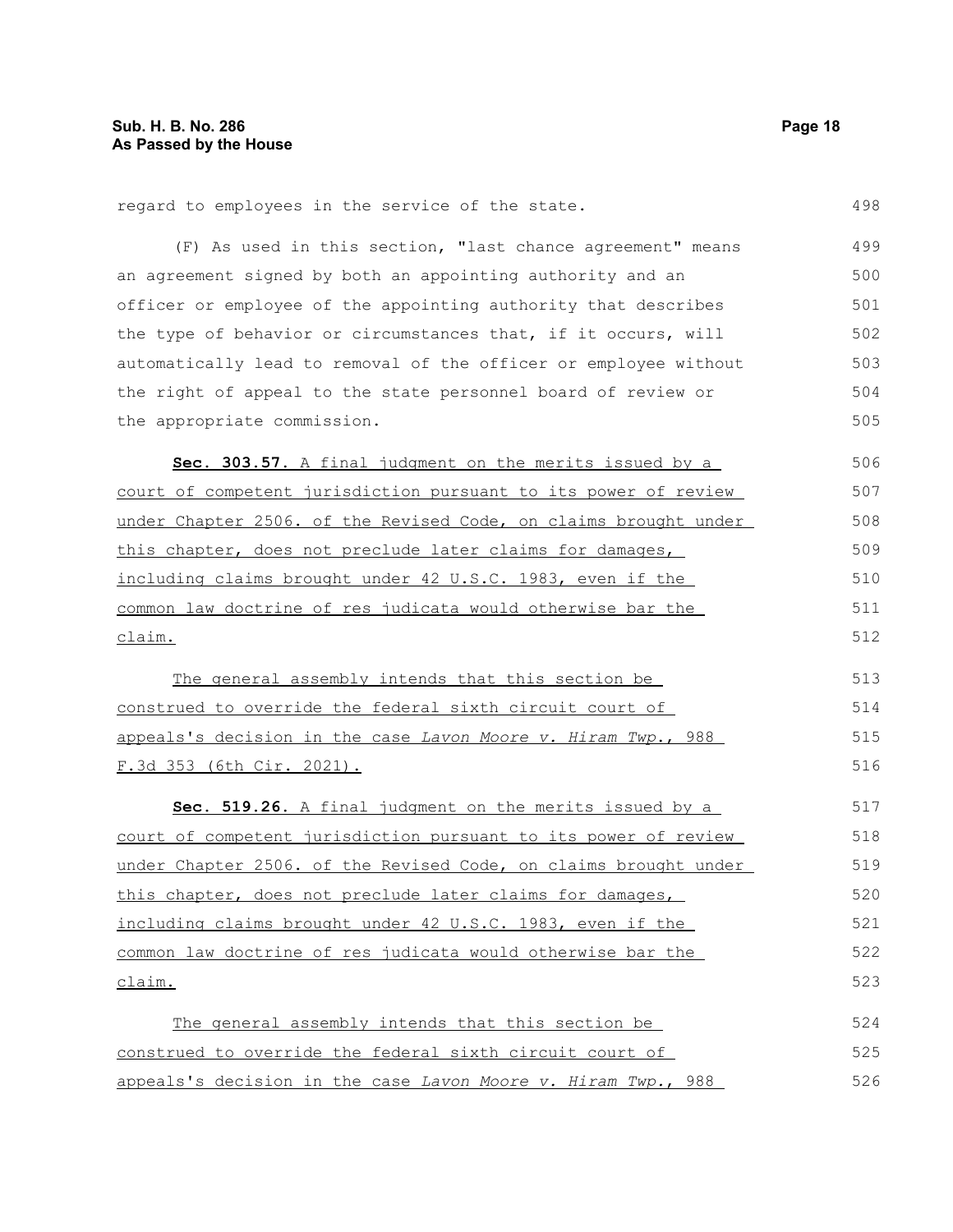## F.3d 353 (6th Cir. 2021).

| Sec. 713.16. A final judgment on the merits issued by a          | 528 |
|------------------------------------------------------------------|-----|
| court of competent jurisdiction pursuant to its power of review  | 529 |
| under Chapter 2506. of the Revised Code, on claims brought under | 530 |
| this chapter, does not preclude later claims for damages,        | 531 |
| including claims brought under 42 U.S.C. 1983, even if the       | 532 |
| common law doctrine of res judicata would otherwise bar the      | 533 |
| claim.                                                           | 534 |
| The general assembly intends that this section be                | 535 |
| construed to override the federal sixth circuit court of         | 536 |
| appeals's decision in the case Lavon Moore v. Hiram Twp., 988    | 537 |
| F.3d 353 (6th Cir. 2021).                                        | 538 |
|                                                                  |     |
| Sec. 956.11. (A) The director of agriculture may enter           | 539 |
| into contracts or agreements with an animal rescue for dogs, an  | 540 |
| animal shelter for dogs, a boarding kennel, a veterinarian, a    | 541 |
| board of county commissioners, or a humane society for the       | 542 |
| purposes of this section.                                        | 543 |
| (B) (1) If the director or the director's authorized             | 544 |
| representative determines that a dog is being kept by a high     | 545 |
| volume breeder or dog broker in a manner that materially         | 546 |
| violates this chapter or rules adopted under it, the director    | 547 |
| may impound the dog and order it to be seized by an animal       | 548 |
| rescue for dogs, an animal shelter for dogs, a boarding kennel,  | 549 |
| a veterinarian, a board of county commissioners, or a humane     | 550 |
| society with which the director has entered into a contract or   | 551 |
| agreement under division (A) of this section. Upon receiving the | 552 |
| order from the director, the animal rescue for dogs, animal      | 553 |
| shelter for dogs, boarding kennel, veterinarian, board of county | 554 |
| commissioners, or humane society shall seize the dog and keep,   | 555 |
| house, and maintain it.                                          | 556 |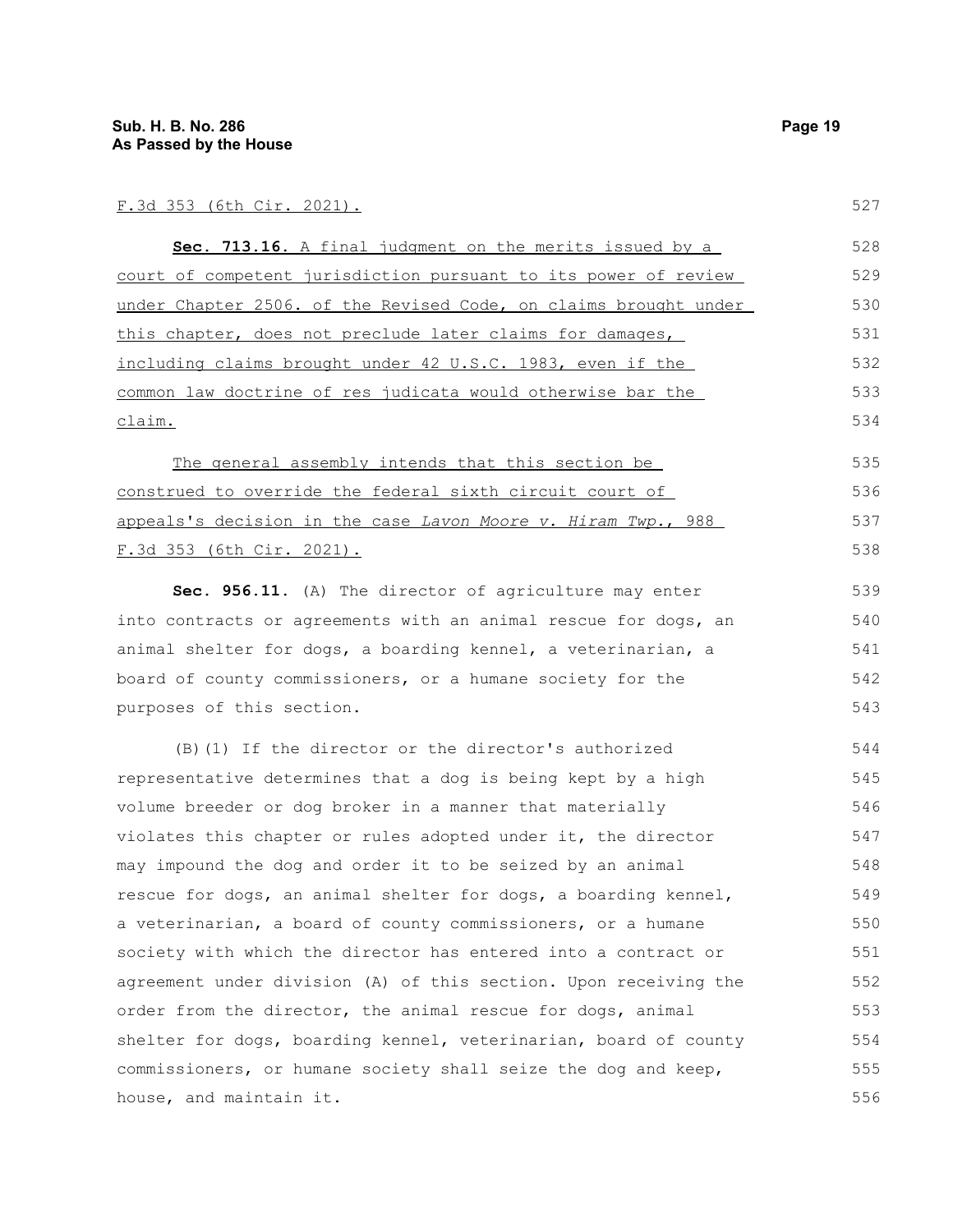#### **Sub. H. B. No. 286 Page 20 As Passed by the House**

| (2) The director or the director's authorized                   | 557 |
|-----------------------------------------------------------------|-----|
| representative shall give written notice of the impoundment by  | 558 |
| posting a notice on the door of the premises from which the dog | 559 |
| was taken or by otherwise posting the notice in a conspicuous   | 560 |
| place at the premises from which the dog was taken. The notice  | 561 |
| shall provide a date for an adjudication hearing, which shall   | 562 |
| take place not later than five business days after the dog is   | 563 |
| taken and at which the director shall determine if the dog      | 564 |
| should be permanently relinquished to the custody of the        | 565 |
| director.                                                       | 566 |
| (C) The owner or operator of the applicable high volume         | 567 |

(C) The owner or operator of the applicable high volume breeder or the person acting as or performing the functions of a dog broker may appeal the determination made at the adjudication hearing in accordance with section 119.12 of the Revised Code $\tau$ except that the appeal may be made only to the environmental division of the Franklin county municipal court. 568 569 570 571 572

(D) If, after the final disposition of an adjudication hearing and any appeals from that adjudication hearing, it is determined that a dog shall be permanently relinquished to the custody of the director, the dog may be adopted directly from the animal rescue for dogs, animal shelter for dogs, boarding kennel, veterinarian, county dog pound, or humane society where it is being kept, housed, and maintained, provided that the dog has been spayed or neutered unless there are medical reasons against spaying or neutering as determined by a veterinarian. The animal rescue for dogs, animal shelter for dogs, boarding kennel, veterinarian, county dog pound, or humane society may charge a reasonable adoption fee. The fee shall be at least sufficient to cover the costs of spaying or neutering the dog unless it is medically contraindicated. Impounded dogs shall be returned to persons acquitted of any alleged violations. 573 574 575 576 577 578 579 580 581 582 583 584 585 586 587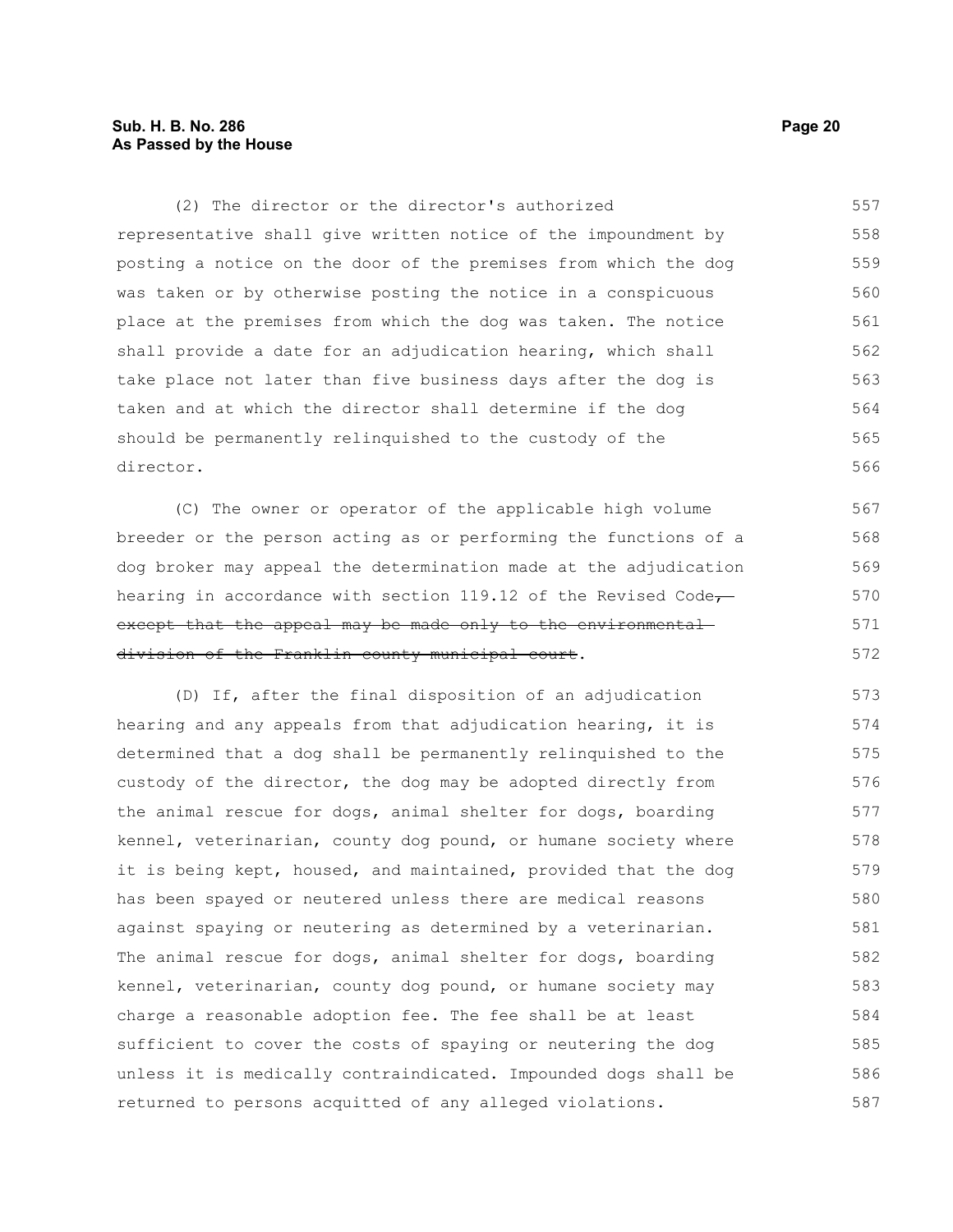**Sec. 956.15.** (A) The director of agriculture shall deny an application for a license that is submitted under section 956.04 or 956.05 of the Revised Code for either of the following reasons: 588 589 590 591

(1) The applicant for the license has violated any provision of this chapter or a rule adopted under it if the violation materially threatens the health or welfare of a dog. 592 593 594

(2) The applicant has been convicted of or pleaded guilty to a disqualifying offense as determined in accordance with section 9.79 of the Revised Code. 595 596 597

(B) The director may suspend or revoke a license issued under this chapter for violation of any provision of this chapter or a rule adopted or order issued under it if the violation materially threatens the health and welfare of a dog. 598 599 600 601

(C) An application or a license shall not be denied, suspended, or revoked under this section without a written order of the director stating the findings on which the denial, suspension, or revocation is based. A copy of the order shall be sent to the applicant or license holder by certified mail or may be provided to the applicant or license holder by personal service. In addition, the person to whom a denial, suspension, or revocation applies may request an adjudication hearing under Chapter 119. of the Revised Code. The director shall comply with such a request. The determination of the director at an adjudication hearing may be appealed in accordance with section 119.12 of the Revised Code, except that the determination may be appealed only to the environmental division of the Franklin county municipal court. 602 603 604 605 606 607 608 609 610 611 612 613 614 615

Sec. 2743.03. (A)(1) There is hereby created a court of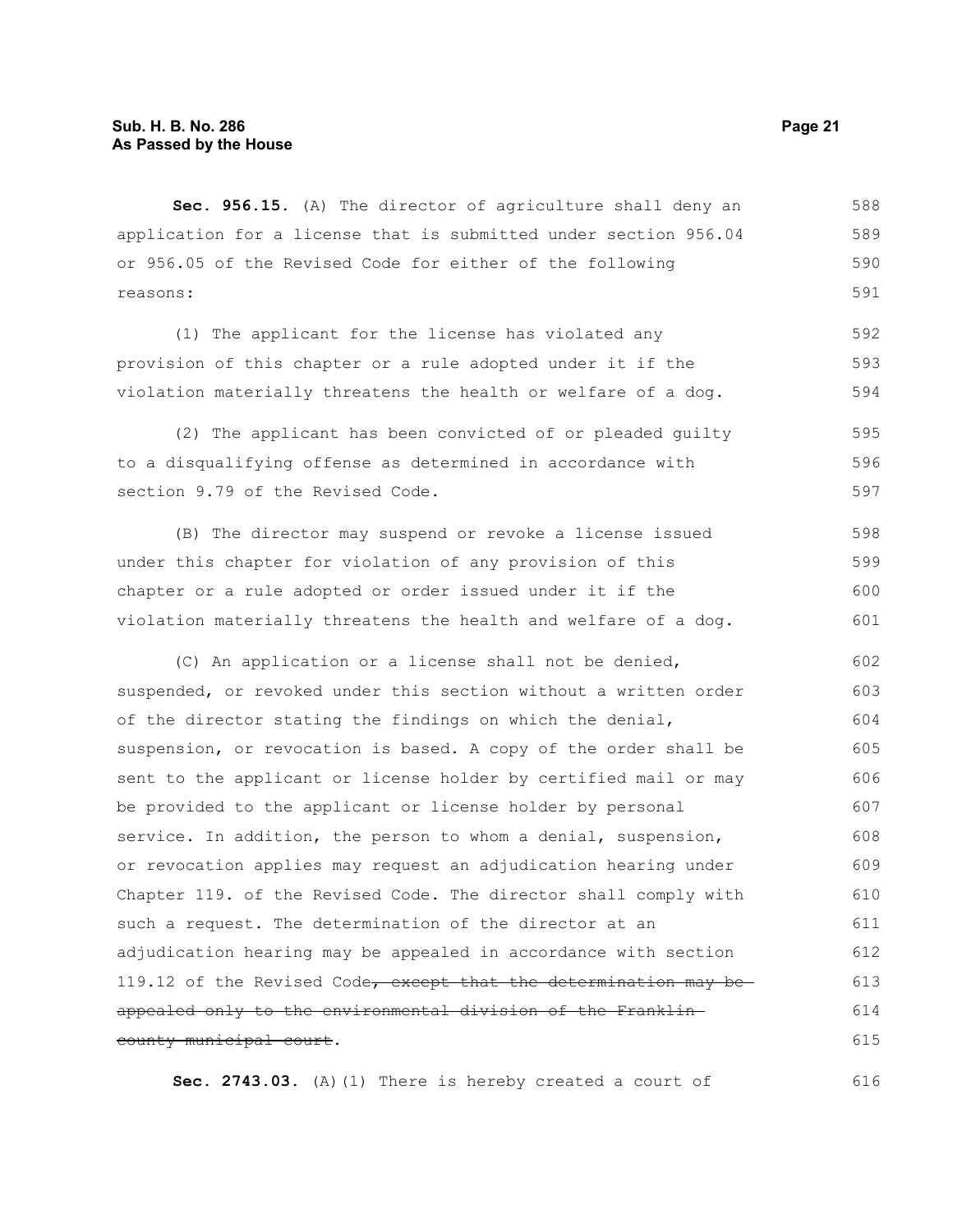#### **Sub. H. B. No. 286 Page 22 As Passed by the House**

claims. Except as provided under section 107.43 of the Revised-Code, the The court of claims is a court of record and has exclusive, original jurisdiction of all civil actions against the state permitted by the waiver of immunity contained in section 2743.02 of the Revised Code and exclusive jurisdiction of the causes of action of all parties in civil actions that are removed to the court of claims. The court shall have full equity powers in all actions within its jurisdiction and may entertain and determine all counterclaims, cross-claims, and third-party claims. 617 618 619 620 621 622 623 624 625 626

(2) If the claimant in a civil action as described in division (A)(1) of this section also files a claim for a declaratory judgment, injunctive relief, or other equitable relief against the state that arises out of the same circumstances that gave rise to the civil action described in division (A)(1) of this section, the court of claims has exclusive, original jurisdiction to hear and determine that claim in that civil action. This division does not affect, and shall not be construed as affecting, the original jurisdiction of another court of this state to hear and determine a civil action in which the sole relief that the claimant seeks against the state is a declaratory judgment, injunctive relief, or other equitable relief. 627 628 629 630 631 632 633 634 635 636 637 638 639

(3) In addition to its exclusive, original jurisdiction as conferred by divisions (A)(1) and (2) of this section, the court of claims has exclusive, original jurisdiction as follows:

(a) As described in division (F) of section 2743.02, division (B) of section 3335.03, and division (C) of section 5903.02 of the Revised Code; 643 644 645

(b) Under section 2743.75 of the Revised Code to hear

640 641 642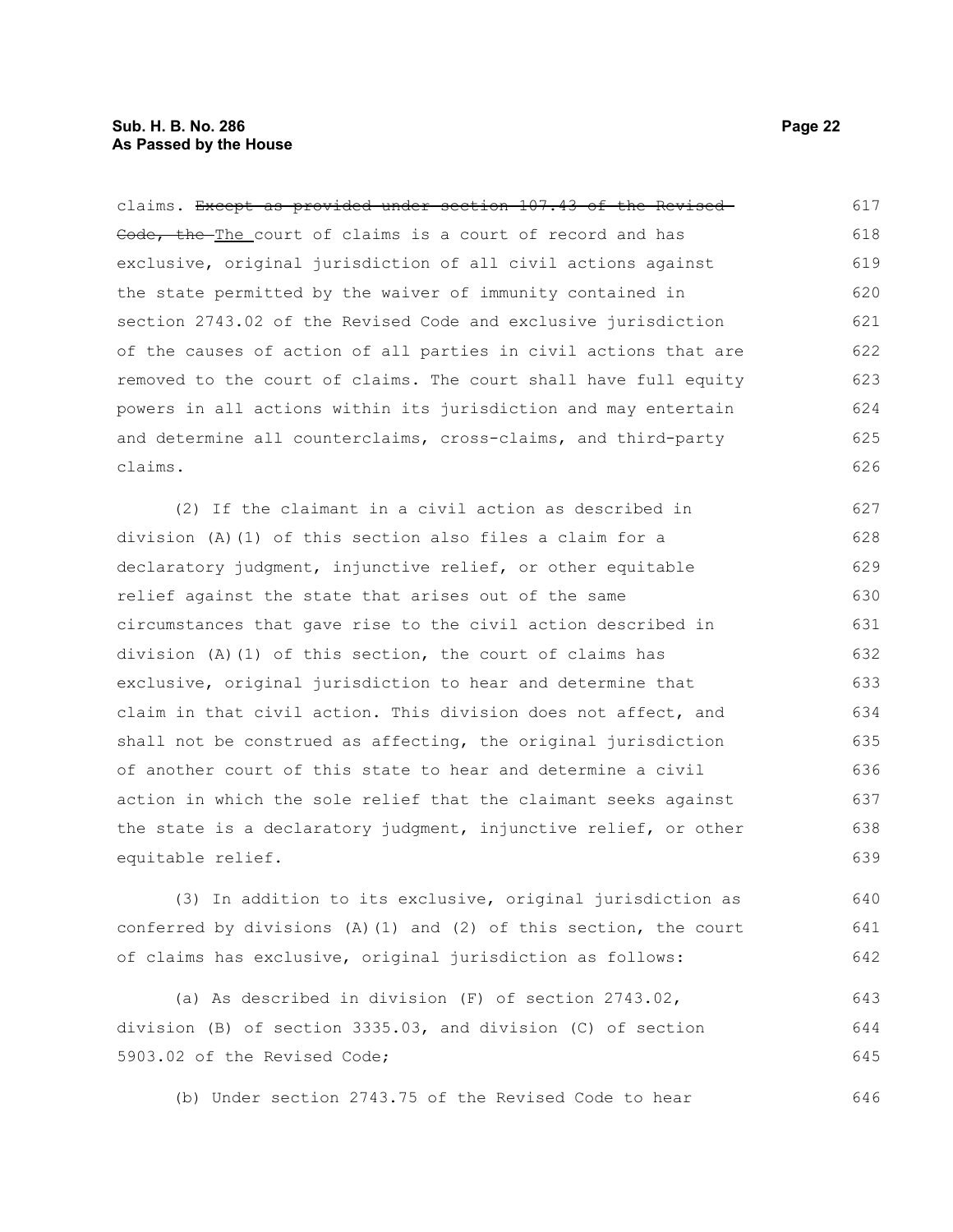#### **Sub. H. B. No. 286 Page 23 As Passed by the House**

complaints alleging a denial of access to public records in violation of division (B) of section 149.43 of the Revised Code, regardless of whether the public office or person responsible for public records is an office or employee of the state or of a political subdivision. 647 648 649 650 651

(B) The court of claims shall sit in Franklin county, its hearings shall be public, and it shall consist of incumbent justices or judges of the supreme court, courts of appeals, or courts of common pleas, or retired justices or judges eligible for active duty pursuant to division (C) of Section 6 of Article IV, Ohio Constitution, sitting by temporary assignment of the chief justice of the supreme court. The chief justice may direct the court to sit in any county for cases on removal upon a showing of substantial hardship and whenever justice dictates. 652 653 654 655 656 657 658 659 660

(C)(1) A civil action against the state shall be heard and determined by a single judge. Upon application by the claimant or the state, the chief justice of the supreme court may assign a panel of three judges to hear and determine a civil action presenting novel or complex issues of law or fact. Concurrence of two members of the panel is necessary for any judgment or order.

(2) Whenever the chief justice of the supreme court believes an equitable resolution of a case will be expedited, the chief justice may appoint magistrates in accordance with Civil Rule 53 to hear the case. 668 669 670 671

(3) When any dispute under division (B) of section 153.12 of the Revised Code is brought to the court of claims, upon request of either party to the dispute, the chief justice of the supreme court shall appoint a single referee or a panel of three referees. The referees need not be attorneys, but shall be 672 673 674 675 676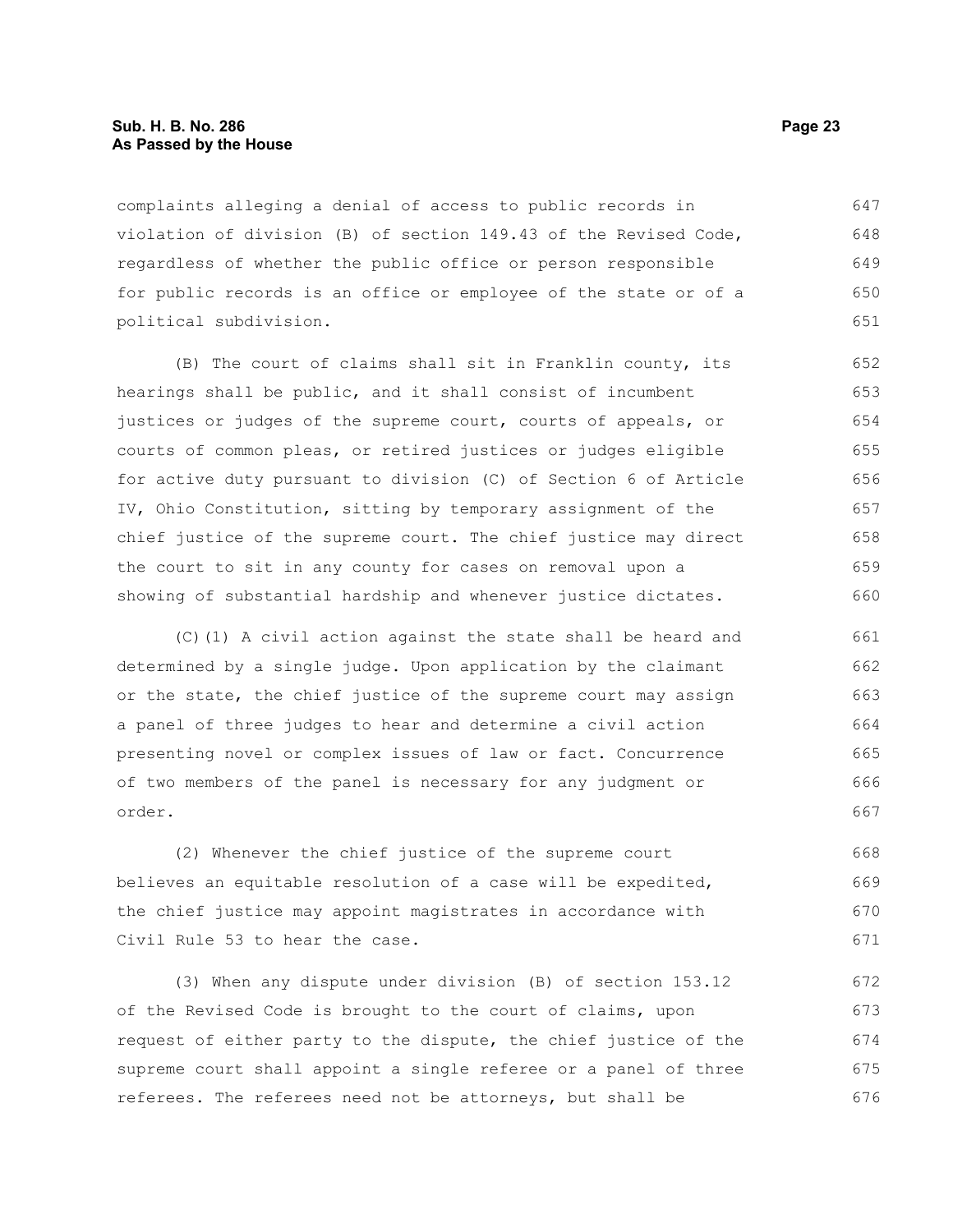#### **Sub. H. B. No. 286 Page 24 As Passed by the House**

persons knowledgeable about construction contract law, a member of the construction industry panel of the American arbitration association, or an individual or individuals deemed qualified by the chief justice to serve. No person shall serve as a referee if that person has been employed by an affected state agency or a contractor or subcontractor involved in the dispute at any time in the preceding five years. Proceedings governing referees shall be in accordance with Civil Rule 53, except as modified by this division. The referee or panel of referees shall submit its report, which shall include a recommendation and finding of fact, to the judge assigned to the case by the chief justice, within thirty days of the conclusion of the hearings. Referees appointed pursuant to this division shall be compensated on a per diem basis at the same rate as is paid to judges of the court and also shall be paid their expenses. If a single referee is appointed or a panel of three referees is appointed, then, with respect to one referee of the panel, the compensation and expenses of the referee shall not be taxed as part of the costs in the case but shall be included in the budget of the court. If a panel of three referees is appointed, the compensation and expenses of the two remaining referees shall be taxed as costs of the case. 677 678 679 680 681 682 683 684 685 686 687 688 689 690 691 692 693 694 695 696 697 698

All costs of a case shall be apportioned among the parties. The court may not require that any party deposit with the court cash, bonds, or other security in excess of two hundred dollars to guarantee payment of costs without the prior approval in each case of the chief justice. 699 700 701 702 703

(4) An appeal from a decision of the attorney general pursuant to sections 2743.51 to 2743.72 of the Revised Code shall be heard and determined by the court of claims. 704 705 706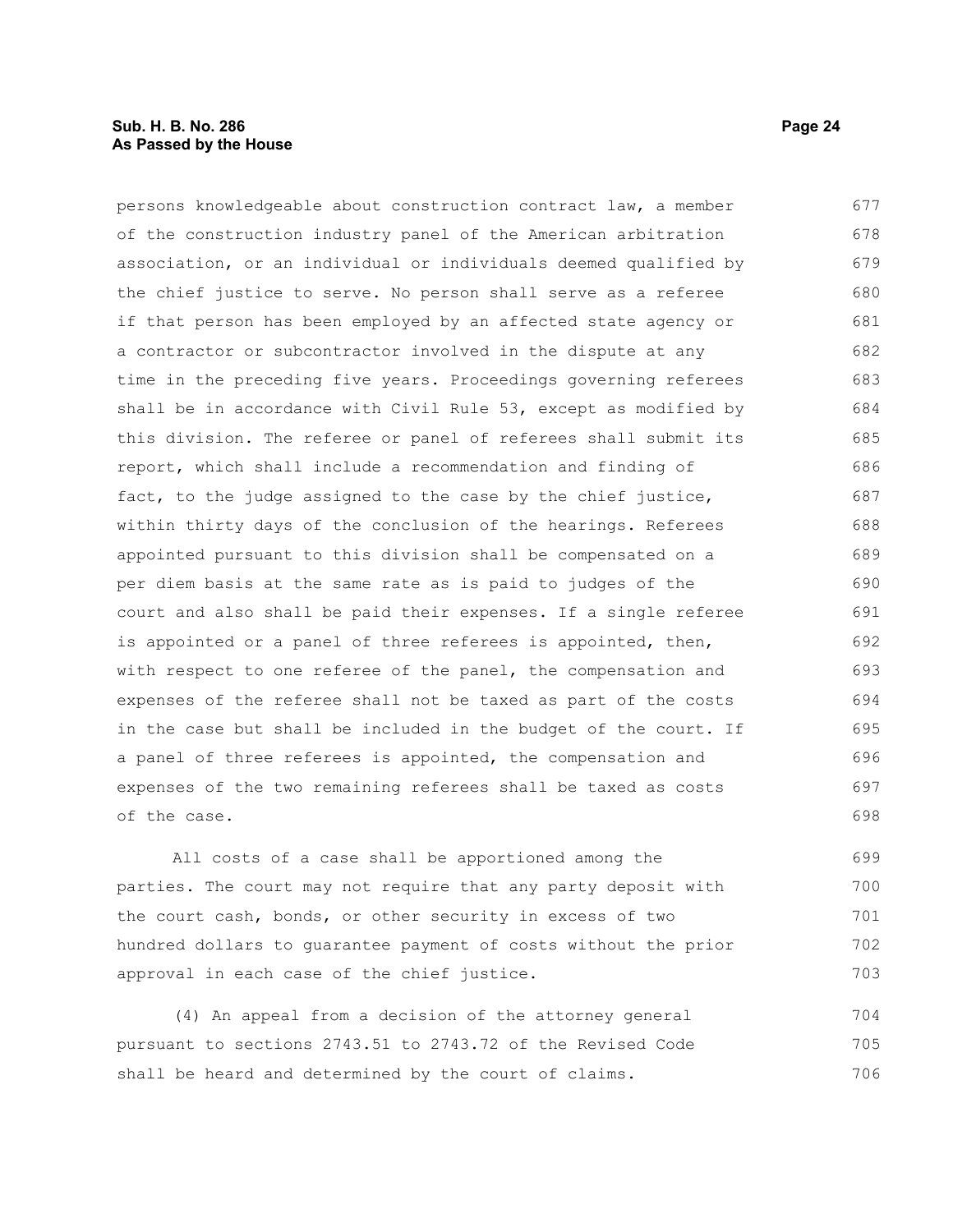#### **Sub. H. B. No. 286 Page 25 As Passed by the House**

(D) The Rules of Civil Procedure shall govern practice and procedure in all actions in the court of claims, except insofar as inconsistent with this chapter. The supreme court may promulgate rules governing practice and procedure in actions in the court as provided in Section 5 of Article IV, Ohio Constitution. 707 708 709 710 711 712

(E)(1) A party who files a counterclaim against the state or makes the state a third-party defendant in an action commenced in any court, other than the court of claims, shall file a petition for removal in the court of claims. The petition shall state the basis for removal, be accompanied by a copy of all process, pleadings, and other papers served upon the petitioner, and shall be signed in accordance with Civil Rule 11. A petition for removal based on a counterclaim shall be filed within twenty-eight days after service of the counterclaim of the petitioner. A petition for removal based on third-party practice shall be filed within twenty-eight days after the filing of the third-party complaint of the petitioner. 713 714 715 716 717 718 719 720 721 722 723 724

(2) Within seven days after filing a petition for removal, the petitioner shall give written notice to the parties, and shall file a copy of the petition with the clerk of the court in which the action was brought originally. The filing effects the removal of the action to the court of claims, and the clerk of the court where the action was brought shall forward all papers in the case to the court of claims. The court of claims shall adjudicate all civil actions removed. The court may remand a civil action to the court in which it originated upon a finding that the removal petition does not justify removal, or upon a finding that the state is no longer a party. 725 726 727 728 729 730 731 732 733 734 735

(3) Bonds, undertakings, or security and injunctions,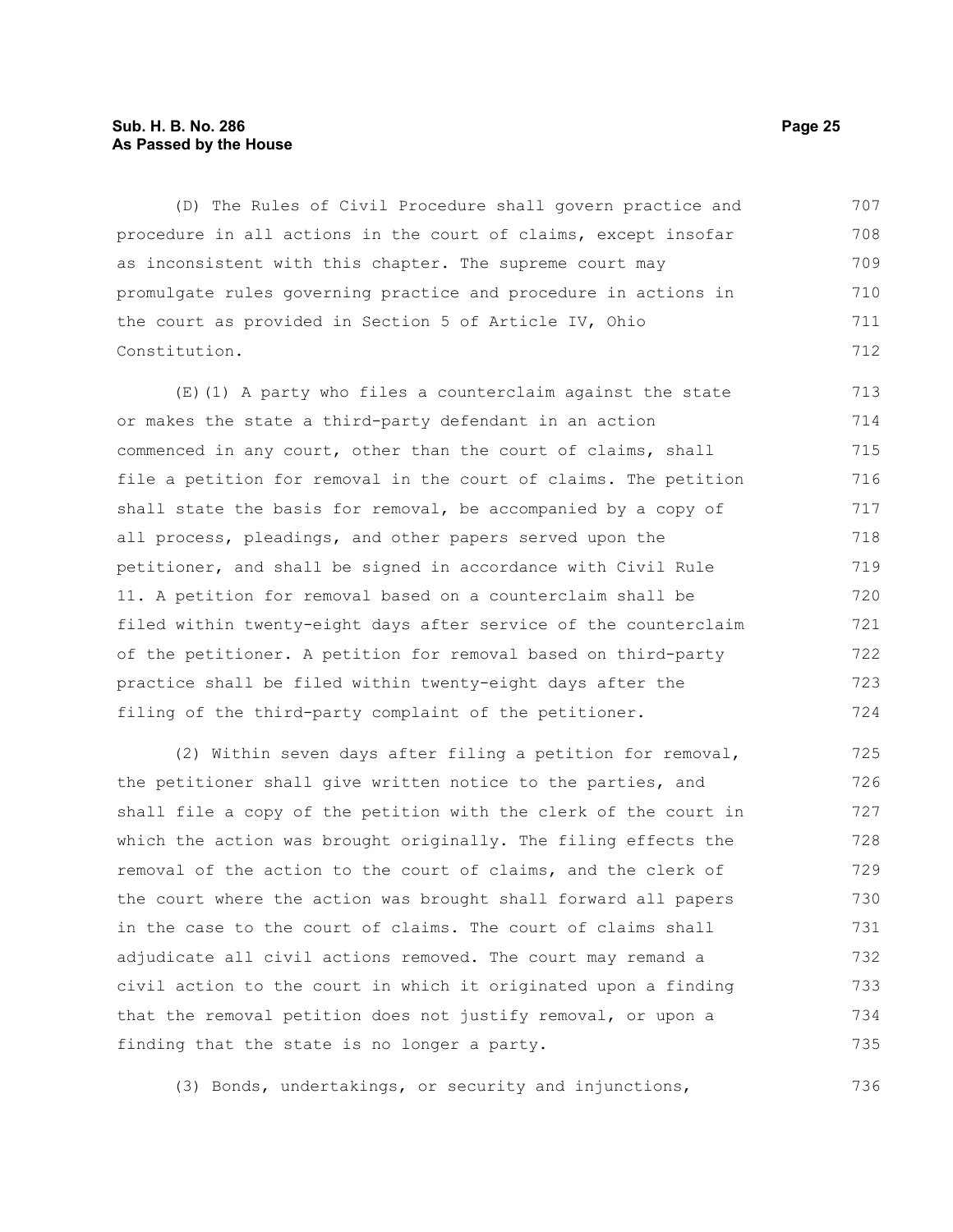attachments, sequestrations, or other orders issued prior to removal remain in effect until dissolved or modified by the court of claims. 737 738 739

#### **Sec. 3794.09. Enforcement; Penalties.**

(A) Upon the receipt of a first report that a proprietor of a public place or place of employment or an individual has violated any provision of this chapter, the department of health or its designee shall investigate the report and, if it concludes that there was a violation, issue a warning letter to the proprietor or individual. 741 742 743 744 745 746

(B) Upon a report of a second or subsequent violation of any provision of this chapter by a proprietor of a public place or place of employment or an individual, the department of health or its designee shall investigate the report. If the director of health or director's designee concludes, based on all of the information before-him or her the director or the director's designee, that there was a violation, he or she the director or the director's designee shall impose a civil fine upon the proprietor or individual in accordance with the schedule of fines required to be promulgated under section 3794.07 of-this chapter the Revised Code. 747 748 749 750 751 752 753 754 755 756 757

(C) Any proprietor or individual against whom a finding of a violation is made under this chapter may appeal the finding to the Franklin County Court of Common Pleas. Such appeal shall be governed by the provisions of in accordance with section 119.12 of the Revised Code. 758 759 760 761 762

(D) The director of health may institute an action in the court of common pleas seeking an order in equity against a proprietor or individual that has repeatedly violated the 763 764 765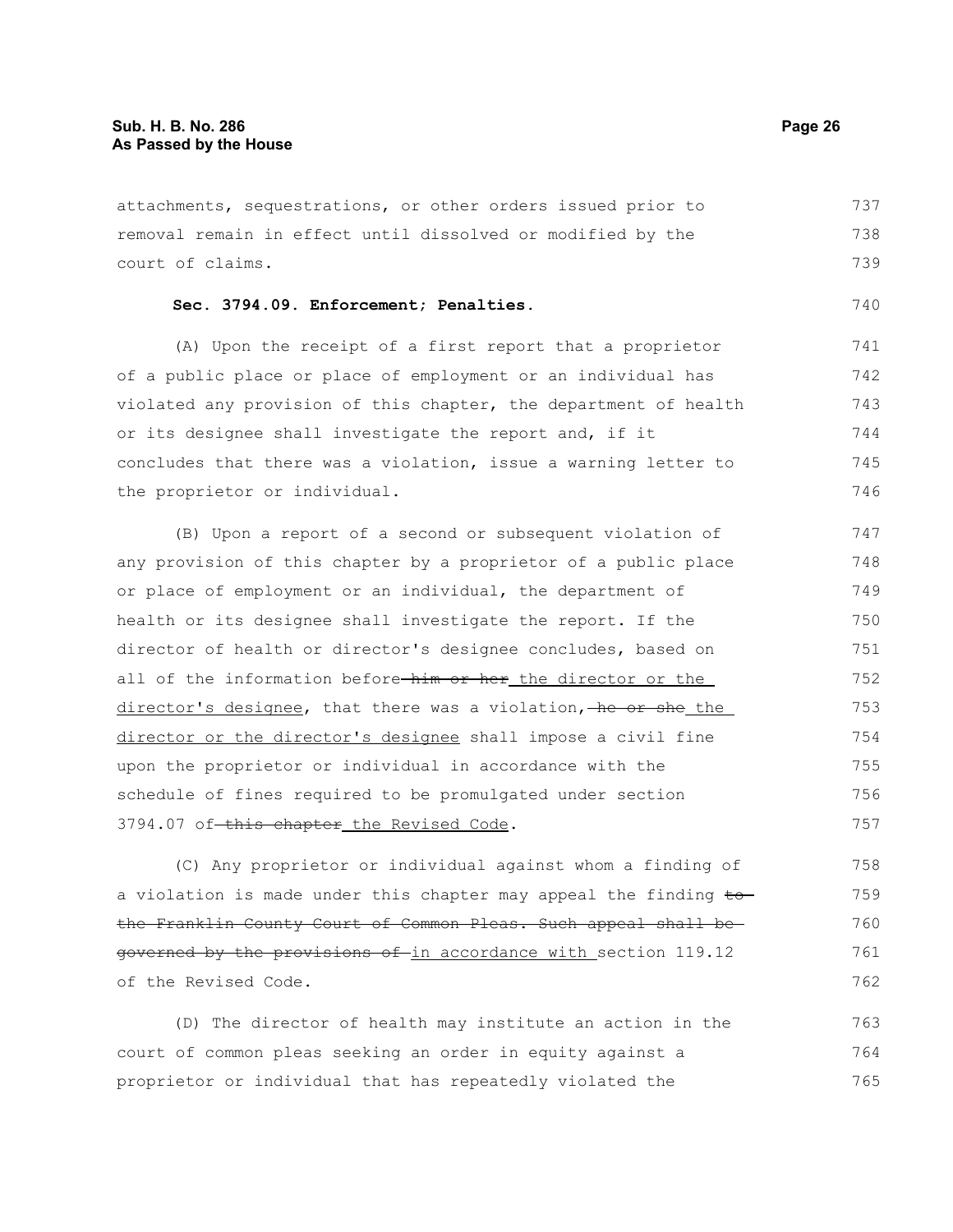| provisions of this chapter or fails to comply with its           | 766 |
|------------------------------------------------------------------|-----|
| provisions.                                                      | 767 |
| Sec. 3901.321. (A) For the purposes of this section:             | 768 |
| (1) "Acquiring party" means any person by whom or on whose       | 769 |
| behalf a merger or other acquisition of control is to be         | 770 |
| effected.                                                        | 771 |
| (2) "Domestic insurer" includes any person controlling a         | 772 |
| domestic insurer unless the person, as determined by the         | 773 |
| superintendent of insurance, is either directly or through its   | 774 |
| affiliates primarily engaged in business other than the business | 775 |
| of insurance.                                                    | 776 |
| (3) "Person" does not include any securities broker              | 777 |
| holding, in the usual and customary broker's function, less than | 778 |
| twenty per cent of the voting securities of an insurance company | 779 |
| or of any person that controls an insurance company.             | 780 |
| (B) (1) Subject to compliance with division (B) (2) of this      | 781 |
| section, no person other than the issuer shall do any of the     | 782 |
| following if, as a result, the person would, directly or         | 783 |
| indirectly, including by means of conversion or the exercise of  | 784 |
| any right to acquire, be in control of a domestic insurer:       | 785 |
| (a) Make a tender offer for any voting security of a             | 786 |
| domestic insurer;                                                | 787 |
| (b) Make a request or invitation for tenders of any voting       | 788 |
| security of a domestic insurer;                                  | 789 |
| (c) Enter into any agreement to exchange securities of a         | 790 |
| domestic insurer;                                                | 791 |
| (d) Seek to acquire or acquire, in the open market or            | 792 |
| otherwise, any voting security of a domestic insurer;            | 793 |
|                                                                  |     |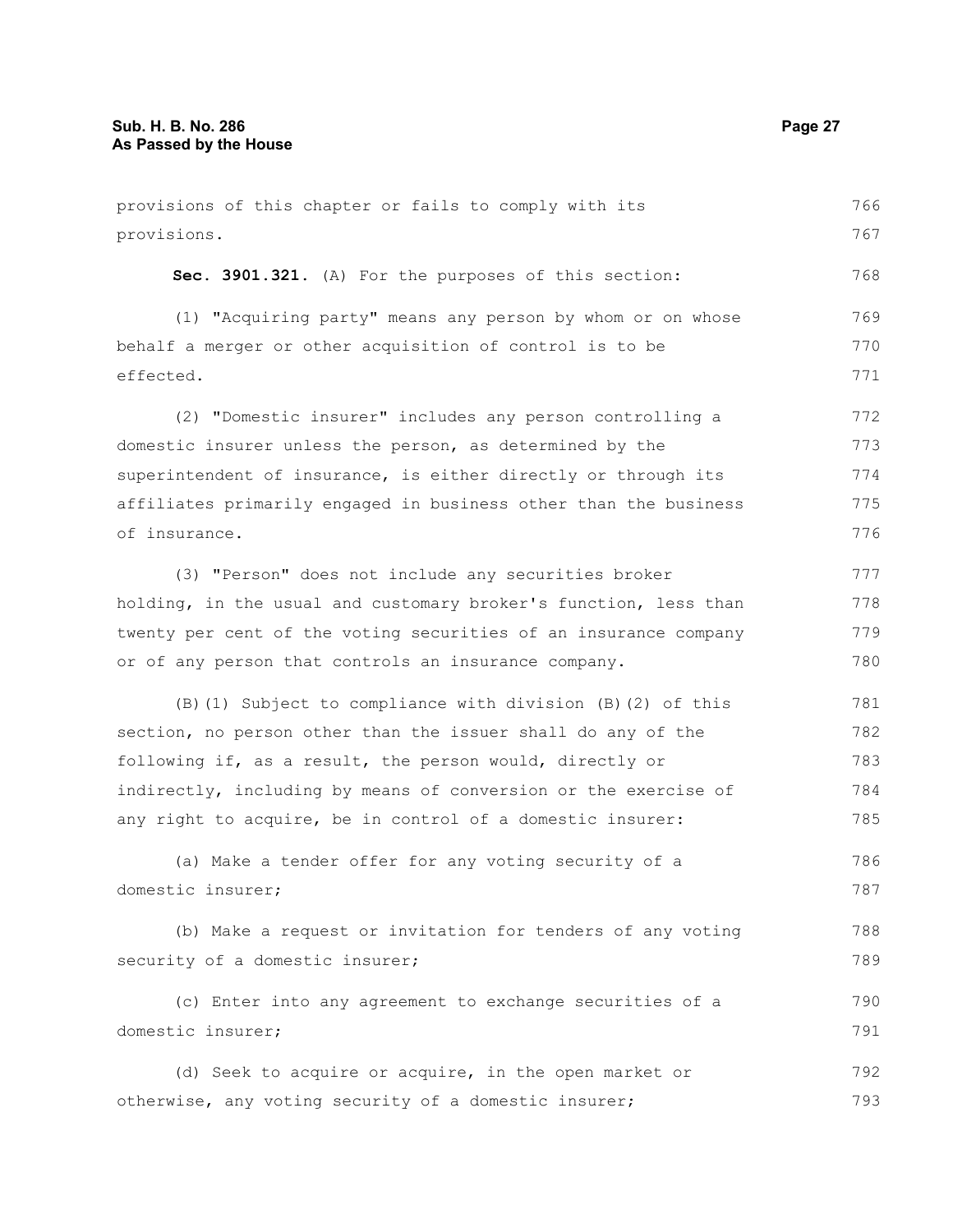#### **Sub. H. B. No. 286 Page 28 As Passed by the House**

(e) Enter into an agreement to merge with, or otherwise to acquire control of, a domestic insurer. 794 795

(2)(a) No person shall engage in any transaction described in division (B)(1) of this section, unless all of the following conditions are met: 796 797 798

(i) The person has filed with the superintendent of insurance a statement containing the information required by division (C) of this section; 799 800 801

(ii) The person has sent the statement to the domestic insurer; 802 803

(iii) The offer, request, invitation, agreement, or acquisition has been approved by the superintendent in the manner provided in division (F) of this section. 804 805 806

(b) The requirements of division (B)(2)(a) of this section shall be met at the time any offer, request, or invitation is made, or any agreement is entered into, or prior to the acquisition of the securities if no offer or agreement is involved. 807 808 809 810 811

(3) Any controlling person of a domestic insurer seeking to divest its controlling interest in the domestic insurer shall file a confidential notice of its proposed divestiture with the superintendent at least thirty days prior to the cessation of control, and provide a copy of the confidential notice to the insurer. The superintendent may require the person seeking to divest the controlling interest to file for and obtain approval of the transaction. The information shall remain confidential until the conclusion of the transaction unless the superintendent, in the superintendent's discretion, determines that the confidential treatment will interfere with enforcement 812 813 814 815 816 817 818 819 820 821 822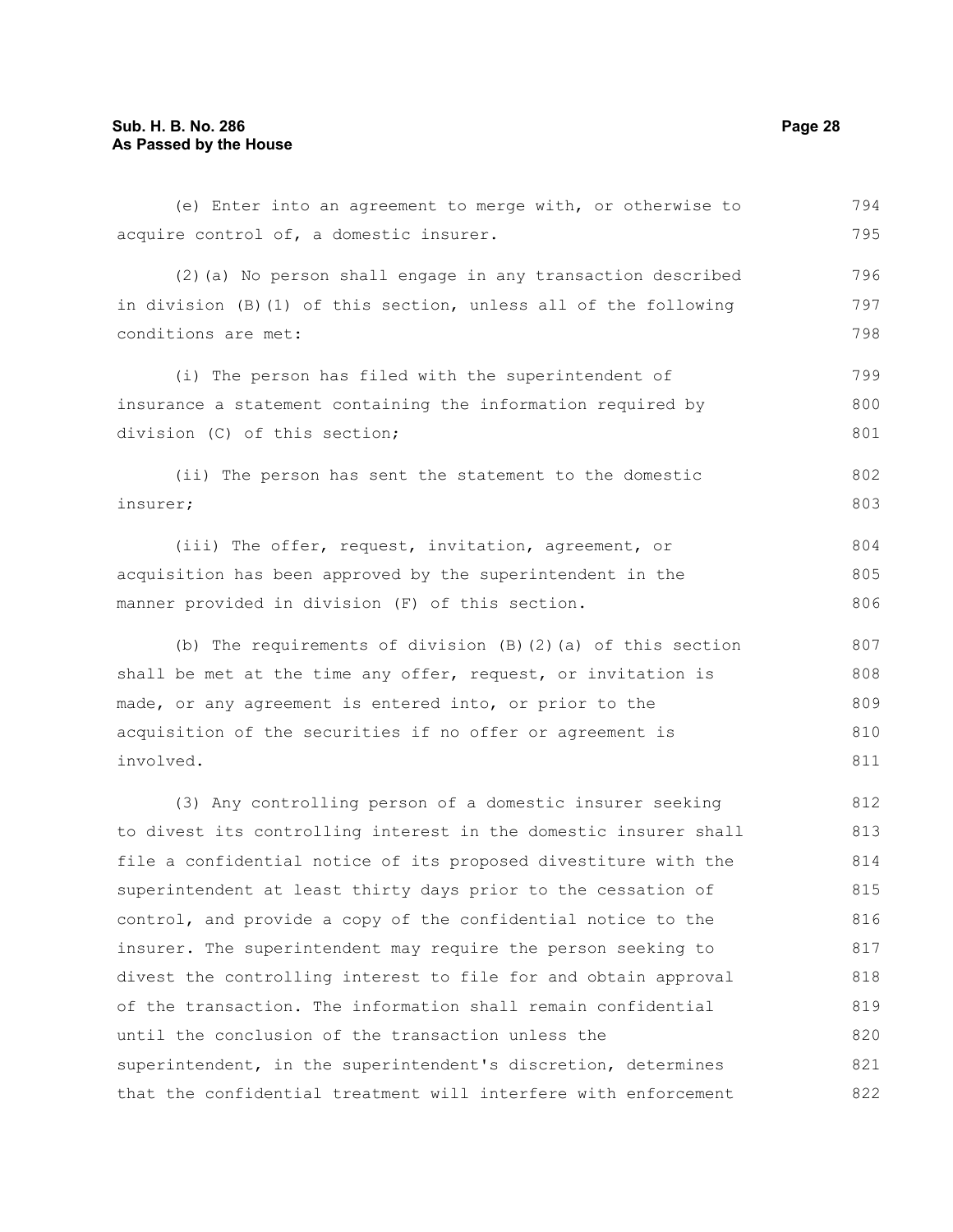#### **Sub. H. B. No. 286 Page 29 As Passed by the House**

of this section. If the statement required by division (B)(2) of this section is otherwise filed with the superintendent in relation to all parties that acquire a controlling interest as a result of the divestiture, this division shall not apply. (C) The statement required by division (B)(2) of this section shall be made under oath or affirmation, and shall contain all of the following information: (1) The name and address of each acquiring party; (2) If the acquiring party is an individual, the individual's principal occupation and all offices and positions held during the past five years, and any conviction of crimes other than minor traffic violations during the past ten years; (3) If the acquiring party is not an individual, a report of the nature of its business operations during the past five years or for such lesser period as the acquiring party and any of its predecessors shall have been in existence; an informative description of the business intended to be done by the acquiring party and the acquiring party's subsidiaries; and a list of all individuals who are or who have been selected to become directors or executive officers of the acquiring party, who 823 824 825 826 827 828 829 830 831 832 833 834 835 836 837 838 839 840 841 842

perform or will perform functions appropriate to such positions. The list shall include for each individual the information required by division (C)(2) of this section. 843 844 845

(4) The source, nature, and amount of the consideration used or to be used in effecting the merger or other acquisition of control, a description of any transaction in which funds were or are to be obtained for any such purpose, including any pledge of the domestic insurer's stock, or the stock of any of its subsidiaries or controlling affiliates, and the identity of 846 847 848 849 850 851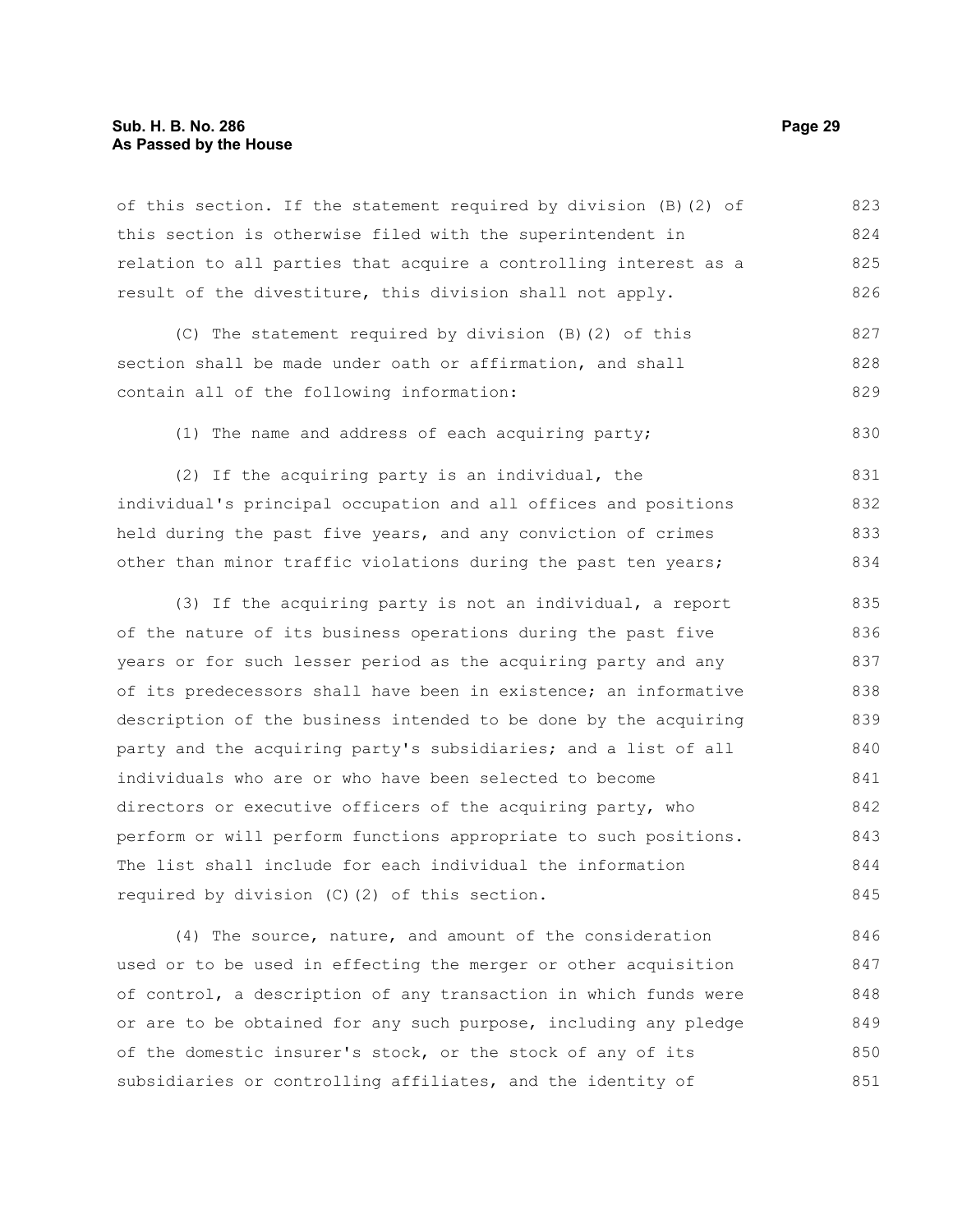persons furnishing such consideration;

(5) Fully audited financial information as to the earnings and financial condition of each acquiring party for its preceding five fiscal years, or for such lesser period as the acquiring party and any of its predecessors shall have been in existence, and similar unaudited information as of a date not earlier than ninety days prior to the filing of the statement; 853 854 855 856 857 858

(6) Any plans or proposals which each acquiring party may have to liquidate such domestic insurer, to sell its assets or merge or consolidate it with any person, or to make any other material change in its business or corporate structure or management; 859 860 861 862 863

(7) The number of shares of any security of such issuer or such controlling person that each acquiring party proposes to acquire, and the terms of the offer, request, invitation, agreement, or acquisition, and a statement as to the method by which the fairness of the proposal was determined; 864 865 866 867 868

(8) The amount of each class of any security of such issuer or such controlling person which is beneficially owned or concerning which there is a right to acquire beneficial ownership by each acquiring party; 869 870 871 872

(9) A full description of any contracts, arrangements, or understandings with respect to any security of such issuer or such controlling person in which any acquiring party is involved, including but not limited to transfer of any of the securities, joint ventures, loan or option arrangements, puts or calls, guarantees of loans, guarantees against loss or guarantees of profits, division of losses or profits, or the giving or withholding of proxies. The description shall identify 873 874 875 876 877 878 879 880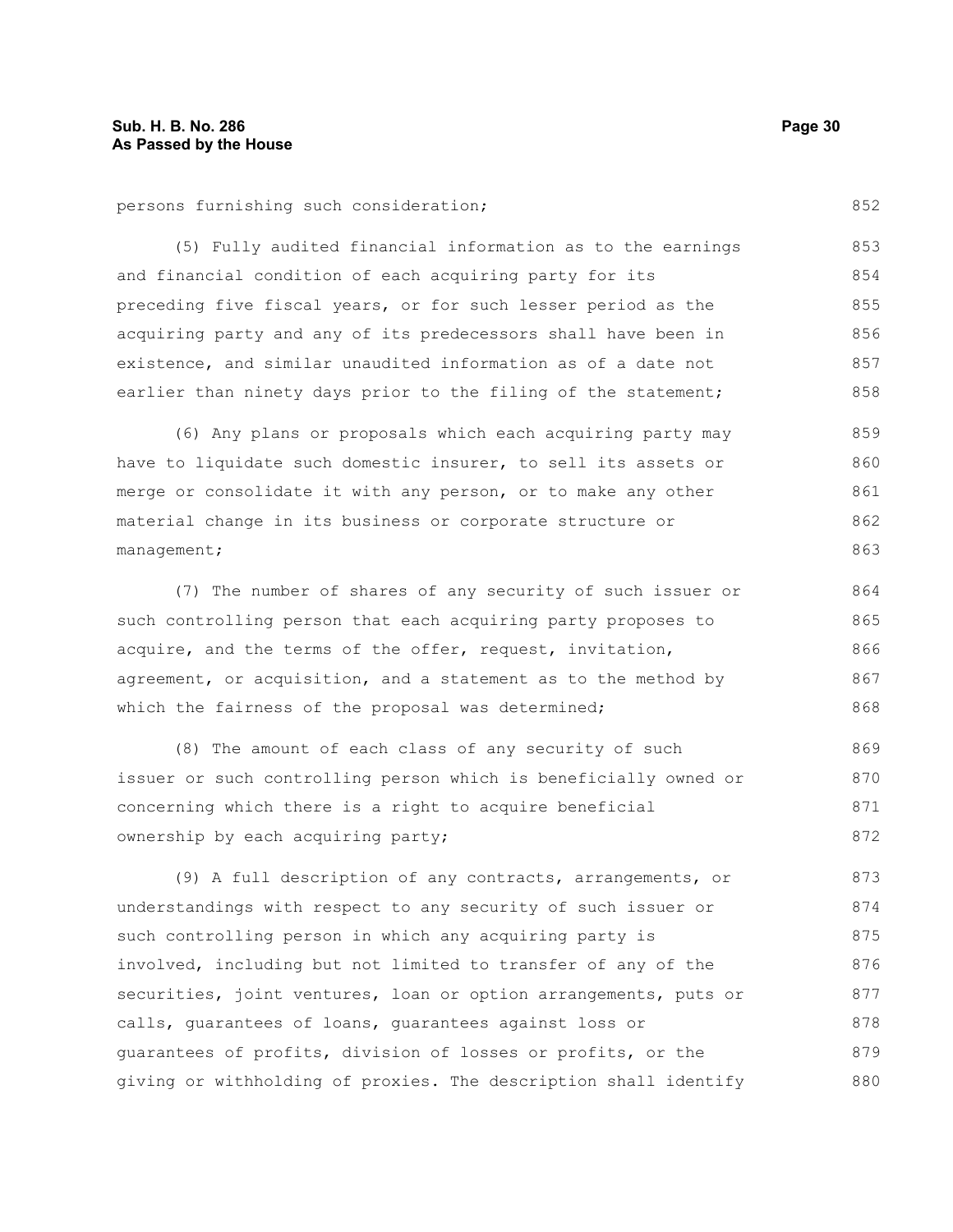the persons with whom such contracts, arrangements, or understandings have been made. 881 882

(10) A description of the purchase of any security of such issuer or such controlling person during the year preceding the filing of the statement, by any acquiring party, including the dates of purchase, names of the purchasers, and consideration paid or agreed to be paid therefor; 883 884 886 887

(11) A description of any recommendations to purchase any security of such issuer or such controlling person made during the year preceding the filing of the statement, by any acquiring party, or by anyone based upon interviews or at the suggestion of the acquiring party; 888 889 890 891 892

(12) Copies of all tender offers for, requests, or invitations for tenders of, exchange offers for, and agreements to acquire or exchange any securities of such issuer or such controlling person, and, if distributed, of additional solicitation material relating thereto; 893 894 895 896 897

(13) The terms of any agreement, contract, or understanding made with or proposed to be made with any broker or dealer as to solicitation of securities of such issuer or such controlling person for tender, and the amount of any fees, commissions, or other compensation to be paid to brokers or dealers with regard thereto; 898 899 900 901 902 903

(14) With respect to proposed affiliations between depository institutions or any affiliate thereof, within the meaning of Title I, section 104(c) of the "Gramm-Leach-Bliley Act," Pub. L. No. 106-102, 113 Stat. 1338 (1999), and a domestic insurer, the proposed effective date of the acquisition or change of control; 904 905 906 907 908 909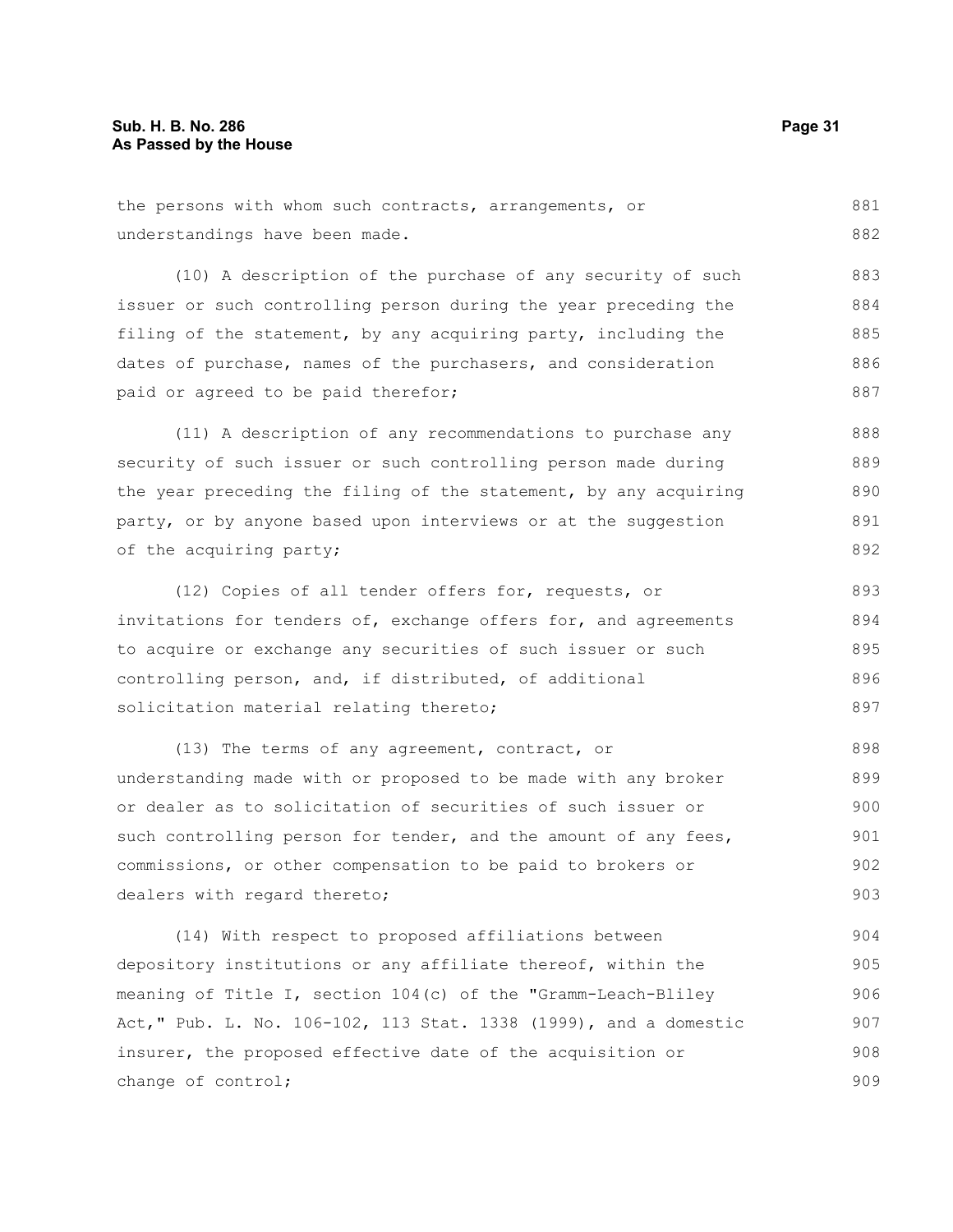#### **Sub. H. B. No. 286 Page 32 As Passed by the House**

(15) An agreement by the person required to file the statement required by division (B) of this section that the person will provide the annual registration required by division (K) of section 3901.33 of the Revised Code for so long as the person has control of the domestic insurer; 910 911 912 913 914

(16) An acknowledgment by the person required to file the statement required by division (B) of this section that the person and all subsidiaries within the person's control in the insurance holding company system will provide information to the superintendent upon request as necessary to evaluate enterprise risk to the insurer;

(17) Such additional information as the superintendent may by rule prescribe as necessary or appropriate for the protection of policyholders of the domestic insurer or in the public interest.

(D)(1) If the person required to file the statement required by division (B)(2) of this section is a partnership, limited partnership, syndicate, or other group, the superintendent may require that the information required by division (C) of this section be furnished with respect to each partner of such partnership or limited partnership, each member of such syndicate or group, and each person that controls such partner or member. If any such partner, member, or person is a corporation, or the person required to file the statement is a corporation, the superintendent may require that the information required by division (C) of this section be furnished with respect to the corporation, each officer and director of the corporation, and each person that is directly or indirectly the beneficial owner of more than ten per cent of the outstanding voting securities of the corporation. 925 926 927 928 929 930 931 932 933 934 935 936 937 938 939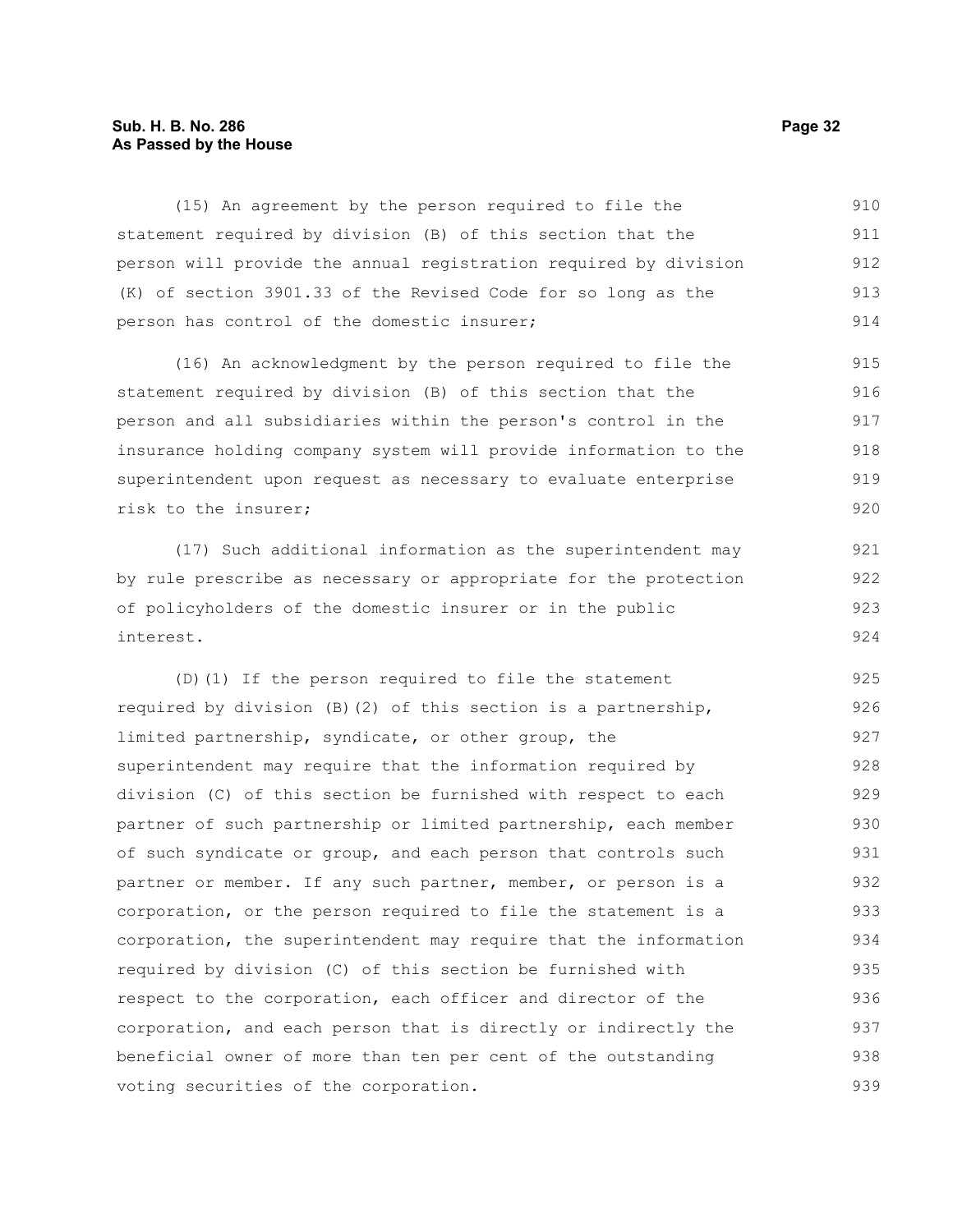### **Sub. H. B. No. 286 Page 33 As Passed by the House**

(2) If any material change occurs in the facts set forth in the statement required by division (B)(2) of this section, an amendment setting forth such change, together with copies of all documents and other material relevant to the change, shall be filed with the superintendent by the person subject to division (B)(2) of this section and sent to the domestic insurer within two business days after such person learns of the occurrence of the material change. 940 941 942 943 944 945 946 947

(E) If any offer, request, invitation, agreement, or acquisition described in division (B)(1) of this section is proposed to be made by means of a registration statement under the "Securities Act of 1933," 48 Stat. 74, 15 U.S.C.A. 78a, or in circumstances requiring the disclosure of similar information under the "Securities Exchange Act of 1934," 48 Stat. 881, 15 U.S.C.A. 78a, or under a state law requiring similar registration or disclosure, the person required to file the statement required by division (B)(2) of this section may use such documents in furnishing the information required by that statement. 948 949 950 951 952 953 954 955 956 957 958

(F)(1) The superintendent shall approve any merger or other acquisition of control described in division (B)(1) of this section unless, after a public hearing, the superintendent finds that any of the following apply: 959 960 961 962

(a) After the change of control, the domestic insurer would not be able to satisfy the requirements for the issuance of a license to write the line or lines of insurance for which it is presently licensed; 963 964 965 966

(b) The effect of the merger or other acquisition of control would be substantially to lessen competition in insurance in this state or tend to create a monopoly; 967 968 969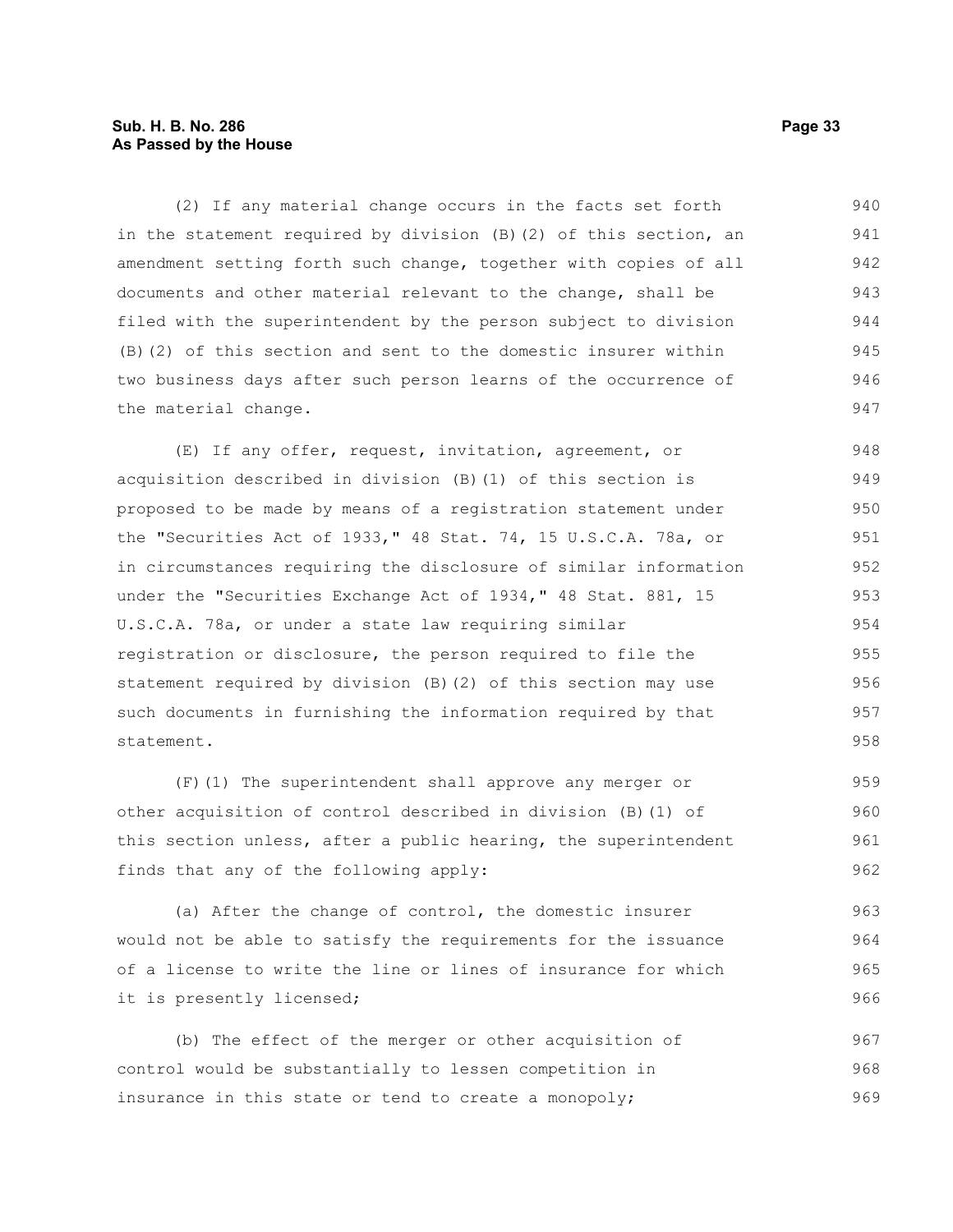#### **Sub. H. B. No. 286 Page 34 As Passed by the House**

(c) The financial condition of any acquiring party is such as might jeopardize the financial stability of the domestic insurer, or prejudice the interests of its policyholders; 970 971 972

(d) The plans or proposals that the acquiring party has to liquidate the domestic insurer, sell its assets, or consolidate or merge it with any person, or to make any other material change in its business or corporate structure or management, are unfair and unreasonable to policyholders of the domestic insurer and not in the public interest; 973 974 975 976 977 978

(e) The competence, experience, and integrity of those persons that would control the operation of the domestic insurer are such that it would not be in the interest of policyholders of the domestic insurer and of the public to permit the merger or other acquisition of control; 979 980 981 982 983

(f) The acquisition is likely to be hazardous or prejudicial to the insurance-buying public. 984 985

(2)(a) Chapter 119. of the Revised Code, except for section 119.09 of the Revised Code, applies to any hearing held under division  $(F)(1)$  of this section, including the notice of the hearing, the conduct of the hearing, the orders issued pursuant to it, the review of the orders, and all other matters relating to the holding of the hearing, but only to the extent that Chapter 119. of the Revised Code is not inconsistent or in conflict with this section. 986 987 988 989 990 991 992 993

(b) The notice of a hearing required under this division shall be transmitted by personal service, certified mail, email, or any other method designed to ensure and confirm receipt of the notice, to the persons and addresses designated to receive notices and correspondence in the information statement 994 995 996 997 998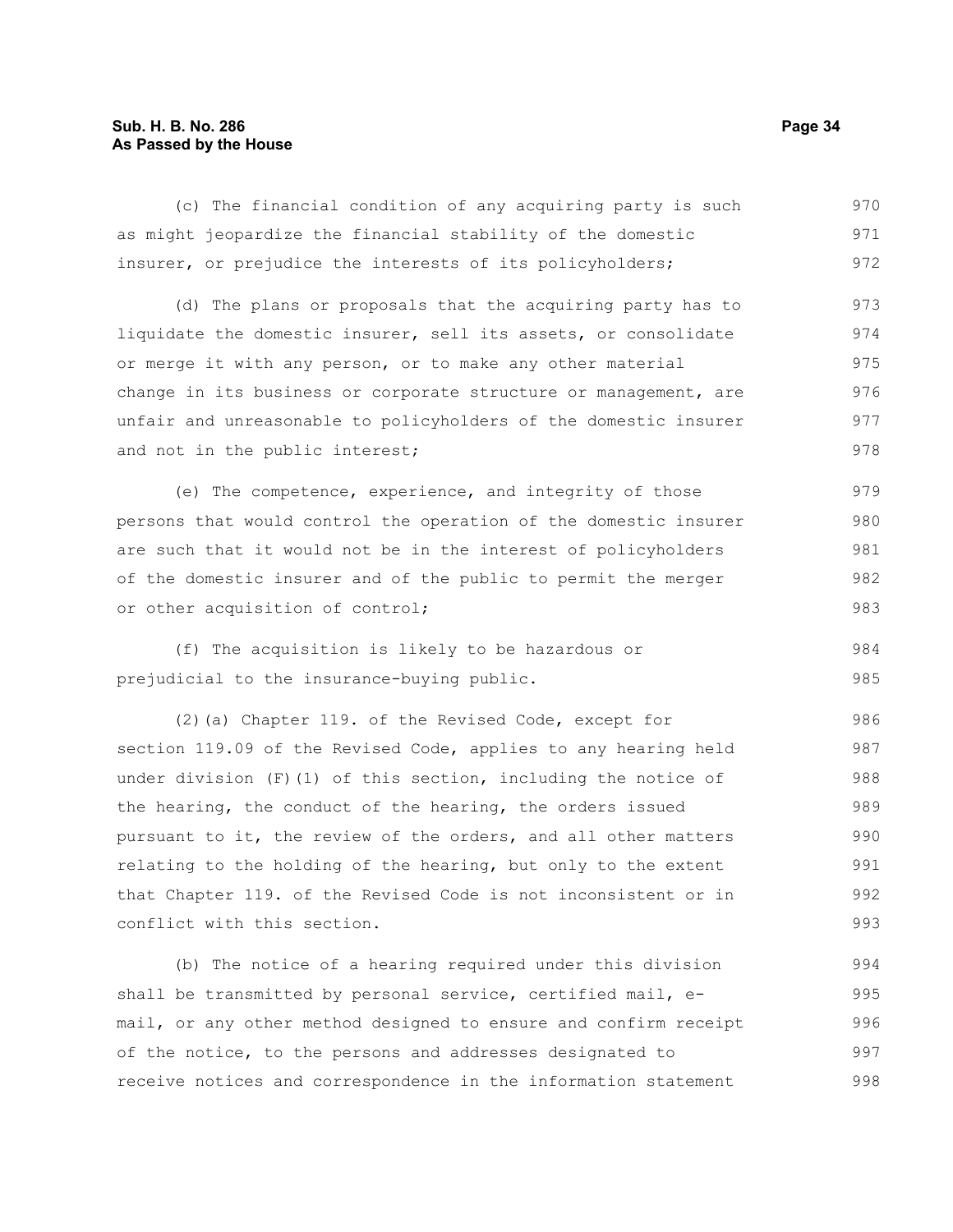#### **Sub. H. B. No. 286 Page 35 As Passed by the House**

filed under division (B)(2) of this section. Confirmation of receipt of the notice, including electronic "Read Receipt" confirmation, shall constitute evidence of compliance with the requirement of this section. The notice of hearing shall include the reasons for the proposed action and a statement informing the acquiring party that the party is entitled to a hearing. The notice also shall inform the acquiring party that at the hearing the acquiring party may appear in person, by attorney, or by such other representative as is permitted to practice before the superintendent, or that the acquiring party may present its position, arguments, or contentions in writing, and that at the hearing the acquiring party may present evidence and examine witnesses appearing for and against the acquiring party. A copy of the notice also shall be transmitted to attorneys or other representatives of record representing the acquiring party. 999 1000 1001 1002 1003 1004 1005 1006 1007 1008 1009 1010 1011 1012 1013

(c) The hearing shall be held at the offices of the superintendent within ten calendar days, but not earlier than seven calendar days, of the date of transmission of the notice of hearing by any means, unless it is postponed or continued; but in no event shall the hearing be held unless notice is received at least three days prior to the hearing. The superintendent may postpone or continue the hearing upon receipt of a written request by an acquiring party, or upon the superintendent's motion, provided, however, a hearing in connection with a proposed change of control involving a depository institution or any affiliate thereof, within the meaning of Title I, section 104(c) of the "Gramm-Leach-Bliley Act," Pub. L. No. 106-102, 113 Stat. 1338 (1999), and a domestic insurer, may be postponed or continued only upon the request of an acquiring party, or upon the superintendent's motion when the acquiring party agrees in writing to extend the sixty-day period 1014 1015 1016 1017 1018 1019 1020 1021 1022 1023 1024 1025 1026 1027 1028 1029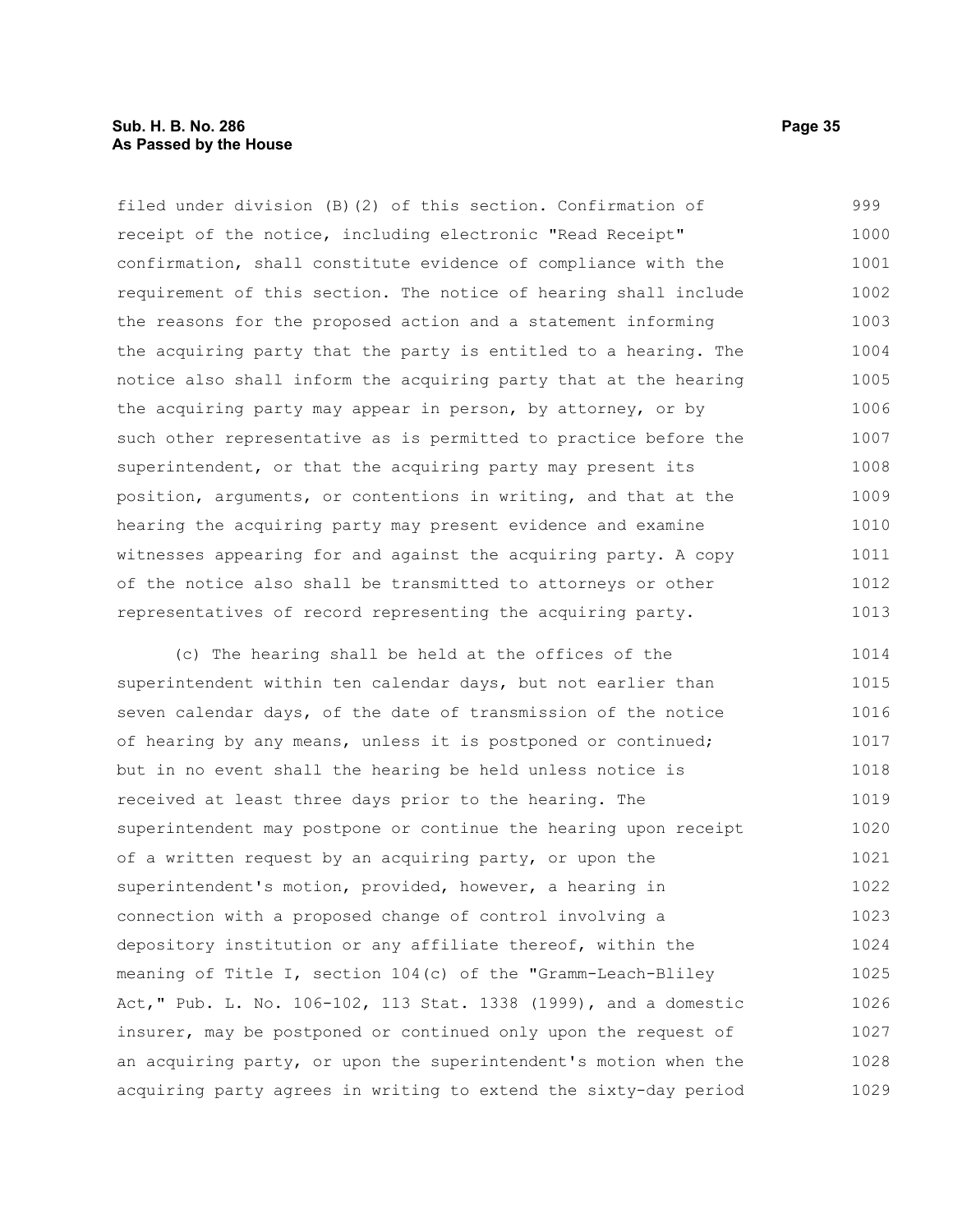provided for in section 104(c) of the "Gramm-Leach-Bliley Act," by a number of days equal to the number of days of such postponement or continuance. 1030 1031 1032

(d) For the purpose of conducting any hearing held under this section, the superintendent may require the attendance of such witnesses and the production of such books, records, and papers as the superintendent desires, and may take the depositions of witnesses residing within or without the state in the same manner as is prescribed by law for the taking of depositions in civil actions in the court of common pleas, and for that purpose the superintendent may, and upon the request of an acquiring party shall, issue a subpoena for any witnesses or a subpoena duces tecum to compel the production of any books, records, or papers, directed to the sheriff of the county where such witness resides or is found, which shall be served and returned in the same manner as a subpoena in a criminal case is served and returned. The fees of the sheriff shall be the same as that allowed in the court of common pleas in criminal cases. Witnesses shall be paid the fees and mileage provided for under section 119.094 of the Revised Code. Fees and mileage shall be paid from the fund in the state treasury for the use of the superintendent in the same manner as other expenses of the superintendent are paid. In any case of disobedience or neglect of any subpoena served on any person or the refusal of any witness to testify in any matter regarding which the witness may lawfully be interrogated, the court of common pleas of any county where such disobedience, neglect, or refusal occurs or any judge thereof, on application by the superintendent, shall compel obedience by attachment proceedings for contempt, as in the case of disobedience of the requirements of a subpoena issued from the court or a refusal to testify therein. 1033 1034 1035 1036 1037 1038 1039 1040 1041 1042 1043 1044 1045 1046 1047 1048 1049 1050 1051 1052 1053 1054 1055 1056 1057 1058 1059 1060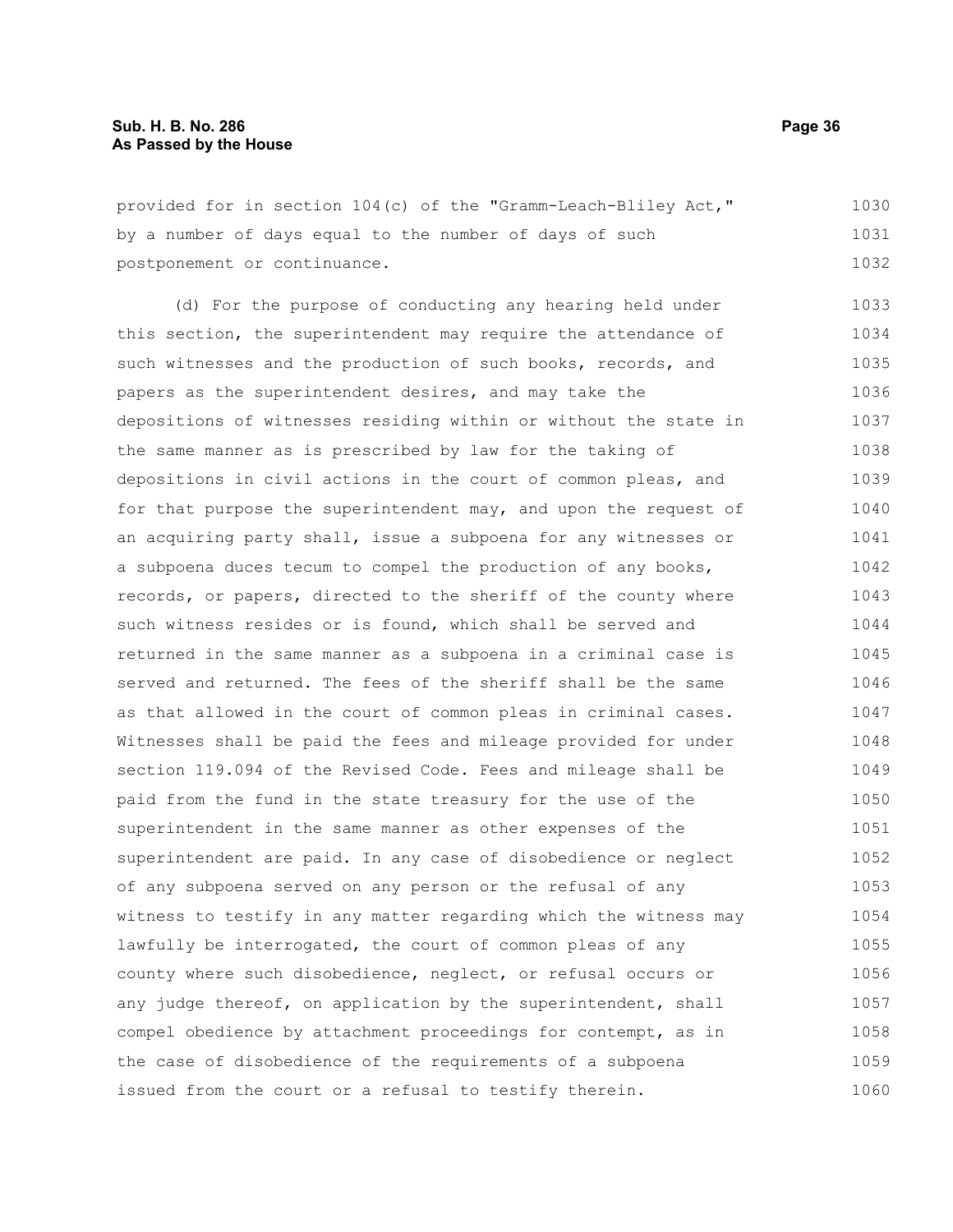### **Sub. H. B. No. 286 Page 37 As Passed by the House**

In any hearing held under this section, a record of the testimony, as provided by stenographic means or by use of audio electronic recording devices, as determined by the superintendent, and other evidence submitted shall be taken at the expense of the superintendent. The record shall include all of the testimony and other evidence, and rulings on the admissibility thereof, presented at the hearing. 1061 1062 1063 1064 1065 1066 1067

The superintendent shall pass upon the admissibility of evidence, but a party to the proceedings may at that time object to the rulings of the superintendent, and if the superintendent refuses to admit evidence, the party offering the evidence shall proffer the evidence. The proffer shall be made a part of the record of the hearing. 1068 1069 1070 1071 1072 1073

In any hearing held under this section, the superintendent may call any person to testify under oath as upon crossexamination. The superintendent, or any one delegated by the superintendent to conduct a hearing, may administer oaths or affirmations. 1074 1075 1076 1077 1078

In any hearing under this section, the superintendent may appoint a hearing officer to conduct the hearing; the hearing officer has the same powers and authority in conducting the hearing as is granted to the superintendent. The hearing officer shall have been admitted to the practice of law in the state and be possessed of any additional qualifications as the superintendent requires. The hearing officer shall submit to the superintendent a written report setting forth the hearing officer's finding of fact and conclusions of law and a recommendation of the action to be taken by the superintendent. A copy of the written report and recommendation shall, within seven days of the date of filing thereof, be served upon the 1079 1080 1081 1082 1083 1084 1085 1086 1087 1088 1089 1090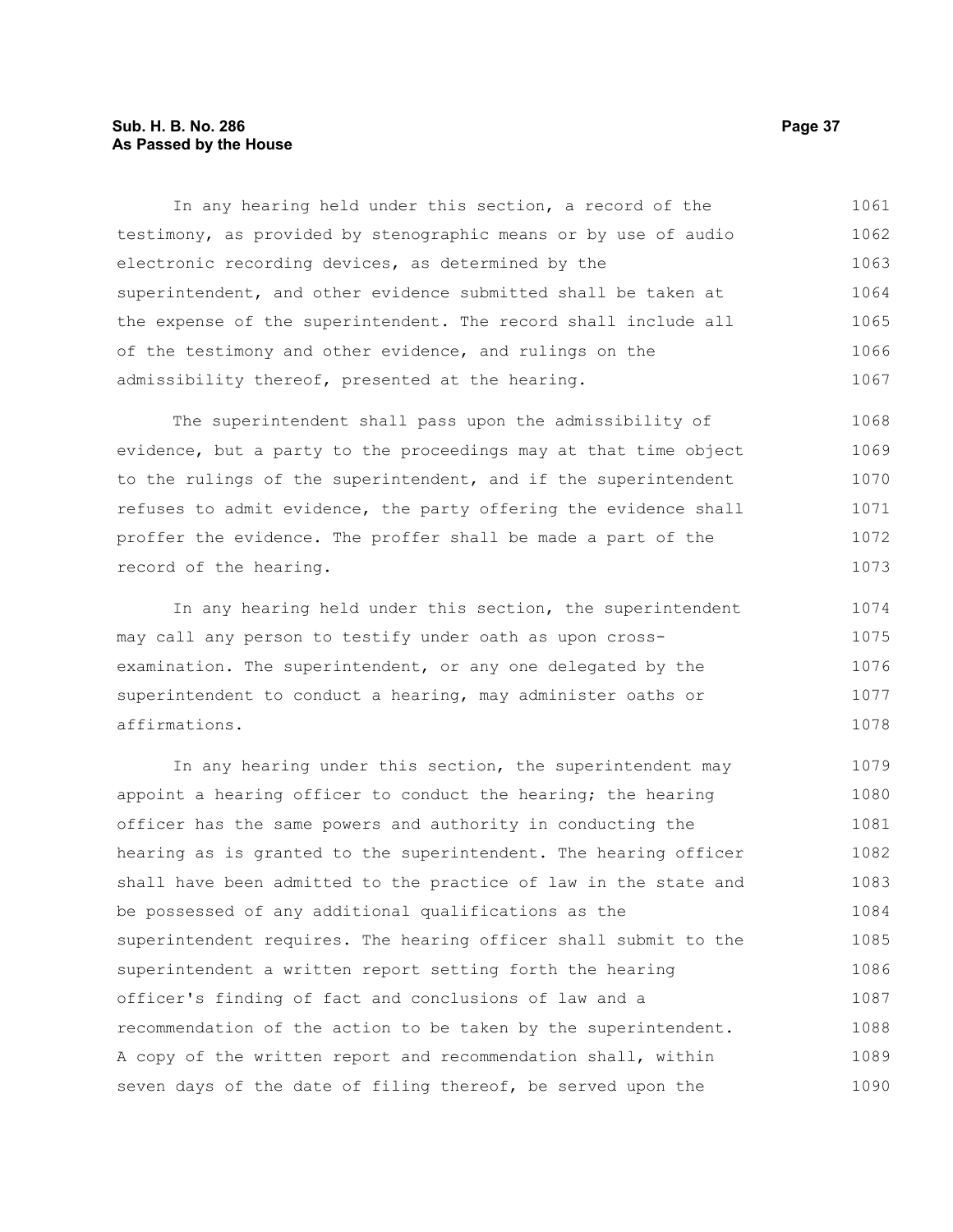#### **Sub. H. B. No. 286 Page 38 As Passed by the House**

acquiring party or the acquiring party's attorney or other representative of record, by personal service, certified mail, electronic mail, or any other method designed to ensure and confirm receipt of the report. The acquiring party may, within three days of receipt of the copy of the written report and recommendation, file with the superintendent written objections to the report and recommendation, which objections the superintendent shall consider before approving, modifying, or disapproving the recommendation. The superintendent may grant extensions of time to the acquiring party within which to file such objections. No recommendation of the hearing officer shall be approved, modified, or disapproved by the superintendent until after three days following the service of the report and recommendation as provided in this section. The superintendent may order additional testimony to be taken or permit the introduction of further documentary evidence. The superintendent may approve, modify, or disapprove the recommendation of the hearing officer, and the order of the superintendent based on the report, recommendation, transcript of testimony, and evidence, or the objections of the acquiring party, and additional testimony and evidence shall have the same effect as if the hearing had been conducted by the superintendent. No such recommendation is final until confirmed and approved by the superintendent as indicated by the order entered in the record of proceedings, and if the superintendent modifies or disapproves the recommendations of the hearing officer, the reasons for the modification or disapproval shall be included in the record of proceedings. 1091 1092 1093 1094 1095 1096 1097 1098 1099 1100 1101 1102 1103 1104 1105 1106 1107 1108 1109 1110 1111 1112 1113 1114 1115 1116 1117 1118

After the order is entered, the superintendent shall transmit in the manner and by any of the methods set forth in division (F)(2)(b) of this section a certified copy of the order 1119 1120 1121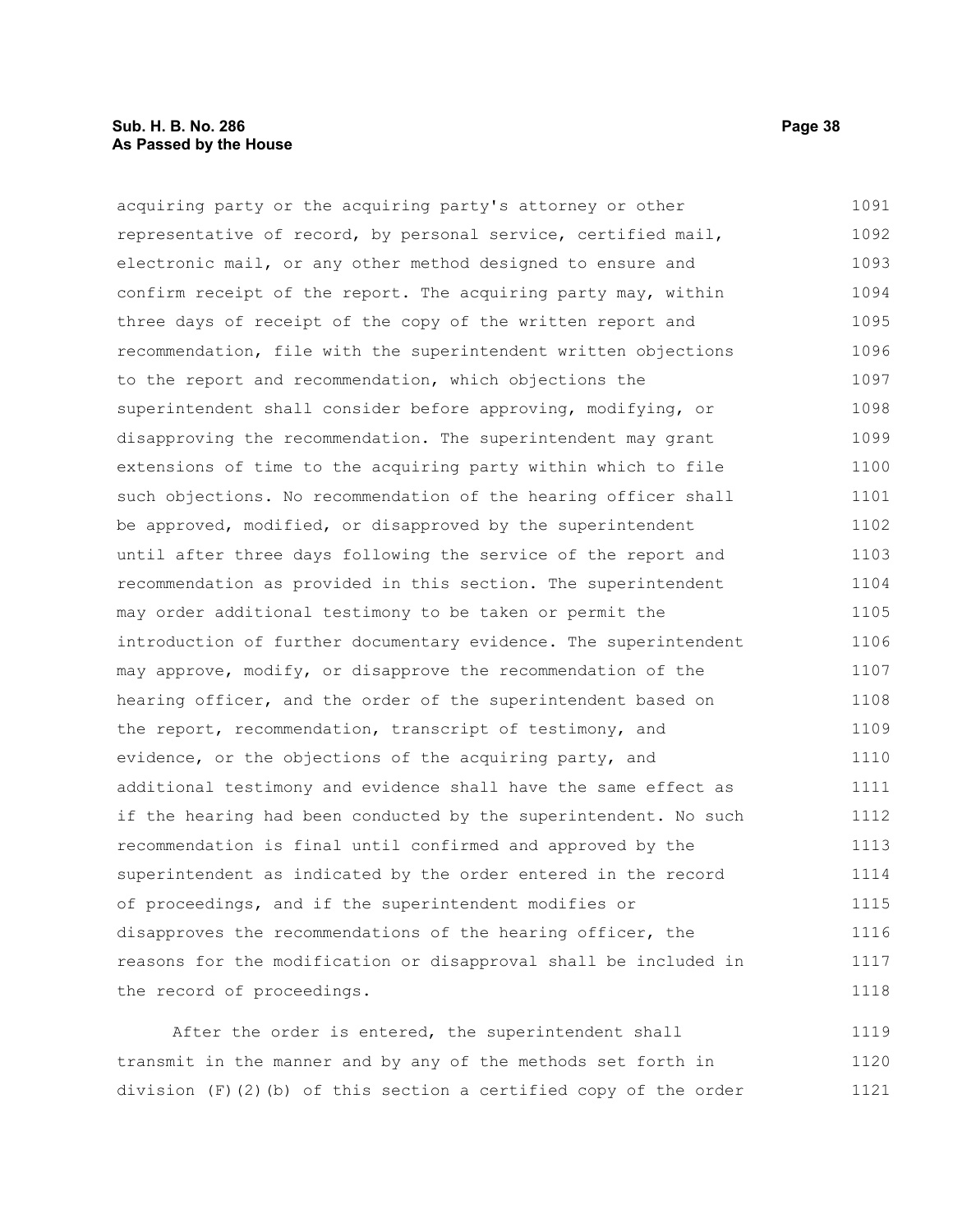and a statement of the time and method by which an appeal may be perfected. A copy of the order shall be mailed to the attorneys or other representatives of record representing the acquiring party. 1122 1123 1124 1125

(e) An order of disapproval issued by the superintendent may be appealed to the court of common pleas of Franklin county in accordance with section 119.12 of the Revised Code by filing a notice of appeal with the superintendent and a copy of the notice of appeal with the court, within fifteen calendar days after the transmittal of the copy of the order of disapproval. The notice of appeal shall set forth the order appealed from and the grounds for appeal, in accordance with section 119.12 of the Revised Code. 1126 1127 1128 1129 1130 1131 1132 1133 1134

(3) The superintendent may retain at the acquiring party's expense any attorneys, actuaries, accountants, and other experts not otherwise a part of the superintendent's staff as may be reasonably necessary to assist the superintendent in reviewing the proposed acquisition of control. 1135 1136 1137 1138 1139

(G) This section does not apply to either of the following: 1140 1141

(1) Any transaction that is subject to section 3921.14, or sections 3925.27 to 3925.31, 3941.35 to 3941.46, or section 3953.19 of the Revised Code; 1142 1143 1144

(2) Any offer, request, invitation, agreement, or acquisition that the superintendent by order exempts from this section on either of the following bases: 1145 1146 1147

(a) It has not been made or entered into for the purpose and does not have the effect of changing or influencing the control of a domestic insurer; 1148 1149 1150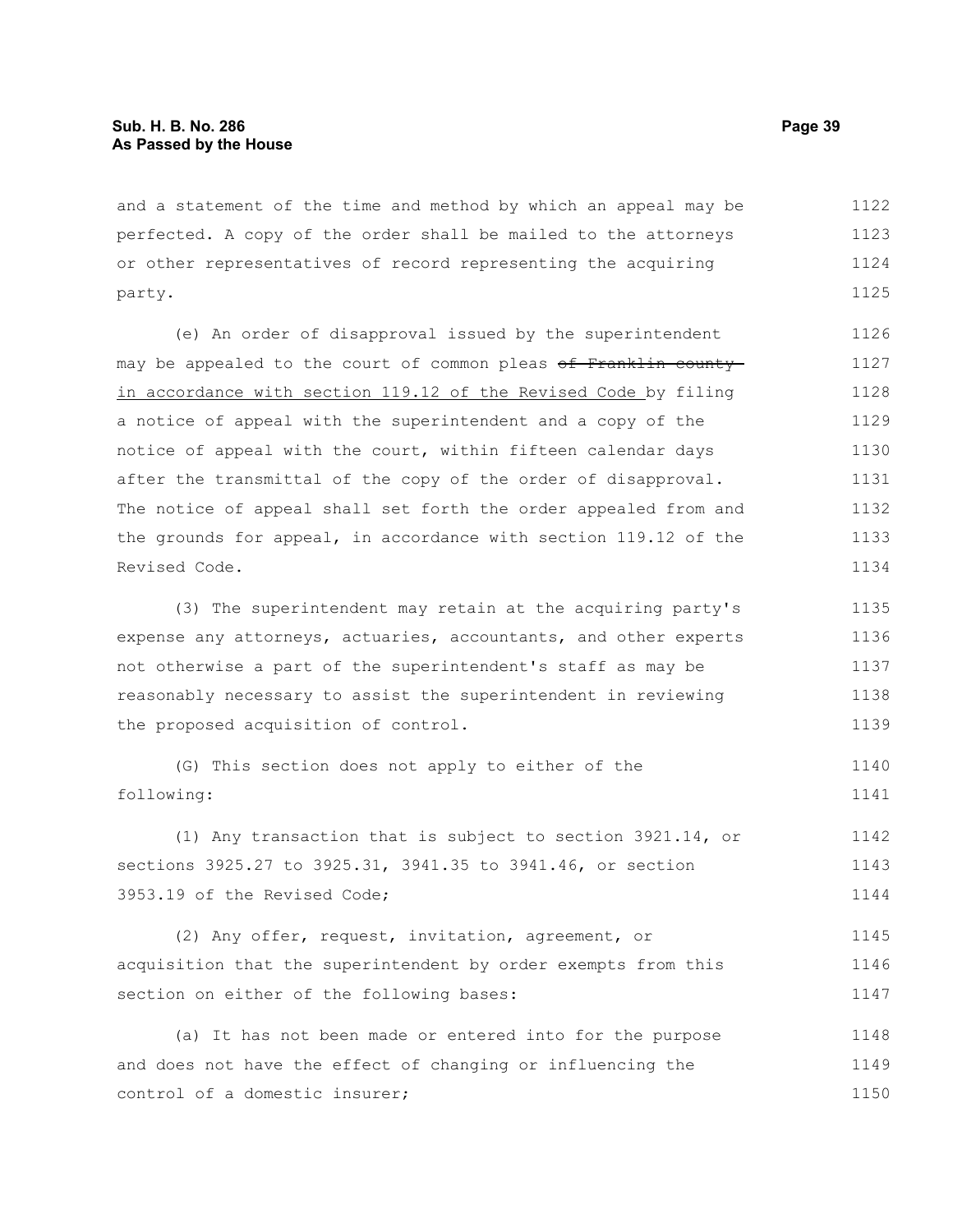(b) It is not otherwise comprehended within the purposes of this section. 1151 1152

(H) Nothing in this section or in any other section of Title XXXIX of the Revised Code shall be construed to impair the authority of the attorney general to investigate or prosecute actions under any state or federal antitrust law with respect to any merger or other acquisition involving domestic insurers. 1153 1154 1155 1156 1157

(I) In connection with a proposed change of control involving a depository institution or any affiliate thereof, within the meaning of Title I, section 104(c) of the "Gramm-Leach-Bliley Act," Pub. L. No. 106-102, 113 Stat. 1338 (1999), and a domestic insurer, not later than sixty days after the date of the notification of the proposed change in control submitted pursuant to division (B)(2) of this section, the superintendent shall make any determination that the person acquiring control of the insurer shall maintain or restore the capital of the insurer to the level required by the laws and regulations of this state. 1158 1159 1160 1161 1162 1163 1164 1165 1166 1167 1168

**Sec. 3913.13.** Any policyholder adversely affected by an order of the superintendent of insurance pursuant to division (F) of section 3913.11 of the Revised Code, may appeal to the court of common pleas of Franklin county pursuant to section 119.12 of the Revised Code. 1169 1170 1171 1172 1173

**Sec. 3913.23.** Any policyholder adversely affected by an order of the superintendent of insurance pursuant to division (F) of section 3913.21 of the Revised Code, may appeal to the court of common pleas of Franklin county pursuant to section 119.12 of the Revised Code. 1174 1175 1176 1177 1178

**Sec. 5101.35.** (A) As used in this section: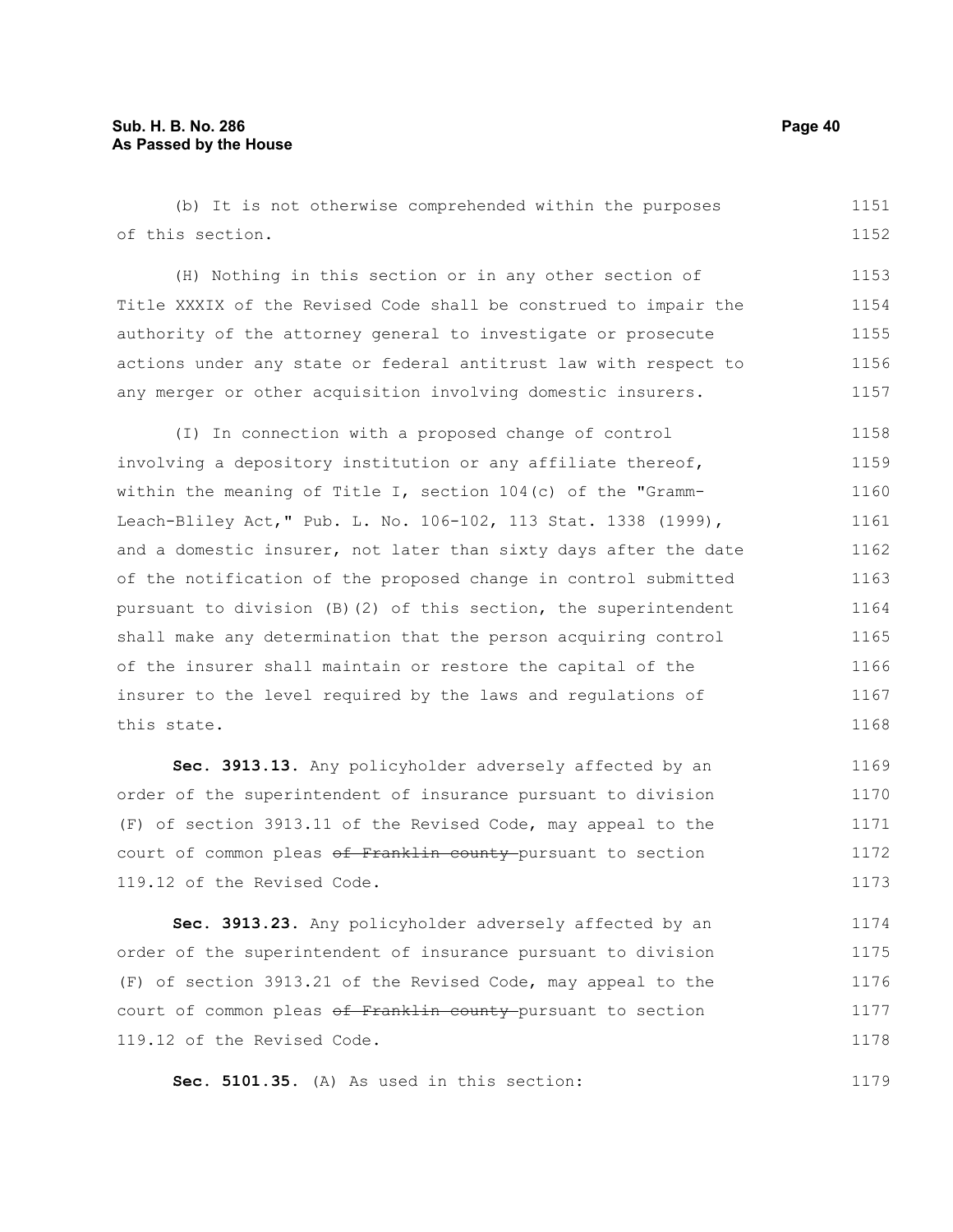### **Sub. H. B. No. 286** Page 41 **As Passed by the House**

| (1) (a) "Agency" means the following entities that               | 1180 |
|------------------------------------------------------------------|------|
| administer a family services program:                            | 1181 |
| (i) The department of job and family services;                   | 1182 |
| (ii) A county department of job and family services;             | 1183 |
| (iii) A public children services agency;                         | 1184 |
| (iv) A private or government entity administering, in            | 1185 |
| whole or in part, a family services program for or on behalf of  | 1186 |
| the department of job and family services or a county department | 1187 |
| of job and family services or public children services agency.   | 1188 |
| (b) If the department of medicaid contracts with the             | 1189 |
| department of job and family services to hear appeals authorized | 1190 |
| by section 5160.31 of the Revised Code regarding medical         | 1191 |
| assistance programs, "agency" includes the department of         | 1192 |
| medicaid.                                                        | 1193 |
| (2) "Appellant" means an applicant, participant, former          | 1194 |
| participant, recipient, or former recipient of a family services | 1195 |
| program who is entitled by federal or state law to a hearing     | 1196 |
| regarding a decision or order of the agency that administers the | 1197 |
| program.                                                         | 1198 |
| (3) (a) "Family services program" means all of the               | 1199 |
| following:                                                       | 1200 |
| (i) A Title IV-A program as defined in section 5101.80 of        | 1201 |
| the Revised Code;                                                | 1202 |
| (ii) Programs that provide assistance under Chapter 5104.        | 1203 |
| of the Revised Code;                                             | 1204 |
| (iii) Programs that provide assistance under section             | 1205 |
| 5101.141, 5101.461, 5101.54, 5119.41, 5153.163, or 5153.165 of   | 1206 |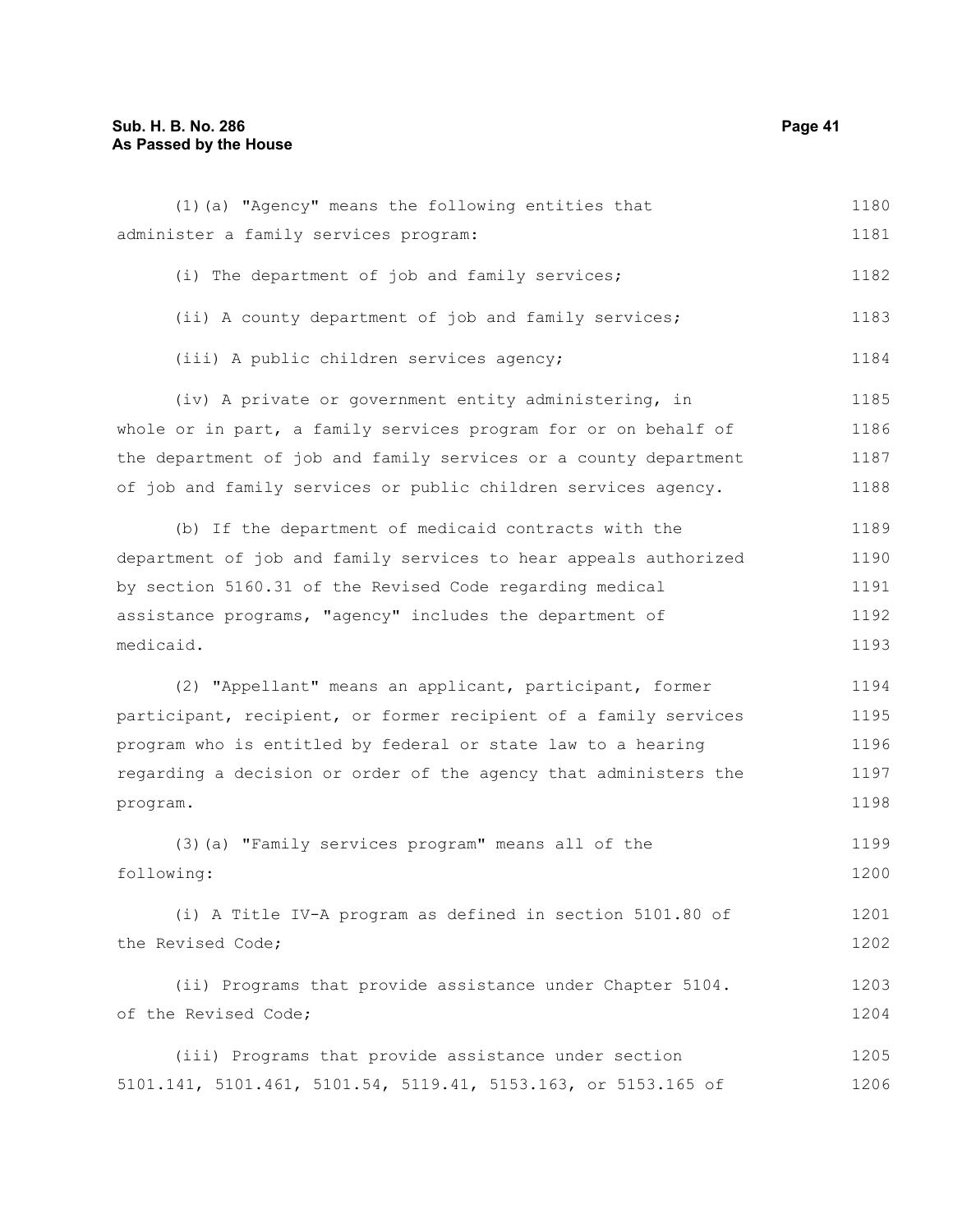| the Revised Code;                                                | 1207 |
|------------------------------------------------------------------|------|
| (iv) Title XX social services provided under section             | 1208 |
| 5101.46 of the Revised Code, other than such services provided   | 1209 |
| by the department of mental health and addiction services, the   | 1210 |
| department of developmental disabilities, a board of alcohol,    | 1211 |
| drug addiction, and mental health services, or a county board of | 1212 |
| developmental disabilities.                                      | 1213 |
| (b) If the department of medicaid contracts with the             | 1214 |
| department of job and family services to hear appeals authorized | 1215 |
| by section 5160.31 of the Revised Code regarding medical         | 1216 |
| assistance programs, "family services program" includes medical  | 1217 |
| assistance programs.                                             | 1218 |

(4) "Medical assistance program" has the same meaning as in section 5160.01 of the Revised Code. 1219 1220

(B) Except as provided by divisions (G) and (H) of this section, an appellant who appeals under federal or state law a decision or order of an agency administering a family services program shall, at the appellant's request, be granted a state hearing by the department of job and family services. This state hearing shall be conducted in accordance with rules adopted under this section. The state hearing shall be recorded, but neither the recording nor a transcript of the recording shall be part of the official record of the proceeding. Except as provided in section 5160.31 of the Revised Code, a state hearing decision is binding upon the agency and department, unless it is reversed or modified on appeal to the director of job and family services or a court of common pleas. 1221 1222 1223 1224 1225 1226 1227 1228 1229 1230 1231 1232 1233

(C) Except as provided by division (G) of this section, an appellant who disagrees with a state hearing decision may make 1234 1235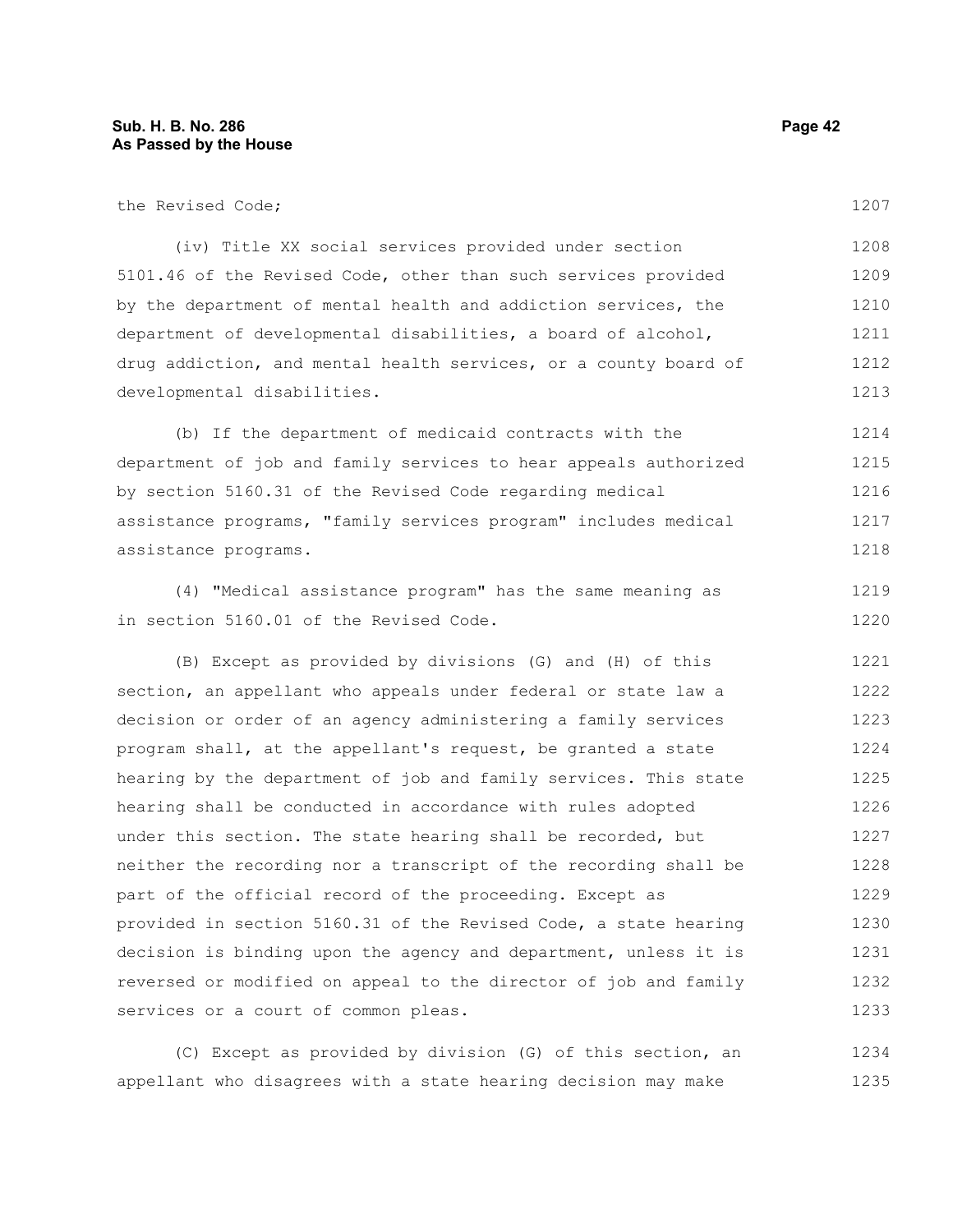#### **Sub. H. B. No. 286 Page 43 As Passed by the House**

an administrative appeal to the director of job and family services in accordance with rules adopted under this section. This administrative appeal does not require a hearing, but the director or the director's designee shall review the state hearing decision and previous administrative action and may affirm, modify, remand, or reverse the state hearing decision. An administrative appeal decision is the final decision of the department and, except as provided in section 5160.31 of the Revised Code, is binding upon the department and agency, unless it is reversed or modified on appeal to the court of common pleas. 1236 1237 1238 1239 1240 1241 1242 1243 1244 1245 1246

(D) An agency shall comply with a decision issued pursuant to division (B) or (C) of this section within the time limits established by rules adopted under this section. If a county department of job and family services or a public children services agency fails to comply within these time limits, the department may take action pursuant to section 5101.24 of the Revised Code. If another agency, other than the department of medicaid, fails to comply within the time limits, the department may force compliance by withholding funds due the agency or imposing another sanction established by rules adopted under this section. 1247 1248 1249 1250 1251 1252 1253 1254 1255 1256 1257

(E) An appellant who disagrees with an administrative appeal decision of the director of job and family services or the director's designee issued under division (C) of this section may appeal from the decision to the court of common pleas pursuant to section 119.12 of the Revised Code. The appeal shall be governed by section 119.12 of the Revised Code except that: 1258 1259 1260 1261 1262 1263 1264

(1) The person may appeal to the court of common pleas of 1265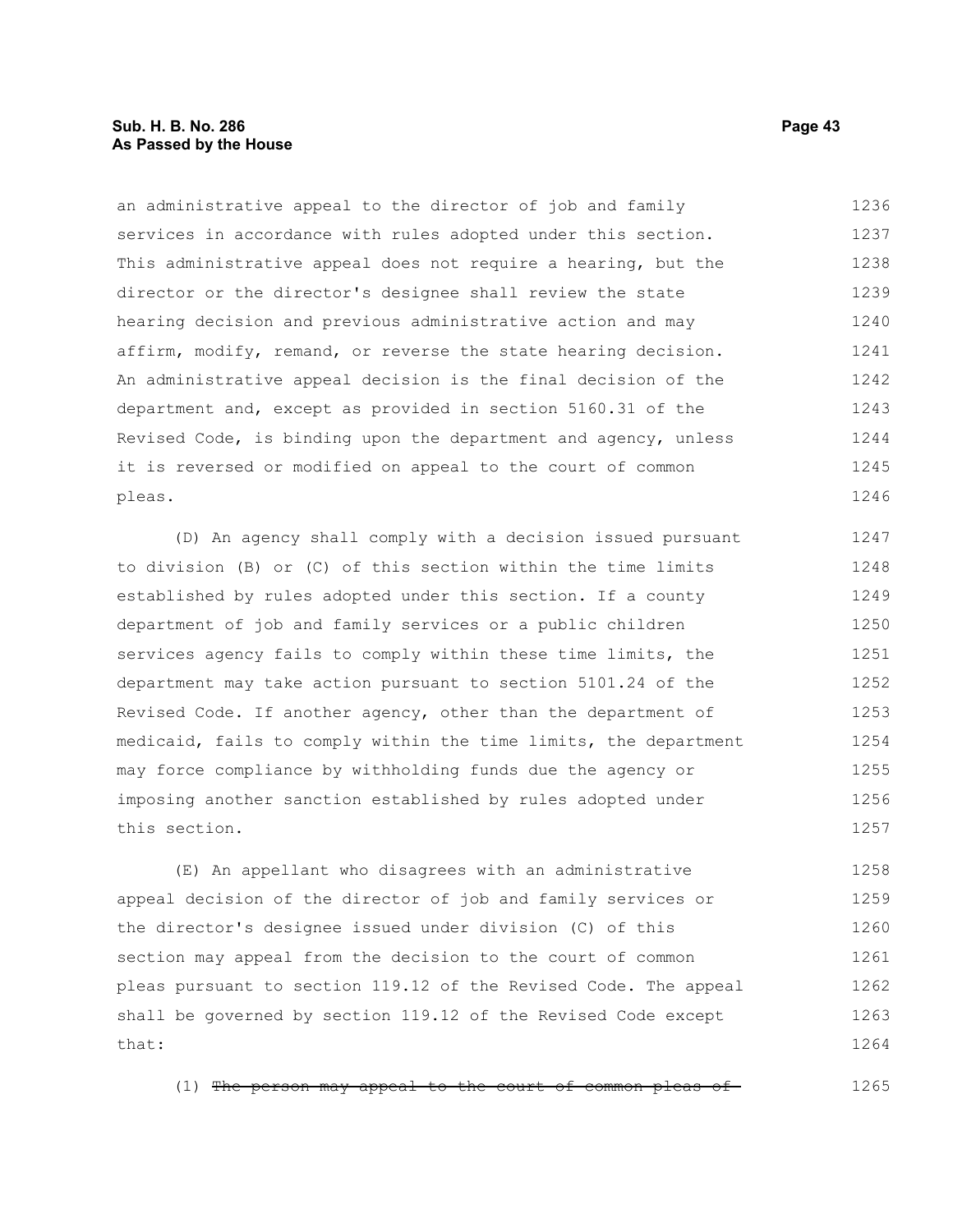order is issued.

the county in which the person resides, or to the court ofcommon pleas of Franklin county if the person does not reside in this state.  $(2)$ -The person may apply to the court for designation as an indigent and, if the court grants this application, the appellant shall not be required to furnish the costs of the appeal.  $(3)$   $(2)$  The appellant shall mail the notice of appeal to the department of job and family services and file notice of appeal with the court within thirty days after the department mails the administrative appeal decision to the appellant. For good cause shown, the court may extend the time for mailing and filing notice of appeal, but such time shall not exceed six months from the date the department mails the administrative appeal decision. Filing notice of appeal with the court shall be the only act necessary to vest jurisdiction in the court.  $(4)$   $(3)$  The department shall be required to file a transcript of the testimony of the state hearing with the court only if the court orders the department to file the transcript. The court shall make such an order only if it finds that the department and the appellant are unable to stipulate to the facts of the case and that the transcript is essential to a determination of the appeal. The department shall file the transcript not later than thirty days after the day such an 1266 1267 1268 1269 1270 1271 1272 1273 1274 1275 1276 1277 1278 1279 1280 1281 1282 1283 1284 1285 1286 1287 1288 1289

(F) The department of job and family services shall adopt rules in accordance with Chapter 119. of the Revised Code to implement this section, including rules governing the following: 1291 1292 1293

(1) State hearings under division (B) of this section. The 1294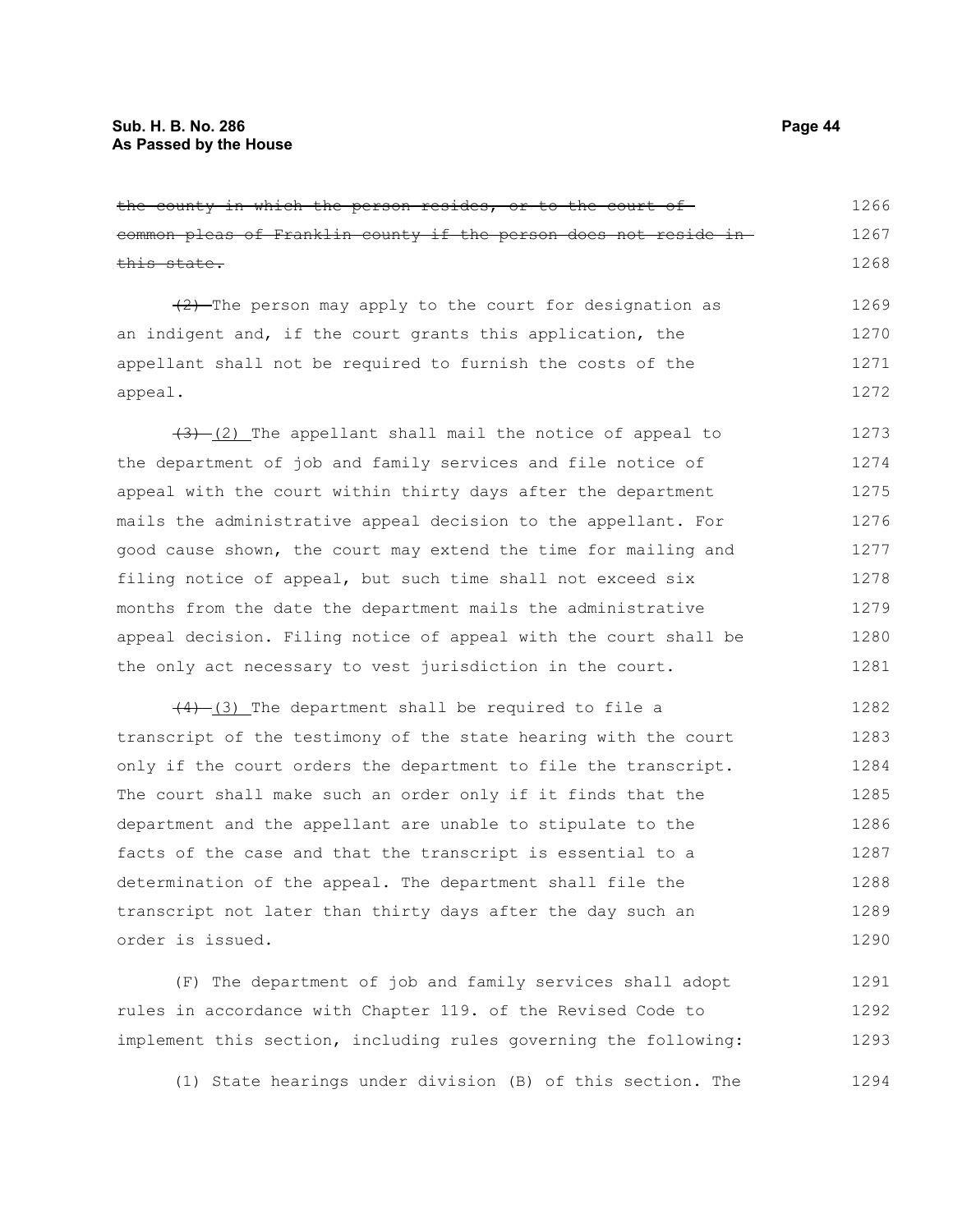#### **Sub. H. B. No. 286 Page 45 As Passed by the House**

rules shall include provisions regarding notice of eligibility termination and the opportunity of an appellant appealing a decision or order of a county department of job and family services to request a county conference with the county department before the state hearing is held. 1295 1296 1297 1298 1299

(2) Administrative appeals under division (C) of this section;

(3) Time limits for complying with a decision issued under division (B) or (C) of this section; 1302 1303

(4) Sanctions that may be applied against an agency under division (D) of this section. 1304 1305

(G) The department of job and family services may adopt rules in accordance with Chapter 119. of the Revised Code establishing an appeals process for an appellant who appeals a decision or order regarding a Title IV-A program identified under division  $(A)$   $(4)$   $(c)$ ,  $(d)$ ,  $(e)$ ,  $(f)$ , or  $(q)$  of section 5101.80 of the Revised Code that is different from the appeals process established by this section. The different appeals process may include having a state agency that administers the Title IV-A program pursuant to an interagency agreement entered into under section 5101.801 of the Revised Code administer the appeals process. 1306 1307 1308 1309 1310 1311 1312 1313 1314 1315 1316

(H) If an appellant receiving medicaid through a health insuring corporation that holds a certificate of authority under Chapter 1751. of the Revised Code is appealing a denial of medicaid services based on lack of medical necessity or other clinical issues regarding coverage by the health insuring corporation, the person hearing the appeal may order an independent medical review if that person determines that a 1317 1318 1319 1320 1321 1322 1323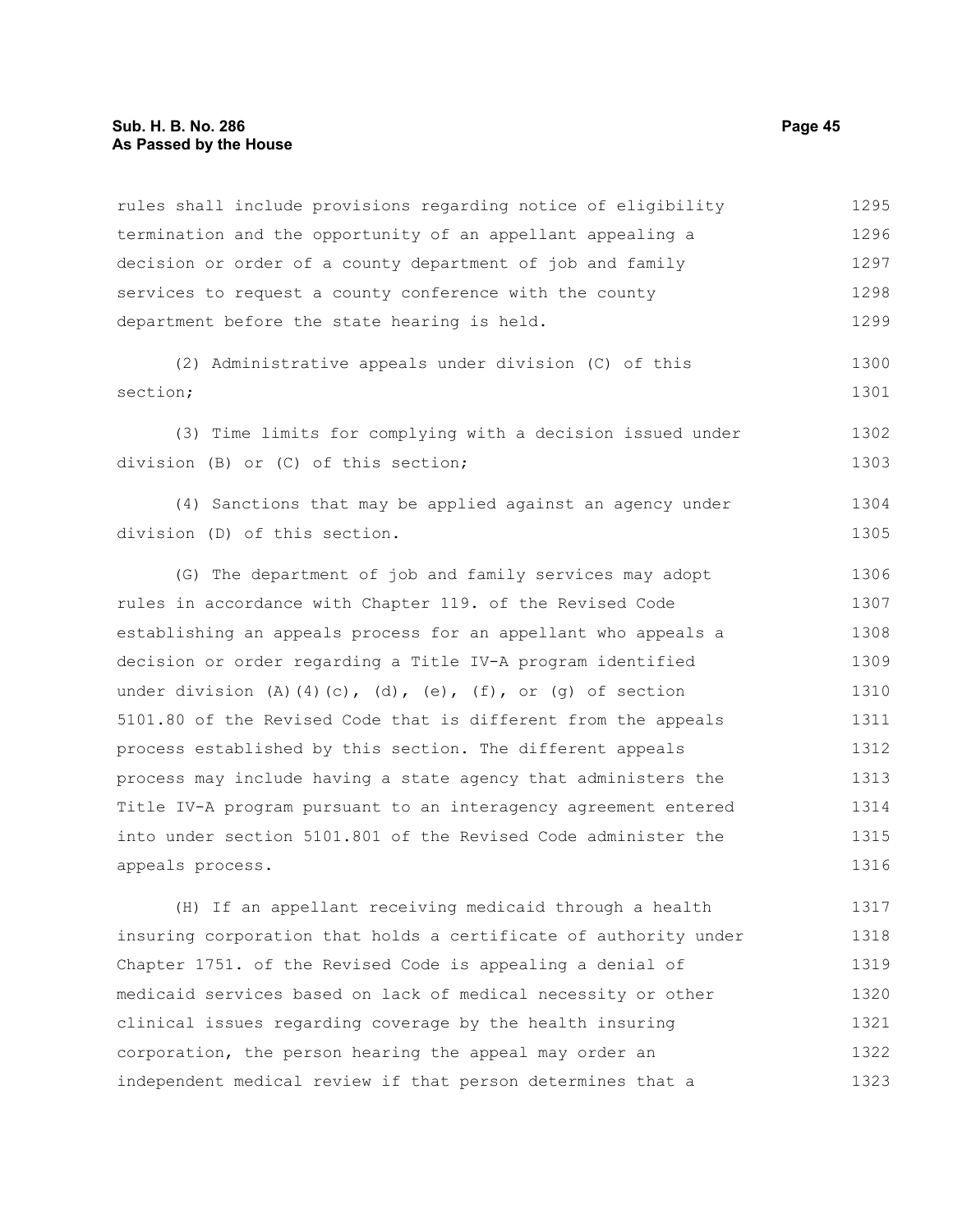review is necessary. The review shall be performed by a health care professional with appropriate clinical expertise in treating the recipient's condition or disease. The department shall pay the costs associated with the review. A review ordered under this division shall be part of the record of the hearing and shall be given appropriate evidentiary consideration by the person hearing the appeal. (I) The requirements of Chapter 119. of the Revised Code apply to a state hearing or administrative appeal under this section only to the extent, if any, specifically provided by rules adopted under this section. **Sec. 5164.38.** (A) As used in this section: (1) "Party" has the same meaning as in division (G) of section 119.01 of the Revised Code. (2) "Revalidate" means to approve a medicaid provider's continued enrollment as a medicaid provider in accordance with the revalidation process established in rules authorized by section 5164.32 of the Revised Code. (B) This section does not apply to either of the following: (1) Any action taken or decision made by the department of medicaid with respect to entering into or refusing to enter into a contract with a managed care organization pursuant to section 5167.10 of the Revised Code; (2) Any action taken by the department under division (D) (2) of section 5124.60, division (D)(1) or (2) of section 5124.61, or sections 5165.60 to 5165.89 of the Revised Code. (C) Except as provided in division (E) of this section and 1324 1325 1326 1327 1328 1329 1330 1331 1332 1333 1334 1335 1336 1337 1338 1339 1340 1341 1342 1343 1344 1345 1346 1347 1348 1349 1350 1351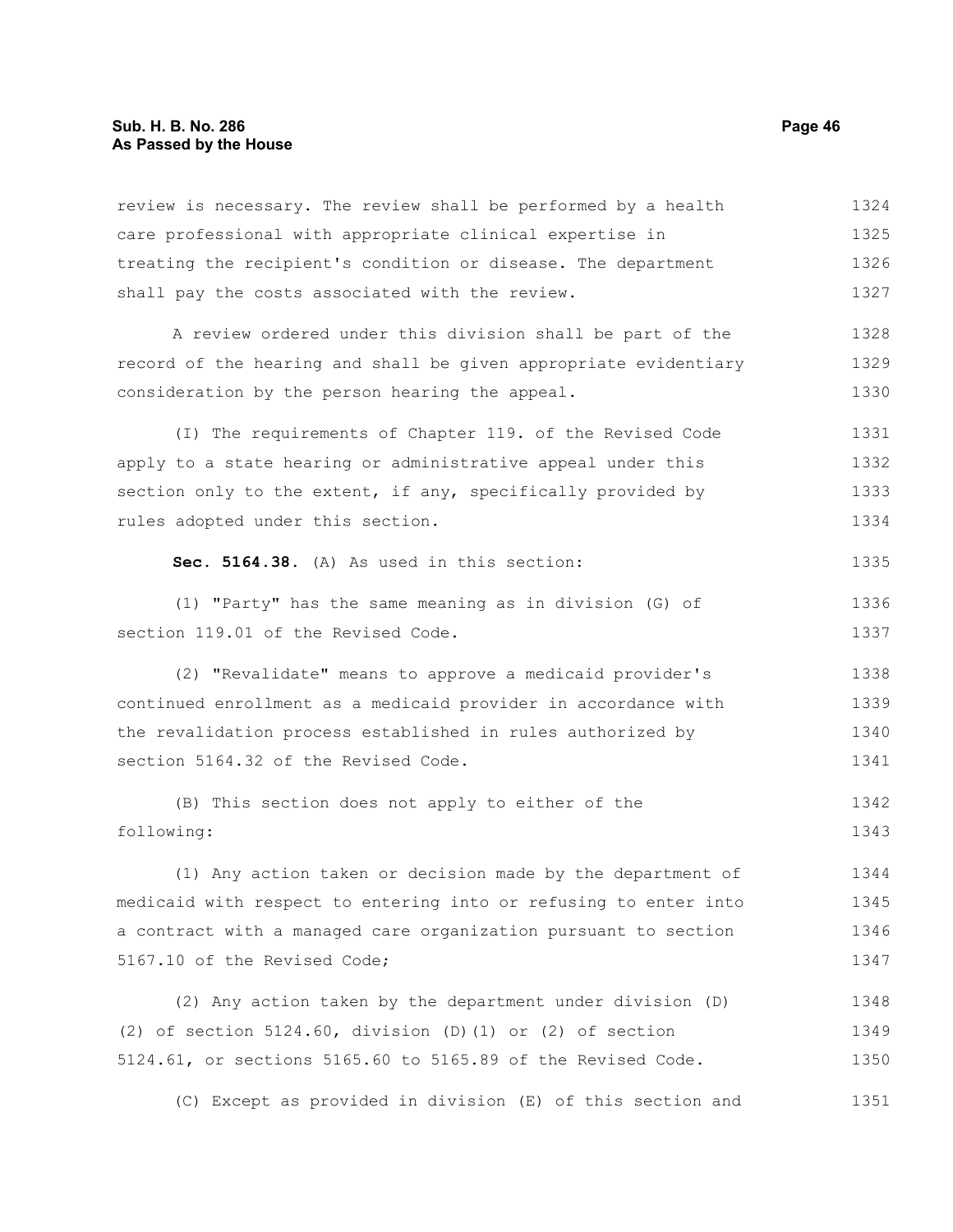section 5164.58 of the Revised Code, the department shall do any of the following by issuing an order pursuant to an adjudication conducted in accordance with Chapter 119. of the Revised Code: (1) Refuse to enter into a provider agreement with a medicaid provider; (2) Refuse to revalidate a medicaid provider's provider agreement; (3) Suspend or terminate a medicaid provider's provider agreement; (4) Take any action based upon a final fiscal audit of a medicaid provider. (D) Any party who is adversely affected by the issuance of an adjudication order under division (C) of this section may appeal to the court of common pleas of Franklin county-in accordance with section 119.12 of the Revised Code. (E) The department is not required to comply with division  $(C)$ (1), (2), or (3) of this section whenever any of the following occur: (1) The terms of a provider agreement require the medicaid provider to hold a license, permit, or certificate or maintain a certification issued by an official, board, commission, department, division, bureau, or other agency of state or federal government other than the department of medicaid, and the license, permit, certificate, or certification has been denied, revoked, not renewed, suspended, or otherwise limited. (2) The terms of a provider agreement require the medicaid 1352 1353 1354 1355 1356 1357 1358 1359 1360 1361 1362 1363 1364 1365 1366 1367 1368 1369 1370 1371 1372 1373 1374 1375 1376 1377

provider to hold a license, permit, or certificate or maintain certification issued by an official, board, commission, 1378 1379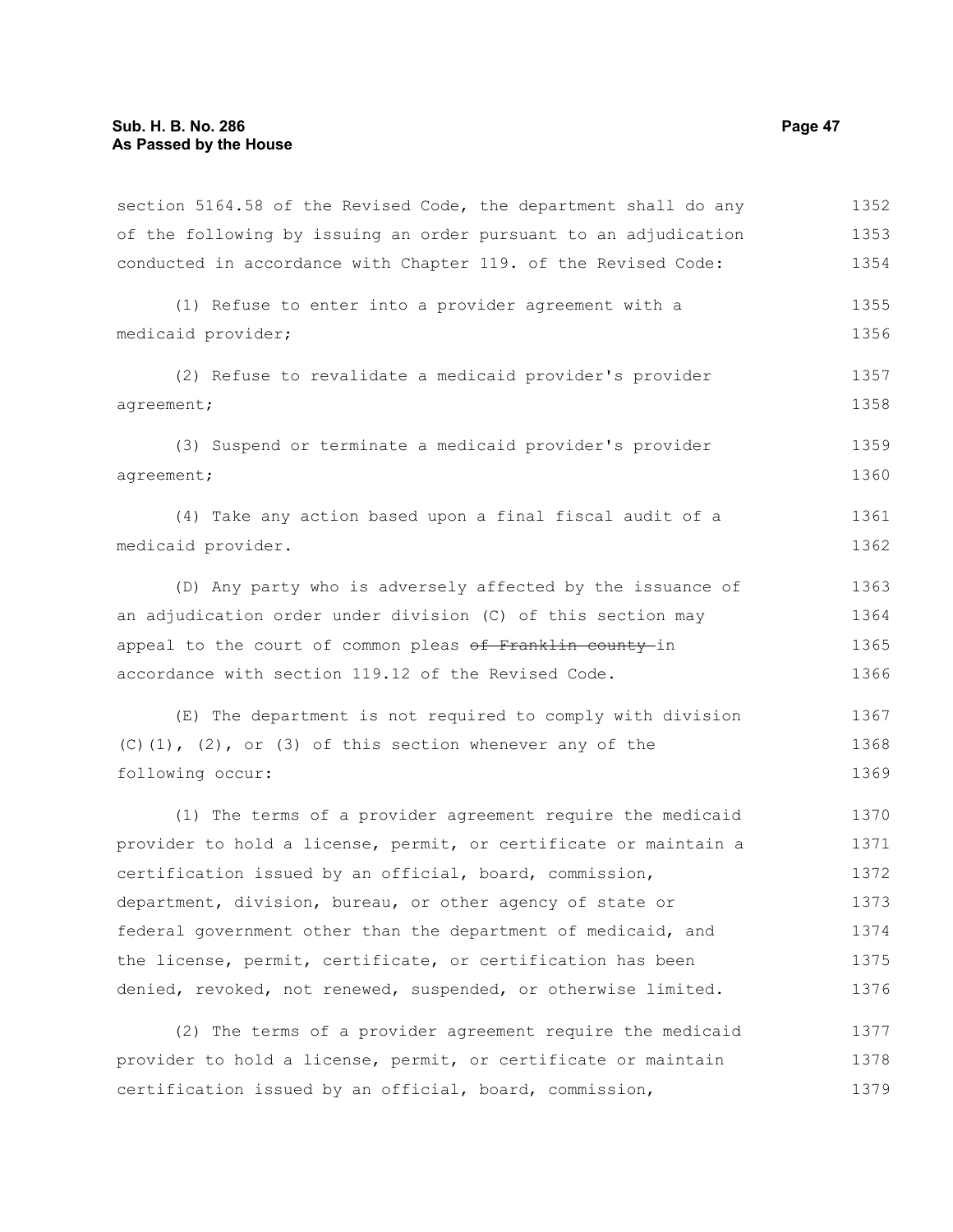department, division, bureau, or other agency of state or federal government other than the department of medicaid, and the provider has not obtained the license, permit, certificate, or certification. 1380 1381 1382 1383

(3) The medicaid provider's application for a provider agreement is denied, or the provider's provider agreement is terminated or not revalidated, because of or pursuant to any of the following: 1384 1385 1386 1387

(a) The termination, refusal to renew, or denial of a license, permit, certificate, or certification by an official, board, commission, department, division, bureau, or other agency of this state other than the department of medicaid, notwithstanding the fact that the provider may hold a license, permit, certificate, or certification from an official, board, commission, department, division, bureau, or other agency of another state; 1388 1389 1390 1391 1392 1393 1394 1395

(b) Division (D) or (E) of section 5164.35 of the Revised Code; 1396 1397

(c) The provider's termination, suspension, or exclusion from the medicare program or from another state's medicaid program and, in either case, the termination, suspension, or exclusion is binding on the provider's participation in the medicaid program in this state; 1398 1399 1400 1401 1402

(d) The provider's pleading guilty to or being convicted of a criminal activity materially related to either the medicare or medicaid program; 1403 1404 1405

(e) The provider or its owner, officer, authorized agent, associate, manager, or employee having been convicted of one of the offenses that caused the provider's provider agreement to be 1406 1407 1408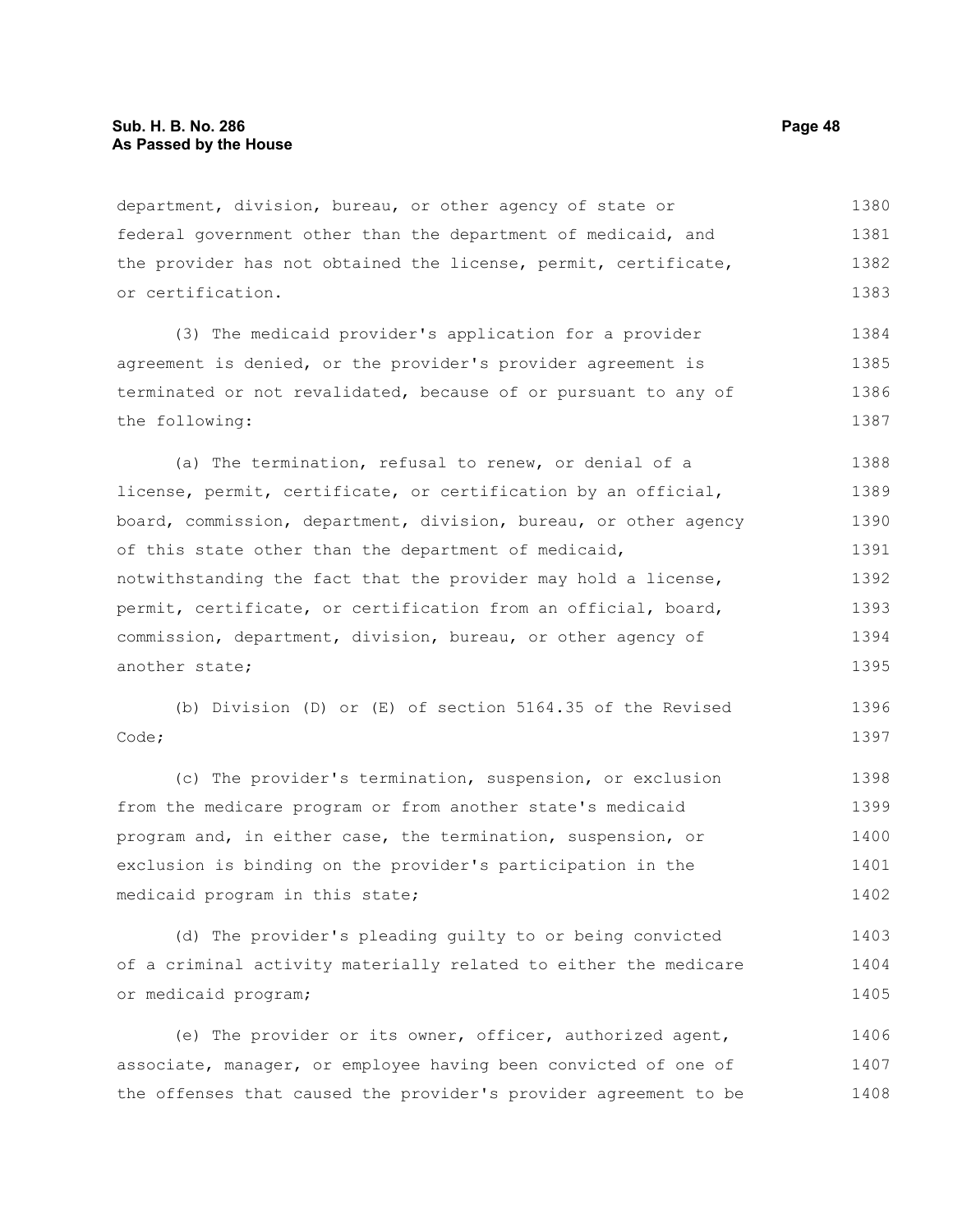(f) The provider's failure to provide the department the national provider identifier assigned the provider by the national provider system pursuant to 45 C.F.R. 162.408. (4) The medicaid provider's application for a provider agreement is denied, or the provider's provider agreement is terminated or suspended, as a result of action by the United States department of health and human services and that action is binding on the provider's medicaid participation. (5) The medicaid provider's provider agreement and medicaid payments to the provider are suspended under section 5164.36 or 5164.37 of the Revised Code. (6) The medicaid provider's application for a provider agreement is denied because the provider's application was not complete; (7) The medicaid provider's provider agreement is converted under section 5164.32 of the Revised Code from a provider agreement that is not time-limited to a provider agreement that is time-limited. (8) Unless the medicaid provider is a nursing facility or ICF/IID, the provider's provider agreement is not revalidated pursuant to division (B)(1) of section 5164.32 of the Revised Code. (9) The medicaid provider's provider agreement is suspended, terminated, or not revalidated because of either of the following: (a) Any reason authorized or required by one or more of the following: 42 C.F.R. 455.106, 455.23, 455.416, 455.434, or 1410 1411 1412 1413 1414 1415 1416 1417 1418 1419 1420 1421 1422 1423 1424 1425 1426 1427 1428 1429 1430 1431 1432 1433 1434 1435 1436

suspended pursuant to section 5164.36 of the Revised Code;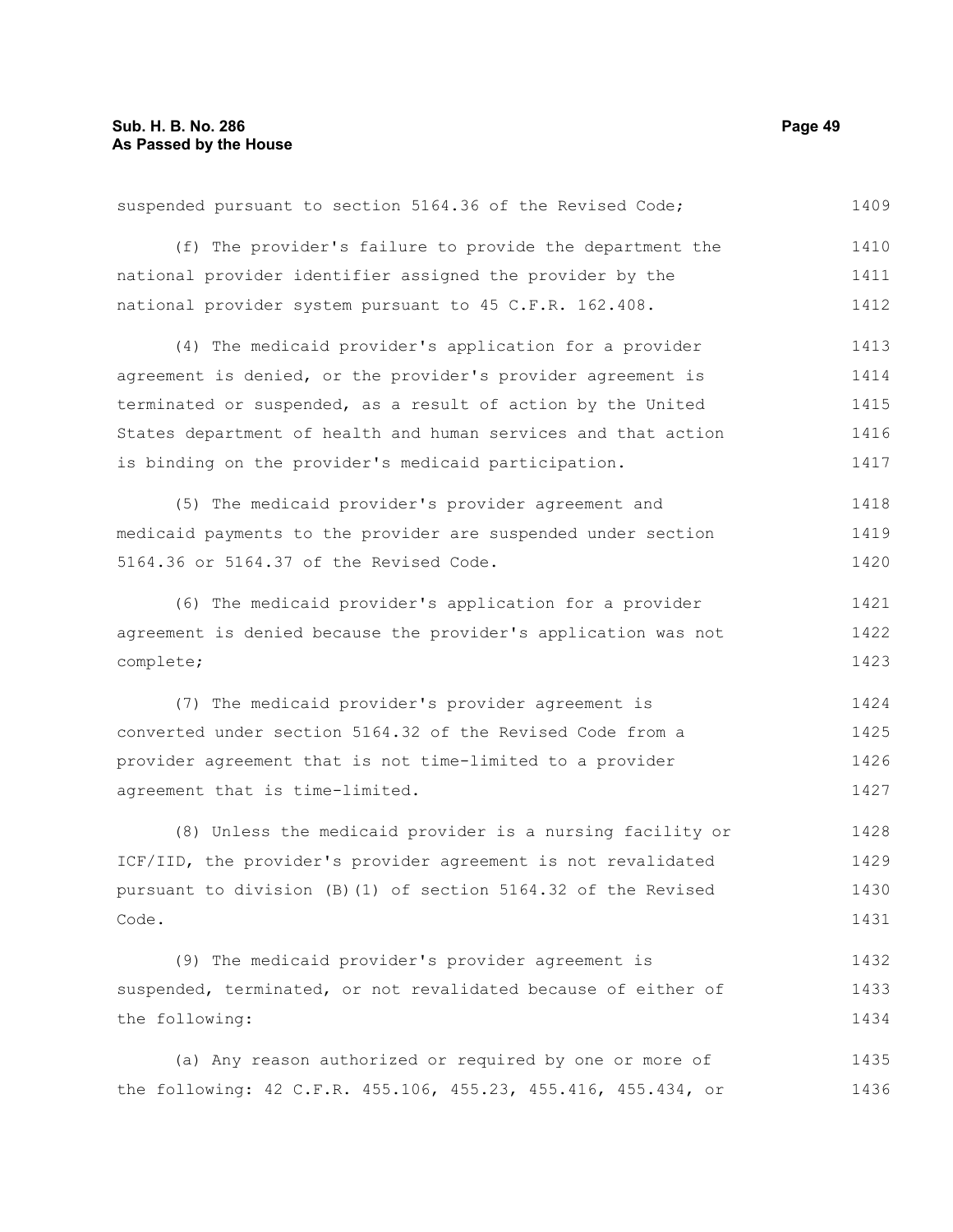455.450; (b) The provider has not billed or otherwise submitted a medicaid claim for two years or longer. (F) In the case of a medicaid provider described in division  $(E)(3)(f)$ ,  $(6)$ ,  $(7)$ , or  $(9)(b)$  of this section, the department may take its action by sending a notice explaining the action to the provider. The notice shall be sent to the medicaid provider's address on record with the department. The notice may be sent by regular mail. (G) The department may withhold payments for medicaid services rendered by a medicaid provider during the pendency of proceedings initiated under division  $(C)$  (1), (2), or (3) of this section. If the proceedings are initiated under division  $(C)$  (4) of this section, the department may withhold payments only to the extent that they equal amounts determined in a final fiscal audit as being due the state. This division does not apply if the department fails to comply with section 119.07 of the Revised Code, requests a continuance of the hearing, or does not issue a decision within thirty days after the hearing is completed. This division does not apply to nursing facilities and ICFs/IID. **Section 2.** That existing sections 107.43, 119.12, 124.34, 1437 1438 1439 1440 1441 1442 1443 1444 1445 1446 1447 1448 1449 1450 1451 1452 1453 1454 1455 1456 1457 1458

956.11, 956.15, 2743.03, 3794.09, 3901.321, 3913.13, 3913.23, 5101.35, and 5164.38 of the Revised Code are hereby repealed. 1459 1460

**Section 3.** Section 956.15 of the Revised Code as presented in this act takes effect on the later of October 9, 2021, or the effective date of this section. (October 9, 2021 is the effective date of an earlier amendment to that section by H.B. 263 of the 133rd General Assembly.) 1461 1462 1463 1464 1465